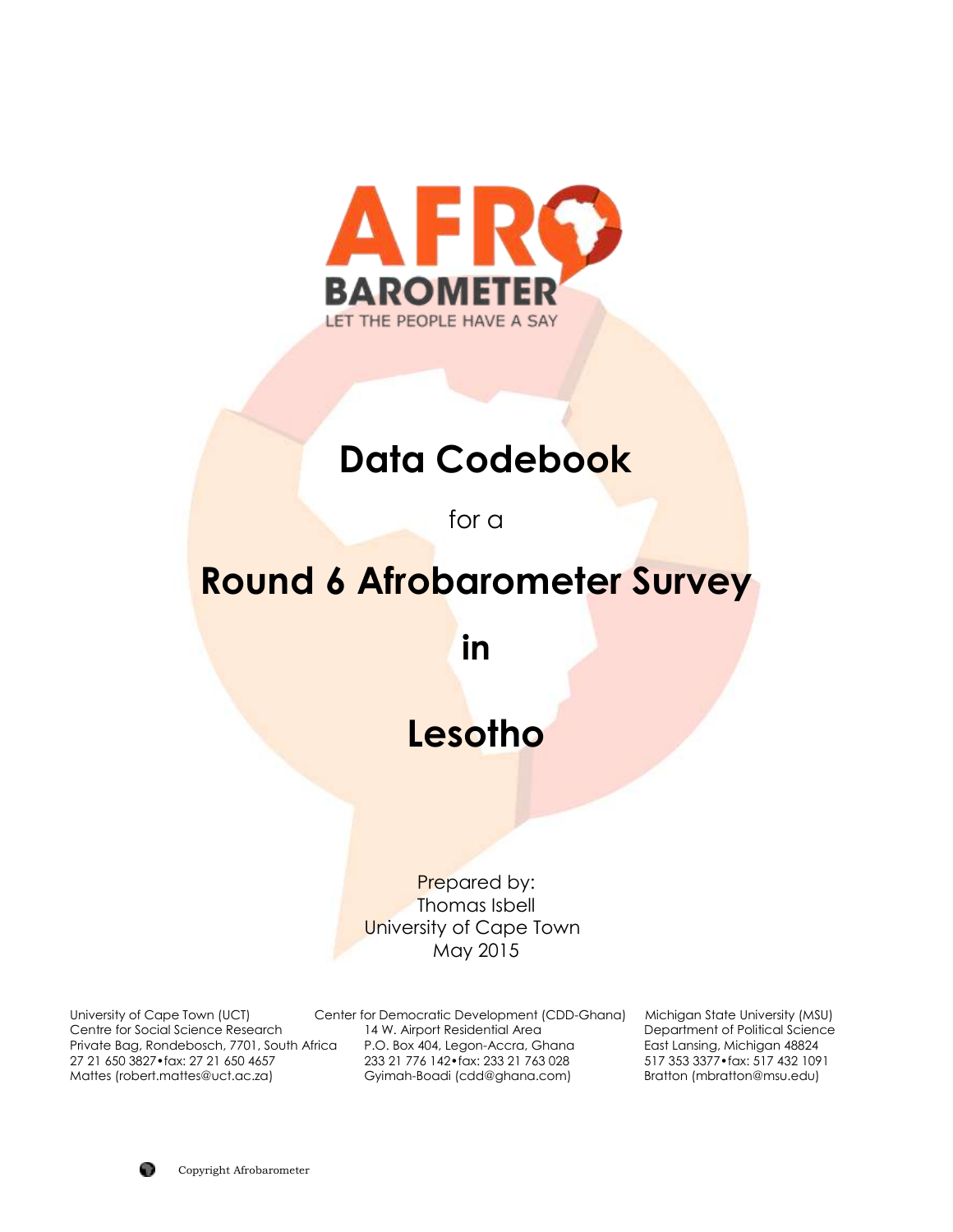

# **Survey Overview The Quality of Democracy and Governance in Lesotho Afrobarometer Round 6, 2014-2015**

| <b>Dates of Fieldwork:</b>   | 5 May-31 May 2014                                                                                                                                                                                                  |  |  |
|------------------------------|--------------------------------------------------------------------------------------------------------------------------------------------------------------------------------------------------------------------|--|--|
| Sample size:                 | 1,200                                                                                                                                                                                                              |  |  |
| Sampling frame:              | 2006 Bureau of Statistics Census updated by 2012 population projections                                                                                                                                            |  |  |
| Sample universe:             | Citizens of Lesotho who are 18 years and older                                                                                                                                                                     |  |  |
| Sample design:               | Nationally representative, random, clustered, stratified, multi-stage area<br>probability sample                                                                                                                   |  |  |
| <b>Stratification:</b>       | District, ecological zone, and urban-rural location                                                                                                                                                                |  |  |
| Stages:                      | PSUs (from strata), start points, households, respondents                                                                                                                                                          |  |  |
| <b>PSU selection:</b>        | <b>Probability proportionate to population size (PPPS)</b>                                                                                                                                                         |  |  |
| Cluster size:                | 8 households per PSU                                                                                                                                                                                               |  |  |
|                              | Household selection: Randomly selected start points, followed by walk pattern using 5/10<br>interval                                                                                                               |  |  |
|                              | Respondent selection: Gender quota filled by alternating interviews between men and women;<br>respondents of appropriate gender listed, after which household member<br>draws a numbered card to select individual |  |  |
| <b>Weighting:</b>            | Weighted to account for individual selection probabilities                                                                                                                                                         |  |  |
| Margin of error:             | +/-3% at 95% confidence level                                                                                                                                                                                      |  |  |
| Fieldwork by:                | <b>Advision Lesotho</b>                                                                                                                                                                                            |  |  |
| <b>Survey Languages:</b>     | English and Sesotho                                                                                                                                                                                                |  |  |
| <b>Main researchers:</b>     | Mamochaki Shale                                                                                                                                                                                                    |  |  |
| <b>Outcome rates:</b>        | Contact rate:<br>97.6%<br>74.3%<br>Cooperation rate:<br>Refusal rate:<br>3.6%<br>72.6%<br>Response rate:                                                                                                           |  |  |
| <b>EA Substitution Rate:</b> | 0.67% (1 EA out of 150)                                                                                                                                                                                            |  |  |

\_\_\_\_\_\_\_\_\_\_\_\_\_\_\_\_\_\_\_\_\_\_\_\_\_\_\_\_\_\_\_\_\_\_\_\_\_\_\_\_\_\_\_\_\_\_\_\_\_\_\_\_\_\_\_\_\_\_\_\_\_\_\_\_\_\_\_\_\_\_\_\_\_\_\_\_\_\_\_\_\_\_\_\_\_\_\_\_\_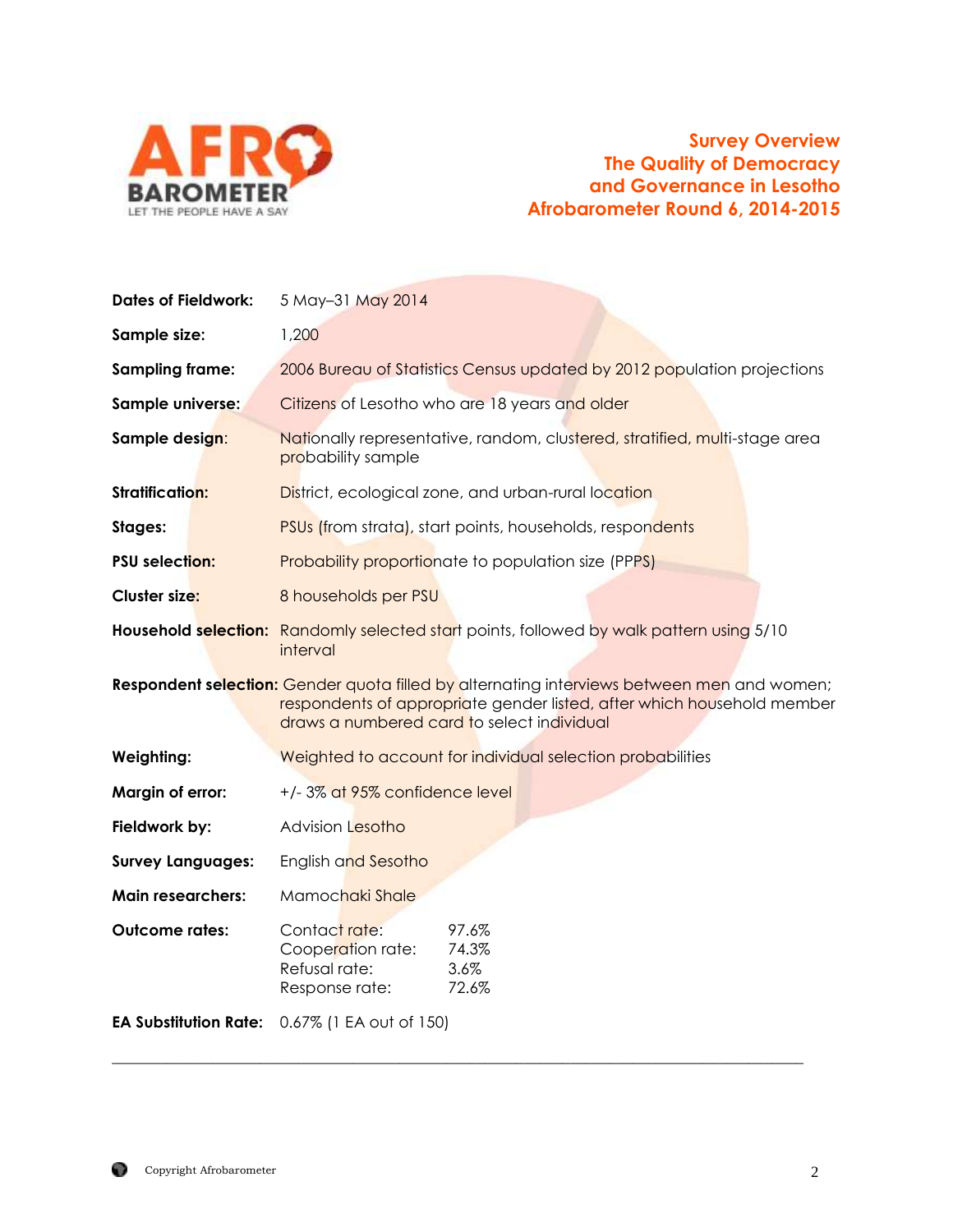*Question Number:* RESPNO *Question:* Respondent number *Variable Label:* Respondent number *Values:* LES0001-LES1200 *Value Labels:* String variable **Note:** Assigned by data managers

*Question Number:* URBRUR *Question:* PSU/EA *Variable Label:* Urban or Rural Primary Sampling Unit *Values:* 1-2 *Value Labels:* 1=urban, 2=rural **Note:** Answered by interviewer

*Question Number:* DISTRICT

*Question:* District *Variable Label:* District Values: 340= Maseru, 341 Mafeteng, 342= Mohale's Hoek, 343= Quthing, 344= Qacha's Nek, 345= Mokhothlong, 346= Butha-Buthe, 347= Leribe, 348= Berea, 349= Thaba Tseka **Note:** Answered by interviewer

#### *Question Number:* ECOZONE

**Question: Ecological Zone** *Variable Label:* Urban or Rural Primary Sampling Unit *Values:* 1-4 **Value Labels:** 1=Lowlands, 2=Foothills, 3= Mountains, 4= Senqu River Valley **Note:** Answered by interviewer

#### *Question Number:* EA\_SVC\_A

**Question:** Are the following services present in the primary sampling unit/enumeration area: Electricity grid that most houses could access? *Variable Label:* EA-SVC-A. Electricity grid in the PSU/EA *Values:* 0, 1, 9, -1 *Value Labels:* 0=No, 1=Yes, 9=Can't determine, -1=Missing *Source:* SAB **Note:** Question was filled in conjunction with field supervisor

#### **Question Number: EA\_SVC\_B**

**Question:** Are the following services present in the primary sampling unit/enumeration area: Piped water system that most houses could access? **Variable Label:** EA-SVC-B. Piped water system in the PSU/EA *Values:* 0, 1, 9, -1 Value Labels: 0=No, 1=Yes, 9=Can't determine, -1=Missing *Source:* SAB **Note:** Question was filled in conjunction with field supervisor

*Question Number:* EA\_SVC\_C *Question:* Are the following services present in the primary sampling unit/enumeration area: Sewage system that most houses could access? *Variable Label:* EA-SVC-B. Piped water system in the PSU/EA *Values:* 0, 1, 9, -1 *Value Labels:* 0=No, 1=Yes, 9=Can't determine, -1=Missing *Source:* SAB *Note:* Question was filled in conjunction with field supervisor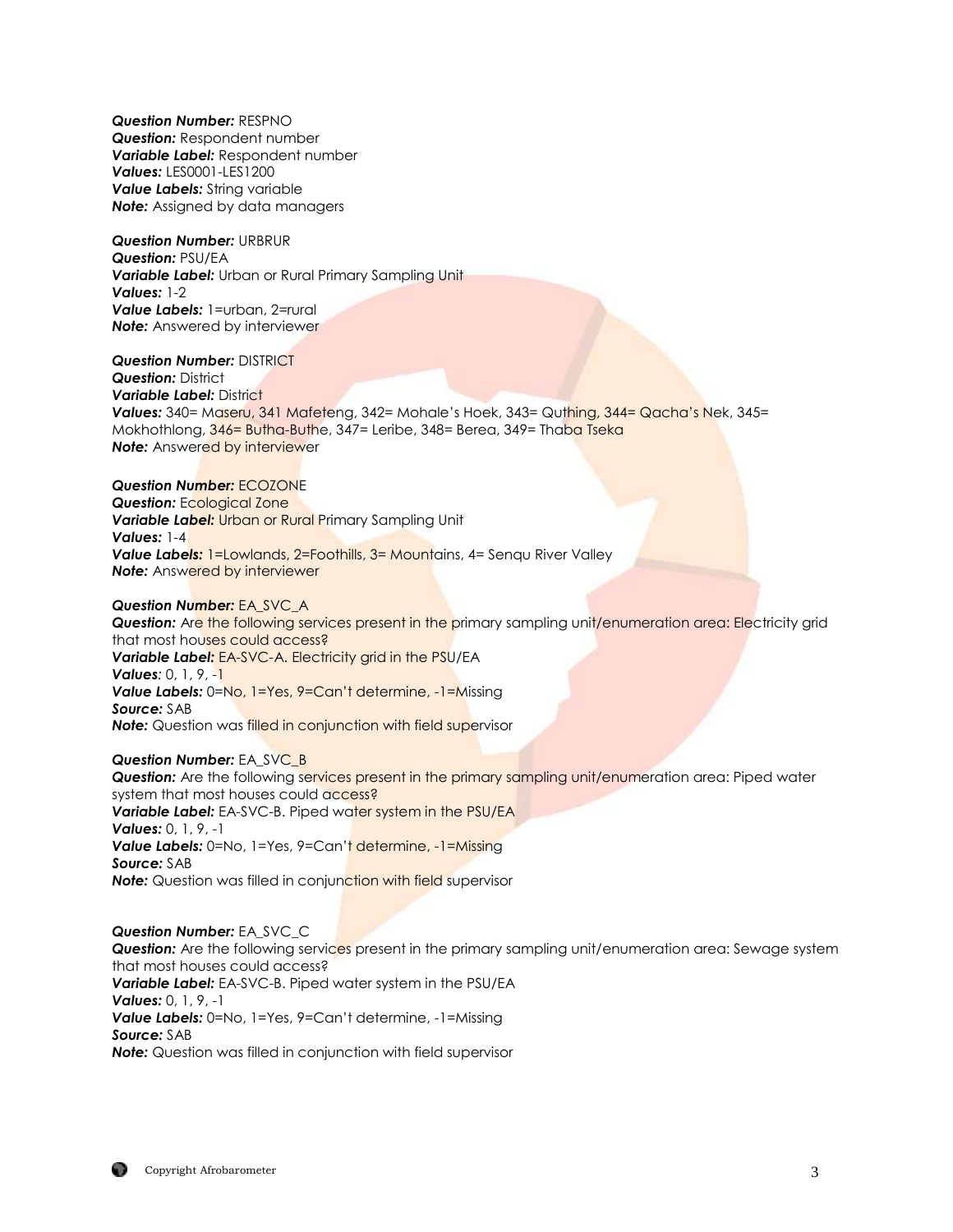*Question Number:* EA\_SVC\_D *Question:* Are the following services present in the primary sampling unit/enumeration area: Cell phone service? *Variable Label:* EA-SVC-D. Cell phone service in the PSU/EA *Values:* 0, 1, 9, -1 *Value Labels:* 0=No, 1=Yes, 9=Can't determine, -1=Missing *Source:* SAB *Note:* Question was filled in conjunction with field supervisor *Question Number:* EA\_FAC\_A

*Question:* Are the following facilities present in the primary sampling unit/enumeration area, or within easy walking distance: Post-office? *Variable Label:* EA-FAC-A. Post office in the PSU/EA *Values:* 0, 1, 9, -1 *Value Labels:* 0=No, 1=Yes, 9=Can't determine, -1=Missing *Source:* SAB **Note:** Question was filled in conjunction with field supervisor

## *Question Number:* EA\_FAC\_B

**Question:** Are the following facilities present in the primary sampling unit/enumeration area, or within easy walking distance: School? *Variable Label:* EA-FAC-B. School in the PSU/EA *Values:* 0, 1, 9, -1 **Value Labels:** 0=No, 1=Yes, 9=Can't determine, -1=Missing *Source:* SAB **Note:** Question was filled in conjunction with field supervisor

## *Question Number:* EA\_FAC\_C

*Question:* Are the following facilities present in the primary sampling unit/enumeration area, or within easy walking distance: Police station? *Variable Label:* EA-FAC-C. Police station in the PSU/EA *Values:* 0, 1, 9, -1 **Value Labels:** 0=No, 1=Yes, 9=Can't determine, -1=Missing *Source:* SAB **Note:** Question was filled in conjunction with field supervisor

#### *Question Number:* EA\_FAC\_D

**Question:** Are the following facilities present in the primary sampling unit/enumeration area, or within easy walking distance: Health clinic? *Variable Label:* EA-FAC-D. Health Clinic in the PSU/EA *Values:* 0, 1, 9, -1 **Value Labels:** 0=No, 1=Yes, 9=Can't determine, -1 Missing *Source:* SAB **Note:** Question was filled in conjunction with field supervisor

## *Question Number:* EA\_FAC\_E

*Question:* Are the following facilities present in the primary sampling unit/enumeration area, or within easy walking distance: Market stalls (selling groceries and/or clothing)? *Variable Label:* EA-FAC-E. Market stalls in the PSU/EA *Values:* 0, 1, 9, -1 *Value Labels:* 0=No, 1=Yes, 9=Can't determine, -1 Missing *Source:* SAB *Note:* Question was filled in conjunction with field supervisor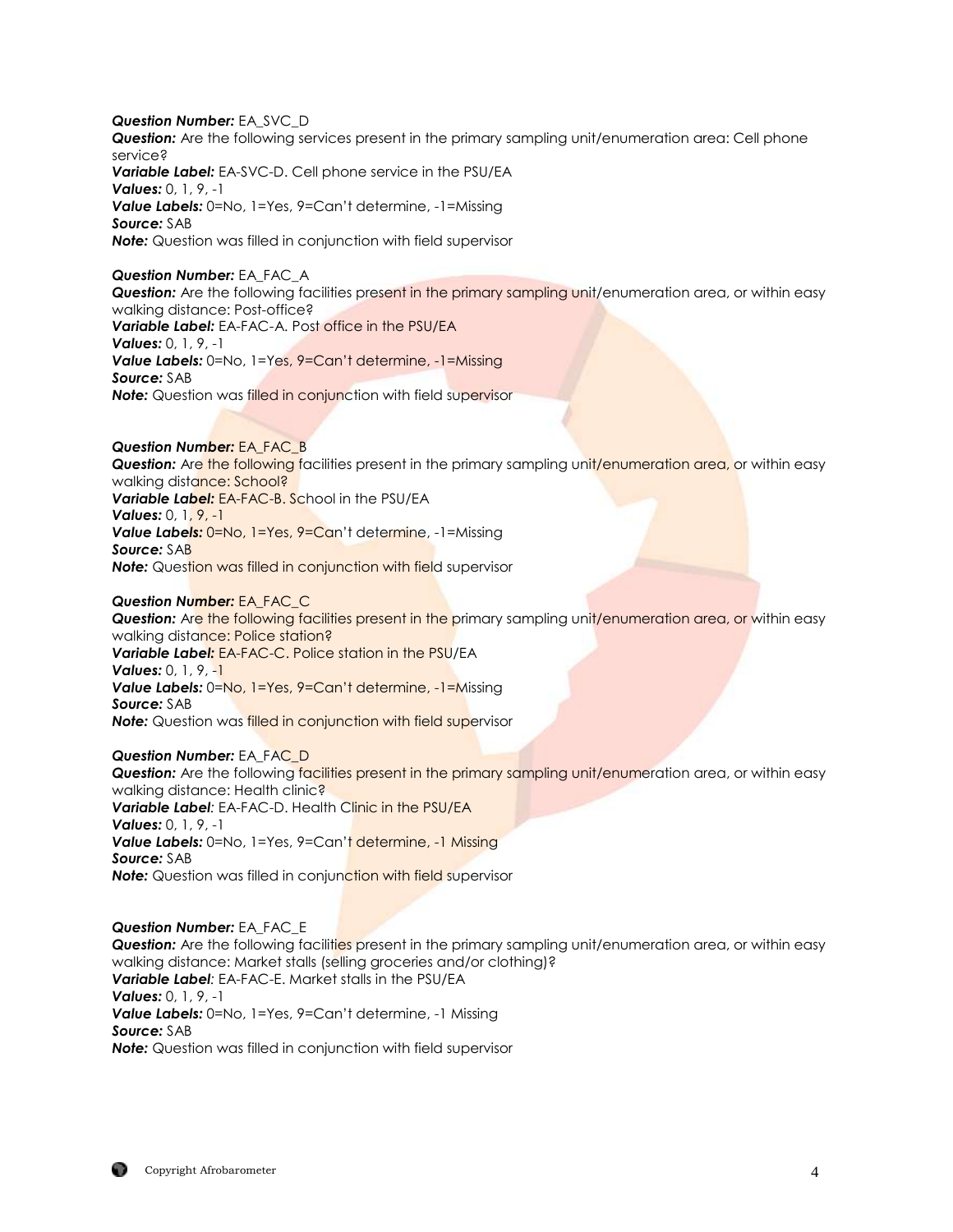*Question Number:* EA\_FAC\_F *Question:* Are the following facilities present in the primary sampling unit/enumeration area, or within easy walking distance: Bank? *Variable Label:* BEA-FAC-F. Bank in the PSU/EA *Values:* 0, 1, 9, -1 *Value Labels:* 0=No, 1=Yes, 9=Can't determine, -1 Missing *Source:* SAB *Note:* Question was filled in conjunction with field supervisor

## *Question Number:* EA\_FAC\_G

**Question:** Are the following facilities present in the primary sampling unit/enumeration area, or within easy walking distance: Is there any kind of paid transport, such as a bus, taxi, moped, or other form, available on a daily basis?

*Variable Label:* EA-FAC-E. Paid transport in the PSU/EA *Values:* 0, 1, 9, -1 **Value Labels:** 0=No, 1=Yes, 9=Can't determine, -1 Missing *Source:* SAB **Note:** Question was filled in conjunction with field supervisor

## *Question Number:* EA\_SEC\_A

**Question:** In the PSU/EA, did you (or any of your colleagues) see: Any policemen or police vehicles? *Variable Label:* EA-SEC-A. Police in the PSU/EA *Values:* 0, 1, 9, -1

Value Labels: 0=No, 1=Yes, 9=Don't know, -1 Missing *Source:* SAB

**Note:** Question was filled in conjunction with field supervisor

## *Question Number:* EA\_SEC\_B

**Question:** In the PSU/EA, did you (or any of your colleagues) see: Any soldiers or army vehicles? *Variable Label:* EA-SEC-B. Soldiers/army in the PSU/EA *Values:* 0, 1, 9, -1 *Value Labels:* 0=No, 1=Yes, 9=Don't know, -1 Missing *Source:* SAB **Note:** Question was filled in conjunction with field supervisor

## *Question Number:* EA\_SEC\_C

**Question:** In the PSU/EA, did you (or any of your colleagues) see: Any roadblocks set up by police or army? *Variable Label:* EA-SEC-C. Roadblocks by police/army in the PSU/EA *Values:* 0, 1, 9, -1 Value Labels: 0=No, 1=Yes, 9=Don't know, -1 Missing *Source:* SAB

**Note:** Question was filled in conjunction with field supervisor

*Question Number:* EA\_SEC\_D **Question:** In the PSU/EA, did you (or any of your colleagues) see: Any customs checkpoints? *Variable Label:* EA\_SEC\_D.Customs checkpoints in the PSU/EA *Values:* 0, 1, 9, -1 **Value Labels:** 0=No, 1=Yes, 9=Don't know, -1 Missing *Source:* SAB *Note:* Question was filled in conjunction with field supervisor

*Question Number:* EA\_SEC\_E *Question:* In the PSU/EA, did you (or any of your colleagues) see: Any roadblocks or booms set up by the local community? *Variable Label:* EA\_SEC\_E. Roadblocks by local community in the PSU/EA *Values:* 0, 1, 9, -1 *Value Labels:* 0=No, 1=Yes, 9=Don't know, -1 Missing *Source:* SAB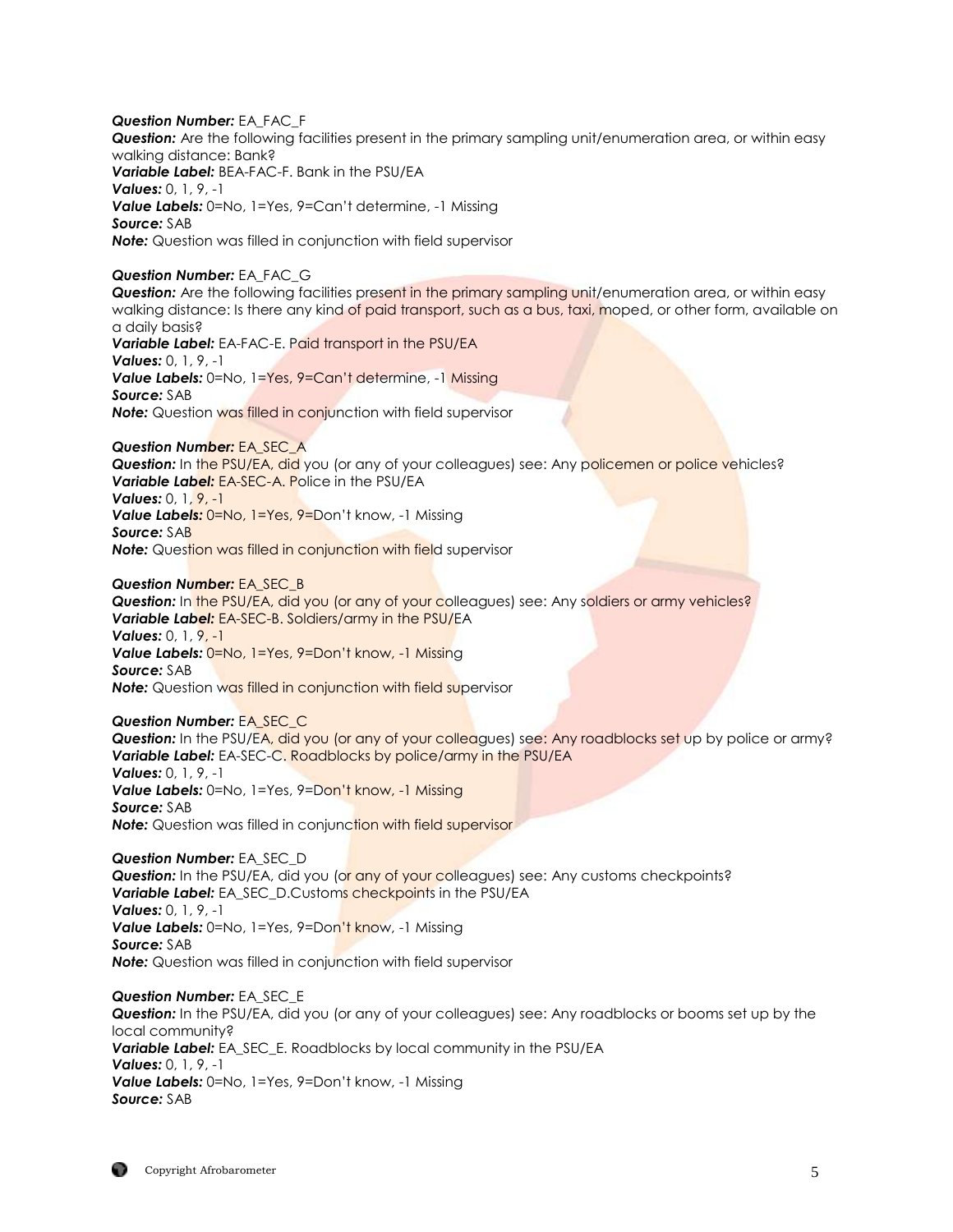*Note:* Question was filled in conjunction with field supervisor

## *Question Number:* EA\_ROAD\_A

*Question:* Thinking of your journey here: Was the road at the start point in the PSU/EA paved/ tarred/ concrete?

*Variable Label:* EA\_ROAD\_A.Tarred/paved road

*Values:* 0, 1, -1

*Value Labels:* 0=No, 1=Yes, -1=Missing

*Source:* SAB

*Note:* Question was filled in conjunction with field supervisor

## *Question Number:* EA\_ROAD\_B

*Question:* Thinking of your journey here: Was the road to this EA impassible at any point, for example, due to absence of a bridge or a collapsed bridge, broken down vehicle, fallen tree or water-logged section?? **Variable Label:** EA\_ROAD\_B. Impassible Road

*Values:* 0, 1, -1

*Value Labels:* 0=No, 1=Yes, -1=Missing *Source:* SAB

**Note:** Question was filled in conjunction with field supervisor

## *Question Number:* NOCALL\_1

**Question:** Reasons for unsuccessful calls: Household 1 *Variable Label:* Reason for Unsuccessful Call Household 1 *Values:* -1, 1-8, 9997

**Value Labels:**  $-1$ = Missing, 1=Refused to be interviewed, 2=Person selected was never at home after at least two visits, 3=Household/Premises empty for the survey period after at least two visits, 4=Not a citizen/Spoke only a foreign language, 5=Deaf/Did not speak a survey language, 6=Did not fit gender quota, 7=No adults in household, 8=Other (specify), 9997=Not applicable

**Source:** Southern Africa Barometer (SAB)

**Note:** Answered by interviewer, after instructions, "It is your job is to select a random (this means any) household. A household is a group of people who presently eat together from the same spot. Start your walk pattern from the start point that has been randomly chosen by your Field Supervisor. Team members must walk in opposite directions to each other. If A walks towards the sun, B must walk away from the sun; C and D must walk at right angles to A and B. Use a 5 / 10 interval pattern to select a household. That is, walking in your designated direction away from the start point, select the 5<sup>th</sup> household for the first interview, counting houses on both the right and the left (and starting with those on the right if they are opposite each other). Once you leave your first interview, continue on in the same direction, this time selecting the 10<sup>th</sup> household, again counting houses on both the right and the left. If the settlement comes to an end and there are no more houses, turn at right angles to the right and keep walking, continuing to count until finding the tenth dwelling."

## *Question Number:* NOCALL\_2

**Question:** Reasons for unsuccessful calls: Household 2 *Variable Label:* Reason for Unsuccessful Call Household 2 *Values:* -1, 1-8, 9997

*Value Labels*:  $-1$ = Missing, 1=Refused to be interviewed, 2=Person selected was never at home after at least two visits, 3=Household/Premises empty for the survey period after at least two visits, 4=Not a citizen/Spoke only a foreign language, 5=Deaf/Did not speak a survey language, 6=Did not fit gender quota, 7=No adults in household, 8=Other (specify), 9997=Not applicable

*Source:* SAB

*Note:* Answered by interviewer

## *Question Number:* NOCALL\_3

**Question:** Reasons for unsuccessful calls: Household 3 *Variable Label:* Reason for Unsuccessful Call Household 3 *Values:* -1, 1-8, 9997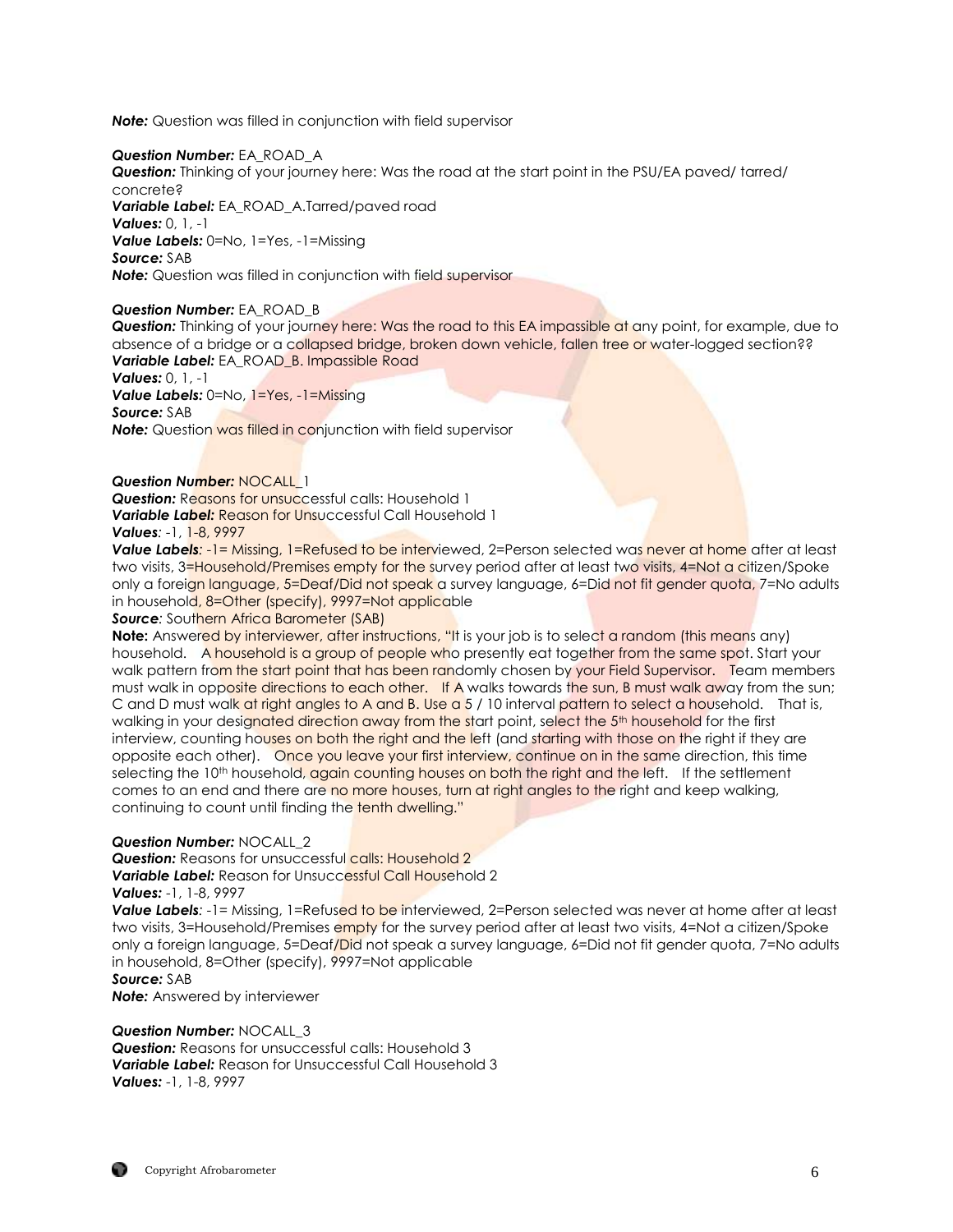*Value Labels:* -1= Missing, 1 =Refused to be interviewed, 1=Refused to be interviewed, 2=Person selected was never at home after at least two visits, 3=Household/Premises empty for the survey period after at least two visits, 4=Not a citizen/Spoke only a foreign language, 5=Deaf/Did not speak a survey language, 6=Did not fit gender quota, 7=No adults in household, 8=Other (specify), 9997=Not applicable *Source:* SAB

*Note:* Answered by interviewer

#### *Question Number:* NOCALL\_4

*Question:* Reasons for unsuccessful calls: Household 4 *Variable Label:* Reason for Unsuccessful Call Household 4

## *Values:* -1, 1-8, 9997

*Value Labels*:  $-1$ = Missing, 1=Refused to be interviewed, 2=Person selected was never at home after at least two visits, 3=Household/Premises empty for the survey period after at least two visits, 4=Not a citizen/Spoke only a foreign language, 5=Deaf/Did not speak a survey language, 6=Did not fit gender quota, 7=No adults in household, 8=Other (specify), 9997=Not applicable

*Source:* SAB

**Note:** Answered by interviewer

#### *Question Number:* NOCALL\_5

**Question:** Reasons for unsuccessful calls: Household 5 **Variable Label: Reason for Unsuccessful Call Household 5** *Values:* -1, 1-8, 9997

*Value Labels*: -1= Missing, 1=Refused to be interviewed, 2=Person selected was never at home after at least two visits, 3=Household/Premises empty for the survey period after at least two visits, 4=Not a citizen/Spoke only a foreign language, 5=Deaf/Did not speak a survey language, 6=Did not fit gender quota, 7=No adults in household, 8=Other(specify), 9997=Not applicable

*Source:* SAB **Note:** Answered by interviewer

## *Question Number:* NOCALL\_6

**Question:** Reasons for unsuccessful calls: Household 6 **Variable Label: Reason for Unsuccessful Call Household 6** 

## *Values:* -1, 1-8, 9997

*Value Labels*: -1= Missing, 1=Refused to be interviewed, 2=Person selected was never at home after at least two visits, 3=Household/Premises empty for the survey period after at least two visits, 4=Not a citizen/Spoke only a foreign language, 5=Deaf/Did not speak a survey language, 6=Did not fit gender quota, 7=No adults in household, 8=Other (specify), 9997=Not applicable

*Source:* SAB

**Note:** Answered by interviewer

#### *Question Number:* NOCALL\_7

**Question:** Reasons for unsuccessful calls: Household 7 **Variable Label:** Reason for Unsuccessful Call Household 7 *Values:* -1, 1-8, 9997

*Value Labels*; -1= Missing, 1=Refused to be interviewed, 2=Person selected was never at home after at least two visits, 3=Household/Premises empty for the survey period after at least two visits, 4=Not a citizen/Spoke only a foreign language, 5=Deaf/Did not speak a survey language, 6=Did not fit gender quota, 7=No adults in household,  $8=O$ ther (specify),  $9997=$ Not applicable *Source:* SAB

*Note:* Answered by interviewer

#### *Question Number:* PREVINT

**Question:** Previous interview was with a: *Variable Label:* Previous interview, gender *Values:* 0, 1, 2, *Value Labels:* 0=First interview, 1=Male, 2=Female **Note:** Answered by interviewer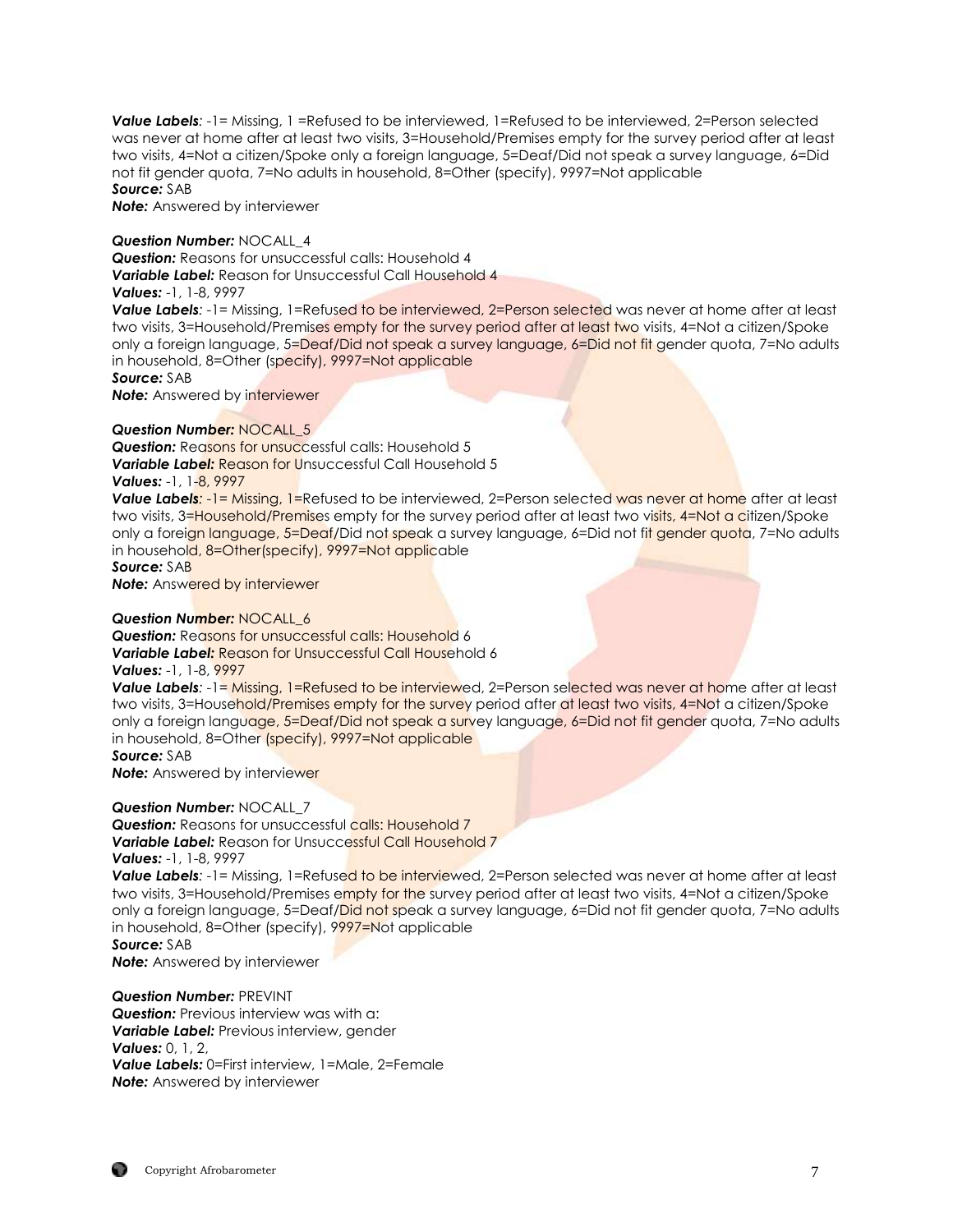*Question Number:* THISINT *Question:* This interview must be with a: *Variable Label:* This interview, gender *Values:* 1, 2 *Value Labels:* 1=Male, 2=Female *Note:* Answered by interviewer

*Question Number:* ADULT\_CT **Question:** Total number of adult citizens in household **Variable Label:** Number of adults in household *Values:* 1-99, 98, 9999, -1 *Value Labels:* 98=Refused to answer, 9999= Don't know, -1=Missing **Source:** Afrobarometer Round 4 **Note:** Interviewer was given the following instructions: "Please record the total number of adult women/men (select correct gender, from above table) who are citizens of Lesotho in the household, i.e., how many names did you write in either the left or the right column above. Enter a two-digit number."

#### *Question Number:* CALLS **Question:** How many calls were made to the household where the interview actually took place? *Variable Label:* Number of calls *Values:* 1, 2 *Value Labels:* 1=One call, 2=Two calls *Source:* SAB **Note:** Answered by interviewer

#### *Question Number:* DATEINTR

*Question:* Date of interview *Variable Label:* Date of interview *Values:* 05.05.2015- 31.05.2015 **Note:** Answered by interviewer. Entered in day, month, and year format

#### *Question Number:* STRTIME

*Question:* Time interview started *Variable Label:* Time interview started **Note:** Answered by interviewer. Entered hour and minute, 24 hour clock

*Question Number:* Q1 **Question:** How old are you? *Variable Label:* Q1. Age *Values:* 18-99, 9998-9999, -1 *Value Labels:* 9998=Refused to answer, 9999=Don't know, -1=Missing

#### *Question Number:* Q2

**Question:** Which Lesotho language is your home language? *Variable Label:* Q2. Language of respondent *Values:* 1, 340-342, 9995, 9998-9999 *Value Labels:* 1=English, 340= Sesotho, 341= Sephuthi, 342= Sethepu, 9995= Other, 9998=Refused to answer, 9999=Don't know *Source:* SAB **Note** : Interviewer was instructed to prompt if necessary with "That is, the language of your group of origin."

#### *Question Number:* Q3

*Question:* Let's start with your general view about the current direction of our country. Some people might think the country is going in the wrong direction. Others may feel it is going in the right direction. So let me ask YOU about the overall direction of the country: Would you say that the country is going in the wrong direction or going in the right direction?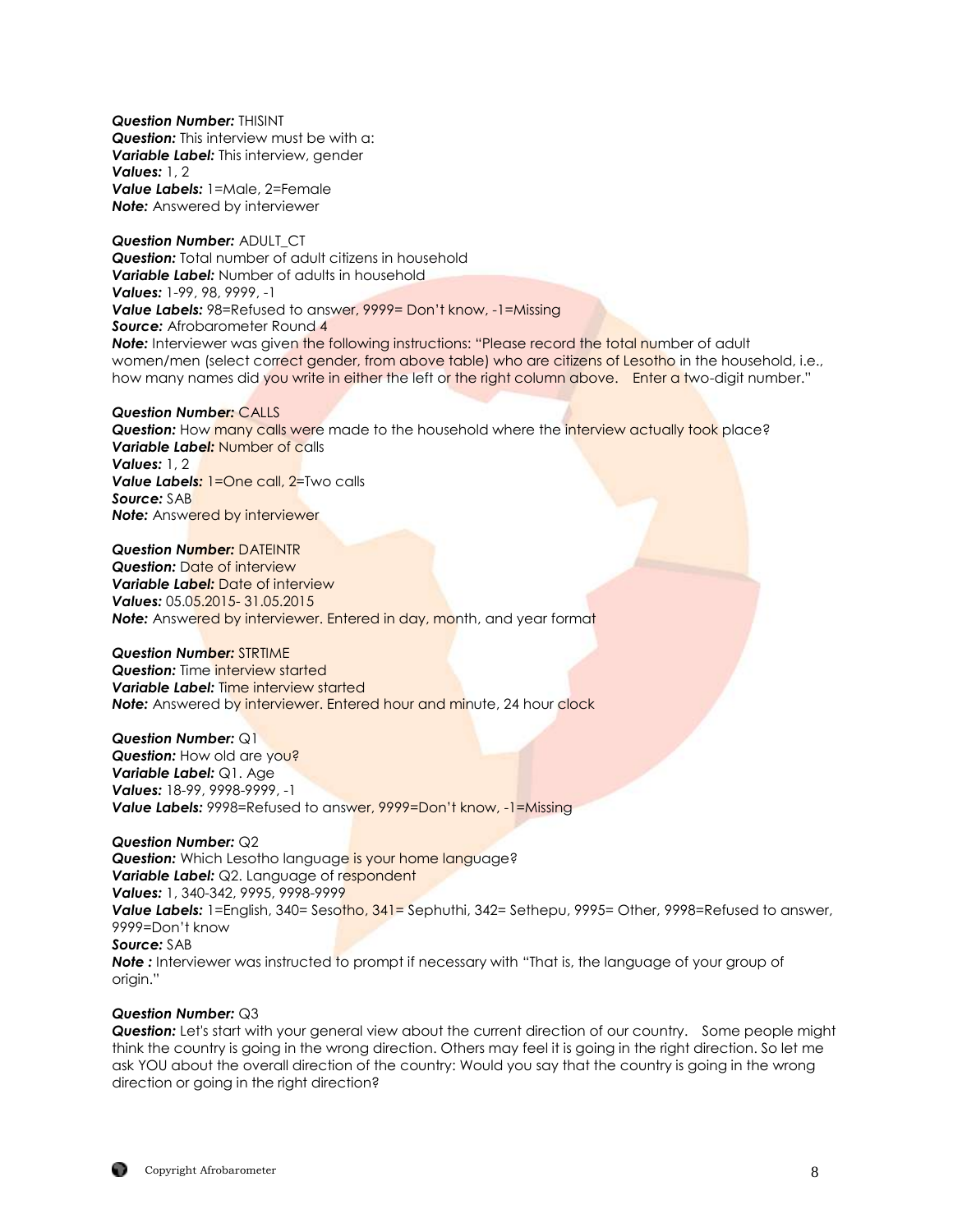*Variable Label:* Q3. Overall direction of the country *Values:* 1, 2, 9, 98, -1 **Value Labels:** 1=Going in the wrong direction, 2=Going in the right direction 9=Don't know, 98=Refused to answer, -1=Missing *Source:* NDB, Zambia96

#### *Question Number:* Q4A

**Question:** In general, how would you describe: The present economic condition of this country? *Variable Label:* Q4A. Country's present economic condition

*Values:* 1-5, 9, 98, -1 **Value Labels:** 1=Very bad, 2=Fairly bad, 3=Neither good nor bad, 4=Fairly good, 5=Very good, 9=Don't know, 98=Refused to answer, -1=Missing *Source:* NDB, Zambia96

#### *Question Number:* Q4B

**Question:** In general, how would you describe: Your own present living conditions? **Variable Label:** Q4B. Your present living conditions *Values:* 1-5, 9, 98, -1 Value Labels: 1=Much worse, 2=Worse, 3=Same, 4=Better, 5=Much better, 9=Don't know, 98=Refused to answer, -1=Missing *Source:* NDB, Zambia96

#### *Question Number:* Q5

**Question:** In general, how do you rate your living conditions compared to those of other Basotho? **Variable Label:** Q5. Your living conditions vs. others *Values:* 1-5, 9, 98, -1 *Value Labels:* 1=Much worse, 2=Worse, 3=Same, 4=Better, 5=Much better, 9=Don't know, 98=Refused to answer, -1=Missing *Source:* SAB

#### *Question Number:* Q6

**Question:** Looking back, how do you rate economic conditions in this country compared to twelve months ago? Variable Label: Q6. Country's economic condition compared to 12 months ago *Values:* 1-5, 9, 98, -1 *Value Labels:* 1=Much worse, 2=Worse, 3=Same, 4=Better, 5=Much better, 9=Don't know, 98=Refused to answer, -1=Missing *Source:* NDB, Zambia96

#### *Question Number:* Q7

**Question:** Looking ahead, do you expect economic conditions in this country to be better or worse in twelve months time? **Variable Label:** Q7. Country's economic condition in 12 months time *Values:* 1-5, 9, 98, -1 Value Labels: 1=Much worse, 2=Worse, 3=Same, 4=Better, 5=Much better, 9=Don't know, 98=Refused to answer, -1=Missing **Source:** Afrobarometer Round5

#### *Question Number:* Q8A

*Question:* Over the past year, how often, if ever, have you or anyone in your family: Gone without enough food to eat? *Variable Label:* Q8a. How often gone without food *Values:* 0-4, 9, 98, -1 *Value Labels:* 0=Never, 1=Just once or twice, 2=Several times, 3=Many times, 4=Always, 9=Don't know, 98=Refused to answer, -1=Missing *Source:* NDB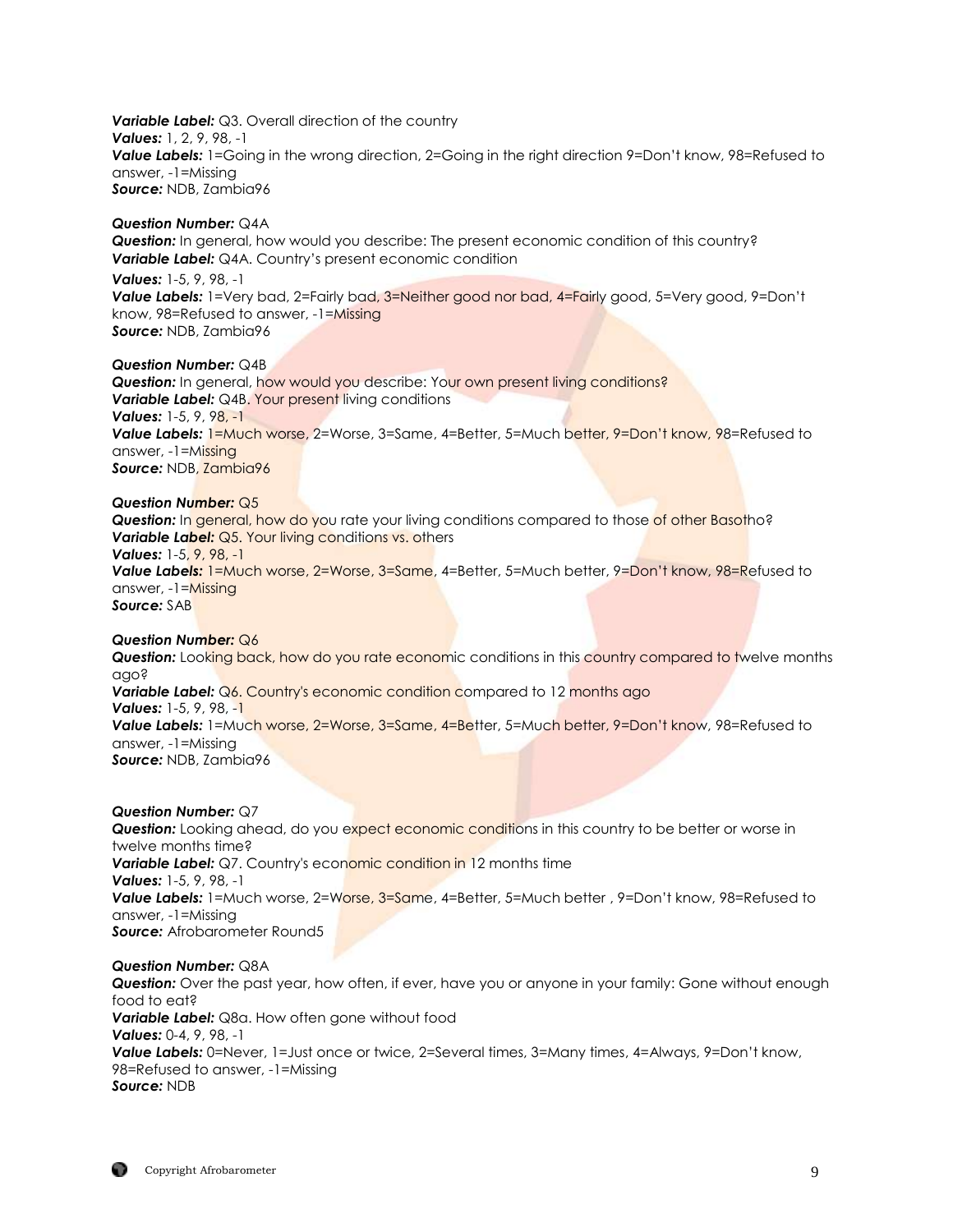## *Question Number:* Q8B

*Question:* Over the past year, how often, if ever, have you or anyone in your family: Gone without enough clean water for home use? *Variable Label:* Q8b. How often gone without water *Values:* 0-4, 9, 98, -1 *Value Labels:* 0=Never, 1=Just once or twice, 2=Several times, 3=Many times, 4=Always, 9=Don't know, 98=Refused to answer, -1=Missing *Source:* NDB

## *Question Number:* Q8C

**Question:** Over the past year, how often, if ever, have you or anyone in your family: Gone without medicines or medical treatment? **Variable Label:** Q8c.How often gone without medical care *Values:* 0-4, 9, 98, -1 *Value Labels:* 0=Never, 1=Just once or twice, 2=Several times, 3=Many times, 4=Always, 9=Don't know, 98=Refused to answer, -1=Missing *Source:* NDB

## *Question Number:* Q8D

**Question:** Over the past year, how often, if ever, have you or anyone in your family: Gone without enough fuel to cook your food? **Variable Label: Q8d. How often gone without cooking fuel** *Values:* 0-4, 9, 98, -1 **Value Labels:** 0=Never, 1=Just once or twice, 2=Several times, 3=Many times, 4=Always, 9=Don't know, 98=Refused to answer, -1=Missing *Source:* SAB

## *Question Number:* Q8E

**Question:** Over the past year, how often, if ever, have you or anyone in your family: Gone without a cash income?

**Variable Label:** Q8e. How often gone without a cash income

*Values:* 0-4, 9, 98, -1

**Value Labels:** 0=Never, 1=Just once or twice, 2=Several times, 3=Many times, 4=Always, 9=Don't know, 98=Refused to answer, -1=Missing

*Source:* SAB

*Question Number:* Q8F

*Question:* When you say you went without *[insert item] [insert frequency]* would you say this occurred: **Variable Label:** Q8f. Frequency going without food

*Values:* 1-7, 9, 98, -1

**Value Labels:** 1=About once every two or three months 2= About once a month 3=Two or three times a month 4= About once a week 5= Several times a week 6= Every day 7=Not Applicable [DNR] 9=Don't know, 98=Refused to answer, -1=Missing

## *Source:* SAB

**Note** [Interviewer was instructed to identify the most intense (highest) code circled on Q8. If it is a 2, 3 or 4, i.e., if the respondent went without any item in Q8a-e "several times", "many times", or "always," take the most frequent response given and ask 8F.

## *Question Number:* Q9

*Question:* How often, if at all, do you or anyone in your household receive money remittances from friends or relatives living outside of the country?

*Variable Label: Q9. How often received remittances* 

*Values:* 0-5, 9, 98, -1

**Value Labels:** 5= At least once a month 4= At least every three months 3= At least every six months 2= At least once a year 1= Less than once a year, 0= Never, 9=Don't know, 98=Refused to answer, -1=Missing **Source:** Afrobarometer Round5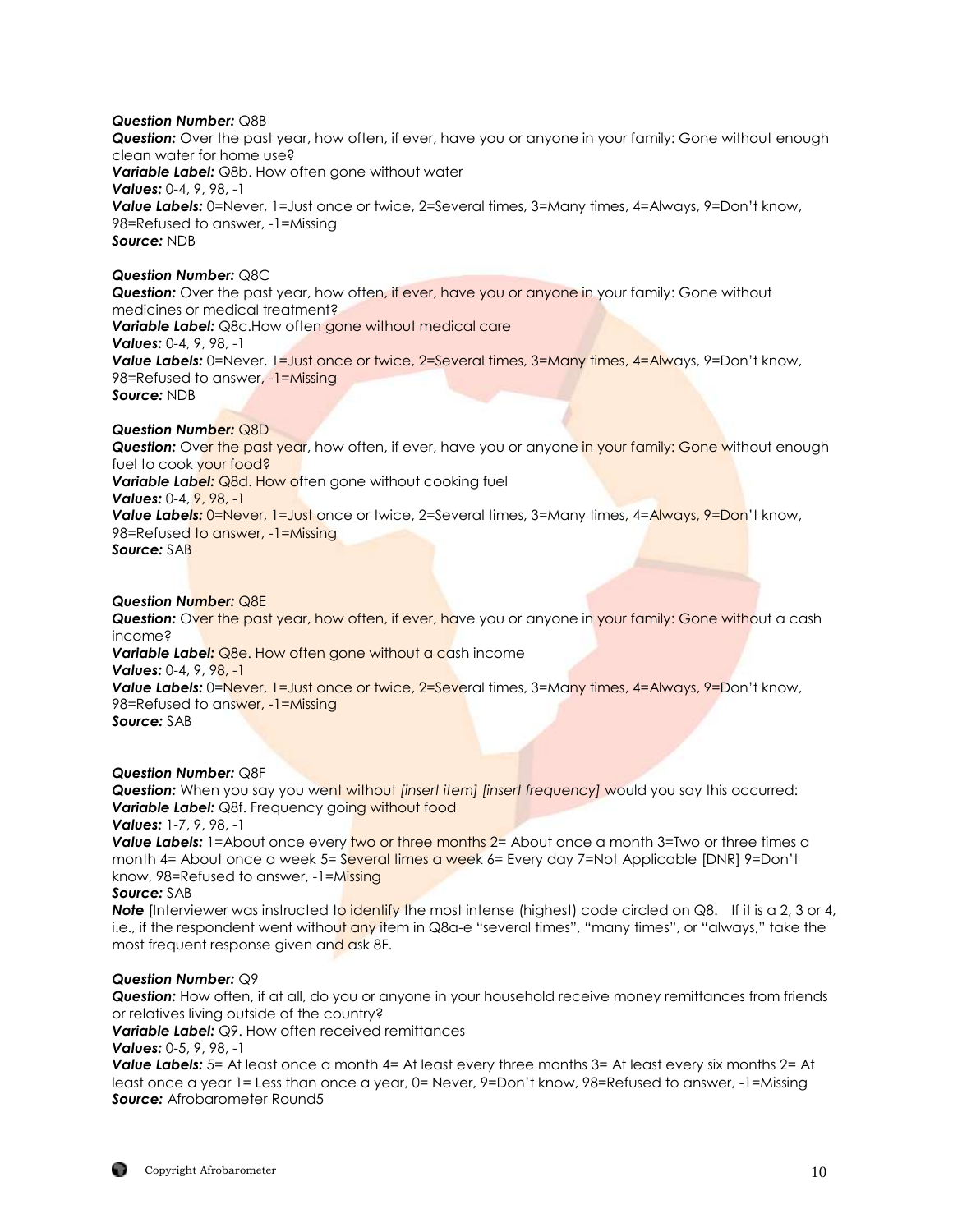#### *Question Number:* Q10A

*Question:* Over the past year, how often, if ever, have you or anyone in your family: Felt unsafe walking in your neighborhood? *Variable Label:* Q10a. How often felt unsafe walking in neighbourhood *Values:* 0-4, 9, 98, -1 **Value Labels:** 0=Never, 1=Just once or twice 2=Several times 3=Many times 4= Always, 9=Don't know, 98=Refused to answer, -1=Missing *Source: Adapted from NDB* 

#### *Question Number:* Q10B

**Question:** Over the past year, how often, if ever, have you or anyone in your family: Feared crime in your own home? **Variable Label:** Q10b. How often feared crime in home *Values:* 0-4, 9, 98, -1

**Value Labels:** 0=Never, 1=Just once or twice 2=Several times 3=Many times 4= Always, 9=Don't know, 98=Refused to answer, -1=Missing *Source:* Adapted from NDB

#### *Question Number:* Q11A

**Question:** During the past year, have you or anyone in your family: Had something stolen from your house? **Variable Label:** Q11a. Had something stolen from your house *Values:* 0-3, 9, 98, -1 *Value Labels:* 0=No, 1=Yes, Once, 2=Yes, Twice, 3= Yes, Three or more times, 9=Don't know, 98=Refused to answer, -1=Missing *Source: Adapted from NDB* 

#### *Question Number:* Q11B

**Question:** During the past year, have you or anyone in your family: Been physically attacked? **Variable Label:** Q11b. Have been physically attacked *Values:* 0-3, 9, 98, -1 **Value Labels:** 0=No, 1=Yes, Once, 2=Yes, Twice, 3=Yes, Three or more times, 9=Don't know, 98=Refused to answer, -1=Missing *Source:* Adapted from NDB

#### *Question Number:* Q12A

**Question:** How often do you get news from the following sources: Radio? *Variable Label:* Q12a. Radio news *Values:* 0-4, 9, 98, -1 **Value Labels:** 0=Never, 1=Less than once a month, 2=A few times a month, 3=A few times a week, 4=Every day, 9=Don't know, 98=Refused to answer, -1=Missing *Source:* Zambia96

#### *Question Number:* Q12B

**Question:** How often do you get news from the following sources: Television? **Variable Label:** Q12b. Television news *Values:* 0-4, 9, 98, -1 **Value Labels:** 0=Never, 1=Less than once a month, 2=A few times a month, 3=A few times a week, 4=Every day, 9=Don't know, 98=Refused to answer, -1=Missing *Source:* SAB

*Question Number:* Q12C *Question:* How often do you get news from the following sources: Newspapers? *Variable Label:* Q12c. Newspaper news *Values:* 0-4, 9, 98, -1 **Value Labels:** 0=Never, 1=Less than once a month, 2=A few times a month, 3=A few times a week, 4=Every day, 9=Don't know, 98=Refused to answer, -1=Missing *Source:* Zambia96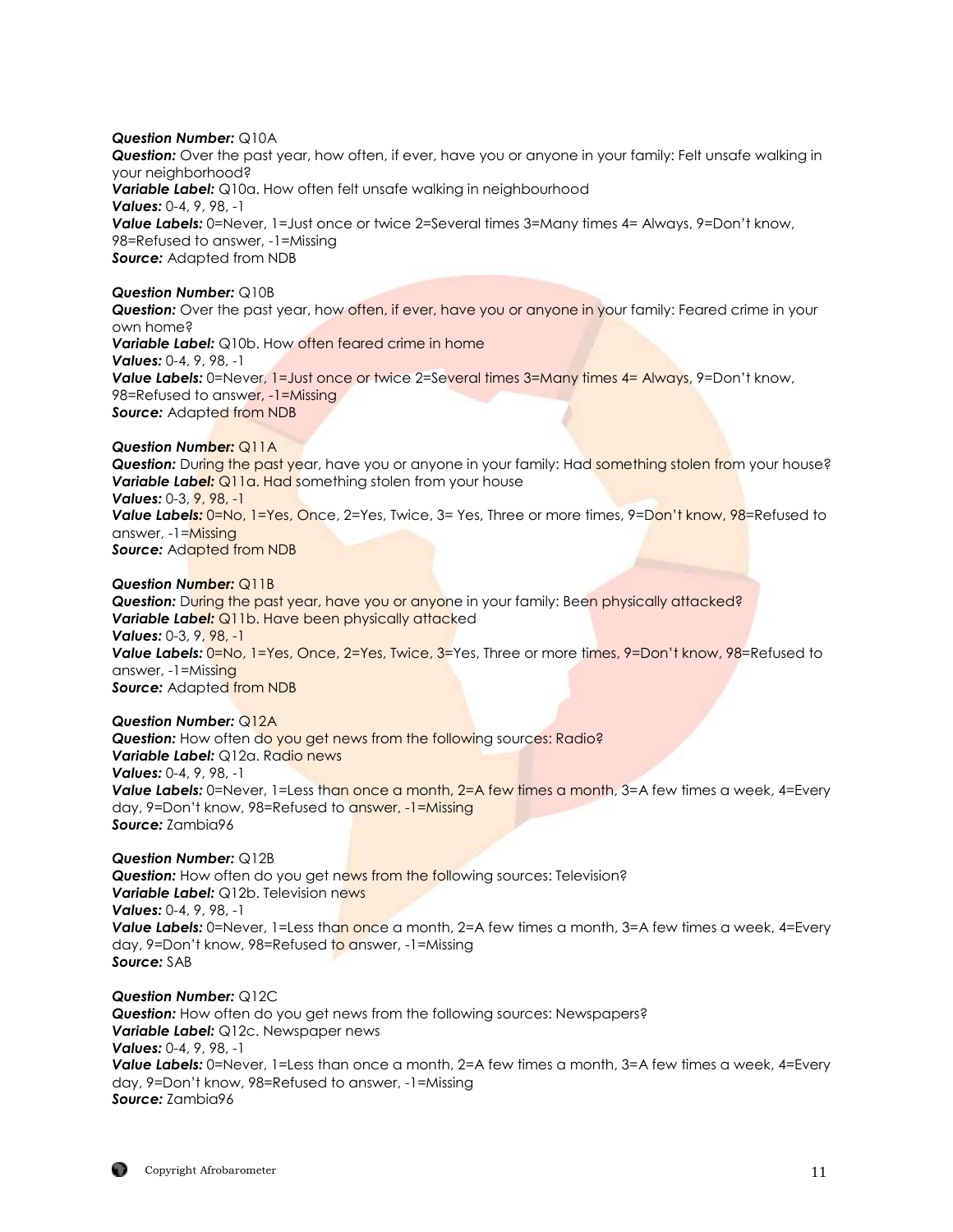*Question Number:* Q12D **Question:** How often do you get news from the following sources: Internet? *Variable Label:* Q12d. Internet *Values:* 0-4, 9, 98, -1 **Value Labels:** 0=Never, 1=Less than once a month, 2=A few times a month, 3=A few times a week, 4=Every day, 9=Don't know, 98=Refused to answer, -1=Missing **Source:** Afrobarometer Round5

## *Question Number:* Q12E

**Question:** How often do you get news from the following sources: Social media such as Facebook or Twitter? *Variable Label:* Q12e.Social media

*Values:* 0-4, 9, 98, -1

**Value Labels:** 0=Never, 1=Less than once a month, 2=A few times a month, 3=A few times a week, 4=Every day, 9=Don't know, 98=Refused to answer, -1=Missing **Source:** Afrobarometer Round5

## *Question Number:* Q13

**Question:** How interested would you say you are in public affairs? *Variable Label: Q13. Interest in public affairs Values:* 0-3, 9, 98, -1 **Value Labels:** 0=Not at all interested, 1=Not very interested, 2=Somewhat interested, 3=Very interested, 9=Don't know, 98=Refused to answer, -1=Missing *Source:* SAB **Note** : Interviewer was instructed to prompt if necessary with "You know, in politics and government."

## *Question Number:* Q14

**Question:** When you get together with your friends or family, would you say you discuss political matters: *Variable Label:* Q14. Discuss politics *Values:* 0-2, 9, 98, -1

**Value Labels:** 0=Never, 1=Occasionally, 2=Frequently, 9=Don't know, 98=Refused to answer, -1=Missing *Source:* Adapted from Zambia96.

#### *Question Number:* Q15A

**Question:** In this country, how free are you: To say what you think? **Variable Label:** Q15a. Freedom to say what you think *Values:* 1-4, 9, 98, -1 **Value Labels:** 1=Not at all free, 2=Not very free, 3=Somewhat free, 4=Completely free, 9=Don't know, 98=Refused to answer, -1=Missing *Source:* NDB

#### *Question Number:* Q15B

**Question:** In this country, how free are you: To join any political organization you want? *Variable Label:* Q15b. Freedom to *join any political* organizations *Values:* 1-4, 9, 98, -1 **Value Labels:** 1=Not at all free, 2=Not very free, 3=Somewhat free, 4=Completely free, 9=Don't know, 98=Refused to answer, -1=Missing *Source:* NDB

*Question Number:* Q15C *Question:* In this country, how free are you: To choose who to vote for without feeling pressured *Variable Label:* Q15c. Freedom to choose who to vote for *Values:* 1-4, 9, 98, -1 **Value Labels:** 1=Not at all free, 2=Not very free, 3=Somewhat free, 4=Completely free, 9=Don't know, 98=Refused to answer, -1=Missing *Source:* NDB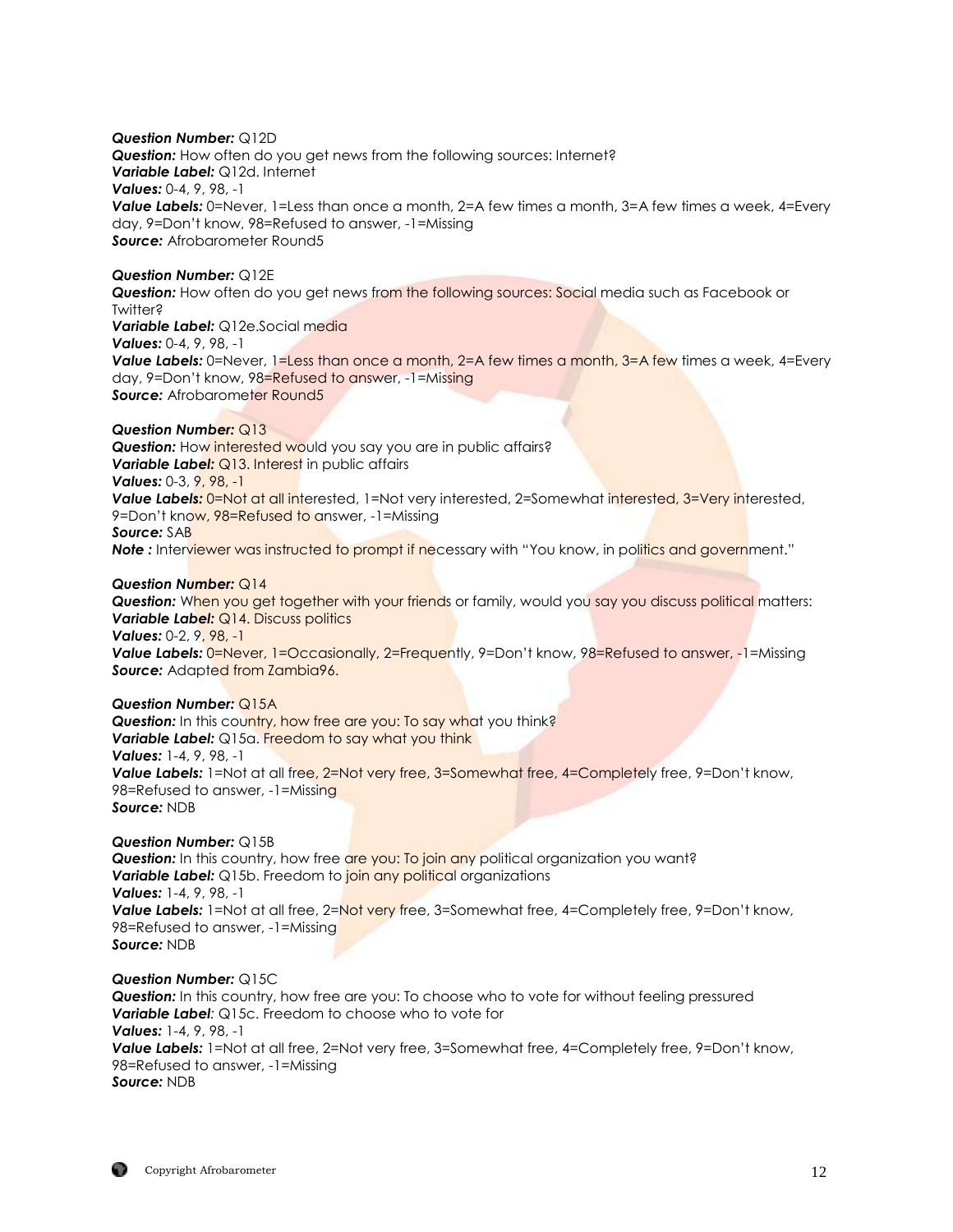## *Question Number:* Q16

*Question:* Which of the following statements is closest to your view? Choose Statement 1or Statement 2. Statement 1: Government should be able to ban any organization that goes against its policies. Statement 2: We should be able to join any organization, whether or not the government approves of it. *Variable Label:* Q16. Government bans organization vs. join any

## *Values:* 1-5, 9, 98, -1

*Value Labels:* 1=Agree very strongly with Statement 1, 2=Agree with Statement 1, 3=Agree with Statement 2, 4=Agree very strongly with Statement 2, 5=Agree with neither, 9=Don't know, 98=Refused to answer, - 1=Missing

#### *Source:* Uganda00

**Note:** Interviewer probed for strength of opinion asking "Do you agree or agree very strongly?"

## *Question Number:* Q17

**Question:** Which of the following statements is closest to your view? Choose Statement 1 or Statement 2. Statement 1: The media should have the right to publish any views and ideas without government control. Statement 2: The government should have the right to prevent the media from publishing things that it consider harmful to society.

**Variable Label:** Q17. Newspapers free to publish vs. government control *Values:* 1-5, 9, 98, -1

**Value Labels: 1=Agree very strongly with Statement 1, 2=Agree with Statement 1, 3=Agree with Statement** 2, 4=Agree very strongly with Statement 2, 5=Agree with neither, 9=Don't know, 98=Refused to answer, -1=Missing

*Source:* Uganda00

**Note:** Interviewer probed for strength of opinion asking "Do you agree or agree very strongly?"

## *Question Number:* Q18

**Question:** Which of the following statements is closest to your view? Choose Statement 1 or Statement 2. Statement 1: Men make better political leaders than women, and should be elected rather than women. Statement 2: Women should have the same chance of being elected to political office as men. **Variable Label:** Q18. Men only as leaders vs. women leaders OK

#### *Values:* 1-5, 9, 98, -1

*Value Labels:* 1=Agree very strongly with Statement 1, 2=Agree with Statement 1, 3=Agree with Statement 2, 4=Agree very strongly with Statement 2, 5=Agree with neither, 9=Don't know, 98=Refused to answer, -1=Missing

*Source: Afrobarometer Round5* 

**Note:** Interviewer probed for strength of opinion asking "Do you agree or agree very strongly?"

## *Question Number:* Q18A-LES

**Question:** Which of the following statements is closest to your view? Choose Statement 1 or Statement 2. Statement 1: Statement 1: The current customary law which provides that only sons can succeed to the chieftaincy has served Lesotho well and should therefore be maintained.

Statement 2: Statement 2. The customary law requiring that only sons should succeed to the chieftaincy should be replaced to allow for the succession of daughters.

Variable Label: Q18a LES. Only sons can succeed to chieftaincy vs. daughters also eligible *Values:* 1-5, 9, 98, -1

**Value Labels:** 1=Agree very strongly with Statement 1, 2=Agree with Statement 1, 3=Agree with Statement 2, 4=Agree very strongly with Statement 2, 5=Agree with neither, 9=Don't know, 98=Refused to answer, -1=Missing

**Source:** Afrobarometer Round 6 in Lesotho

**Note:** Interviewer probed for strength of opinion asking "Do you agree or agree very strongly?"

## *Question Number:* Q19A

**Question:** Let's turn to your role in the community. Now I am going to read out a list of groups that people join or attend. For each one, could you tell me whether you are an official leader, an active member, an inactive member, or not a member: A religious group that meets outside of regular worship services? **Variable Label:** Q19a. Member of religious group *Values:* 0-3, 9, 98, -1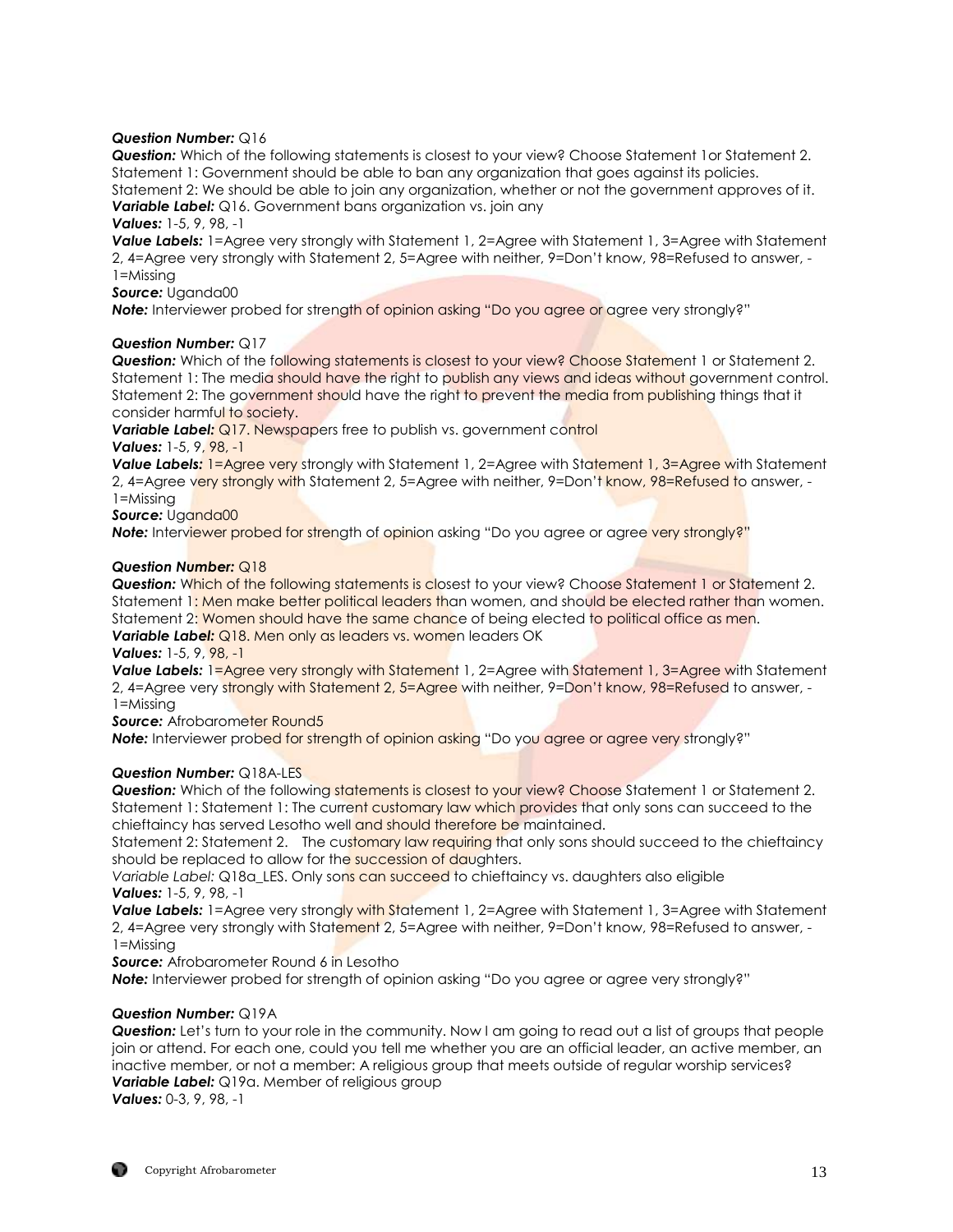*Value Labels:* 0=Not a Member, 1=Inactive member, 2=Active member, 3=Official leader, 9=Don't know, 98=Refused to answer, -1=Missing *Source:* SAB

#### *Question Number:* Q19B

**Question:** Let's turn to your role in the community. Now I am going to read out a list of groups that people join or attend. For each one, could you tell me whether you are an official leader, an active member, an inactive member, or not a member: Some other voluntary association or community group? *Variable Label:* Q19b. Member of voluntary association or community group *Values:* 0-3, 9, 98, -1

**Value Labels:** 0=Not a member, 1=Inactive member, 2=Active member, 3=Official leader, 9=Don't know, 98=Refused to answer, -1=Missing

*Source:* Afrobarometer Round 4

#### *Question Number:* Q20A

*Question:* Here is a list of actions that people sometimes take as citizens. For each of these, please tell me whether you, personally, have done any of these things during the past year. If not, would you do this if you had the chance: Attended a community meeting?

**Variable Label:** Q20a. Attend a community meeting

*Values:* 0-4, 9, 98, -1

**Value Labels:** 0=No, would never do this, 1=No, but would do if had the chance, 2=Yes, once or twice, 3=Yes, several times, 4=Yes, often, 9=Don't know, 98=Refused to answer, -1=Missing *Source:* SAB

#### *Question Number:* Q20B

**Question:** Here is a list of actions that people sometimes take as citizens. For each of these, please tell me whether you, personally, have done any of these things during the past year. If not, would you do this if you had the chance: Got together with others to raise an issue?

## **Variable Label:** Q20b. Join the others to raise an issue

*Values:* 0-4, 9, 98, -1

**Value Labels:** 0=No, would never do this, 1=No, but would do if had the chance, 2=Yes, once or twice, 3=Yes, several times, 4=Yes, often, 9=Don't know, 98=Refused to answer, -1=Missing *Source:* SAB

## *Question Number:* Q21

**Question:** Understanding that some people were unable to vote in the most recent national election in May 2012, which of the following statements is true for you?

**Variable Label:** Q21. Voting in the most recent national

election

*Values:* 0-8, 9, 98, -1

**Value Labels:** 0= You were not registered to vote 1= You voted in the elections 2= You decided not to vote  $3=$ You could not find the polling station  $4=$ You were prevented from voting  $5=$  You did not have time to vote 6= You did not vote because you could not find your name in the voters' register 7= Did not vote for some other reason 8= You were too young to vote 9= Don't Know/ Can't Remember *Source:*

#### *Question Number:* Q22

**Question:** On the whole, how would you rate the freeness and fairness of the last national election, held in May 2012. Was it:

*Variable Label:* Q22. Freeness and fairness of the last national election

*Values:* 1-4, 8, 9, 98, -1

*Value Labels:* 4=Completely free and fair, 3=Free and fair, but with minor problems, 2=Free and fair, with major problems, 1=Not free and fair, 8=Do not understand the question, 9=Don't know, 98=Refused to answer, -1=Missing *Source:* Afrobarometer Round 3

## *Question Number:* Q23A

*Question:* Thinking about the last national election in May 2012, did you: Attend a campaign rally?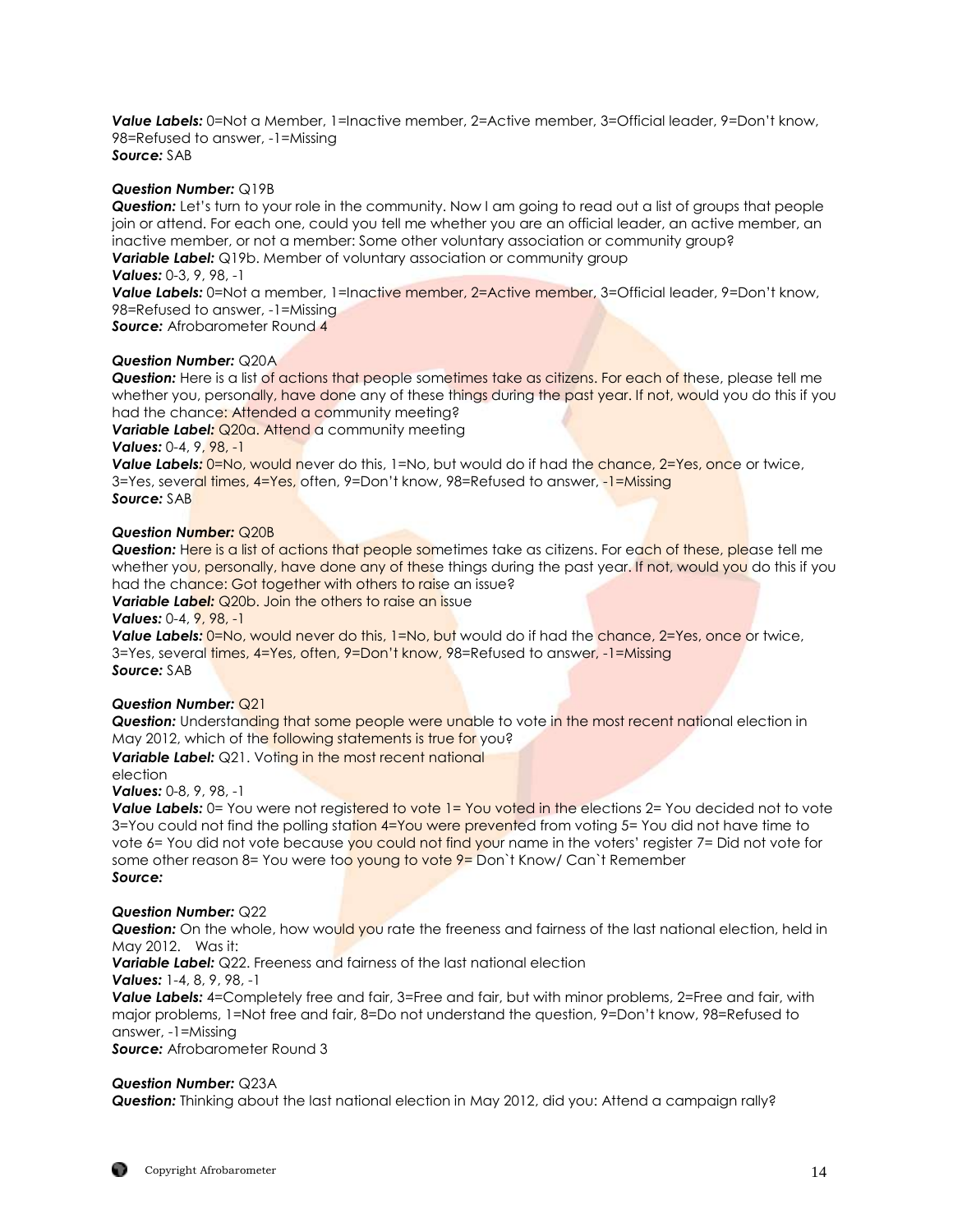*Variable Label:* Q23a. Last national election: attend a campaign rally *Values:* 0, 1, 9, 98, -1 *Value Labels:* 0=No, 1=Yes, 9=Don't know, 98=Refused to answer, -1=Missing **Source:** Afrobarometer Round 5

## *Question Number:* Q23B

*Question:* Thinking about the last national election in May 2012, did you: Attend a meeting with a candidate or campaign staff? *Variable Label:* Q23b. Last national election: Attend a campaign meeting? *Values:* 0, 1, 9, 98, -1 *Value Labels:* 0=No, 1=Yes, 9=Don't know, 98=Refused to answer, -1=Missing **Source:** Afrobarometer Round 5

## *Question Number:* Q23C

**Question:** Thinking about the last national election in May 2012, did you: Try to persuade others to vote for a certain presidential or legislative candidate or political party? *Variable Label:* Q23c. Last national election: persuade others to vote for a certain candidate or party *Values:* 0, 1, 9, 98, -1 **Value Labels:** 0=No, 1=Yes, 9=Don't know, 98=Refused to answer, -1=Missing **Source:** Afrobarometer Round 5

#### *Question Number:* Q23D

*Question:* Thinking about the last national election in May 2012, did you: Work for a candidate or party? **Variable Label:** Q23d. Last national election: work for a candidate or party *Values:* 0, 1, 9, 98, -1 *Value Labels:* 0=No, 1=Yes, 9=Don't know, 98=Refused to answer, -1=Missing

**Source:** Afrobarometer Round 5

## *Question Number:* Q24A

*Question:* During the past year, how often have you contacted any of the following persons about some important problem or to give them your views: A Community Councilor? *Variable Label:* Q24a. Contact local government councilor *Values:* 0-3, 9, 98, -1 **Value Labels:** 0=Never, 1=Only once, 2=A few times, 3=Often, 9=Don't know, 98=Refused to answer, -1=Missing **Source:** Adapted from Zambia96

#### *Question Number:* Q24B

**Question:** During the past year, how often have you contacted any of the following persons about some important problem or to give them your views: A Member of Parliament? *Variable Label:* Q24b. Contact MP *Values:* 0-3, 9, 98, -1 **Value Labels:** 0=Never, 1=Only once, 2=A few times, 3=Often, 9=Don't know, 98=Refused to answer, -1=Missing *Source:* Adapted from Zambia96

#### *Question Number:* Q24C

*Question:* During the past year, how often have you contacted any of the following persons about some important problem or to give them your views: An official of a government agency? **Variable Label:** Q24c. Contact official of a government agency *Values:* 0-3, 9, 98, -1 *Value Labels:* 0=Never, 1=Only once, 2=A few times, 3=Often, 9=Don't know, 98=Refused to answer, - 1=Missing **Source:** Adapted from Zambia96

#### *Question Number:* Q24D

*Question:* During the past year, how often have you contacted any of the following persons about some important problem or to give them your views: A political party official?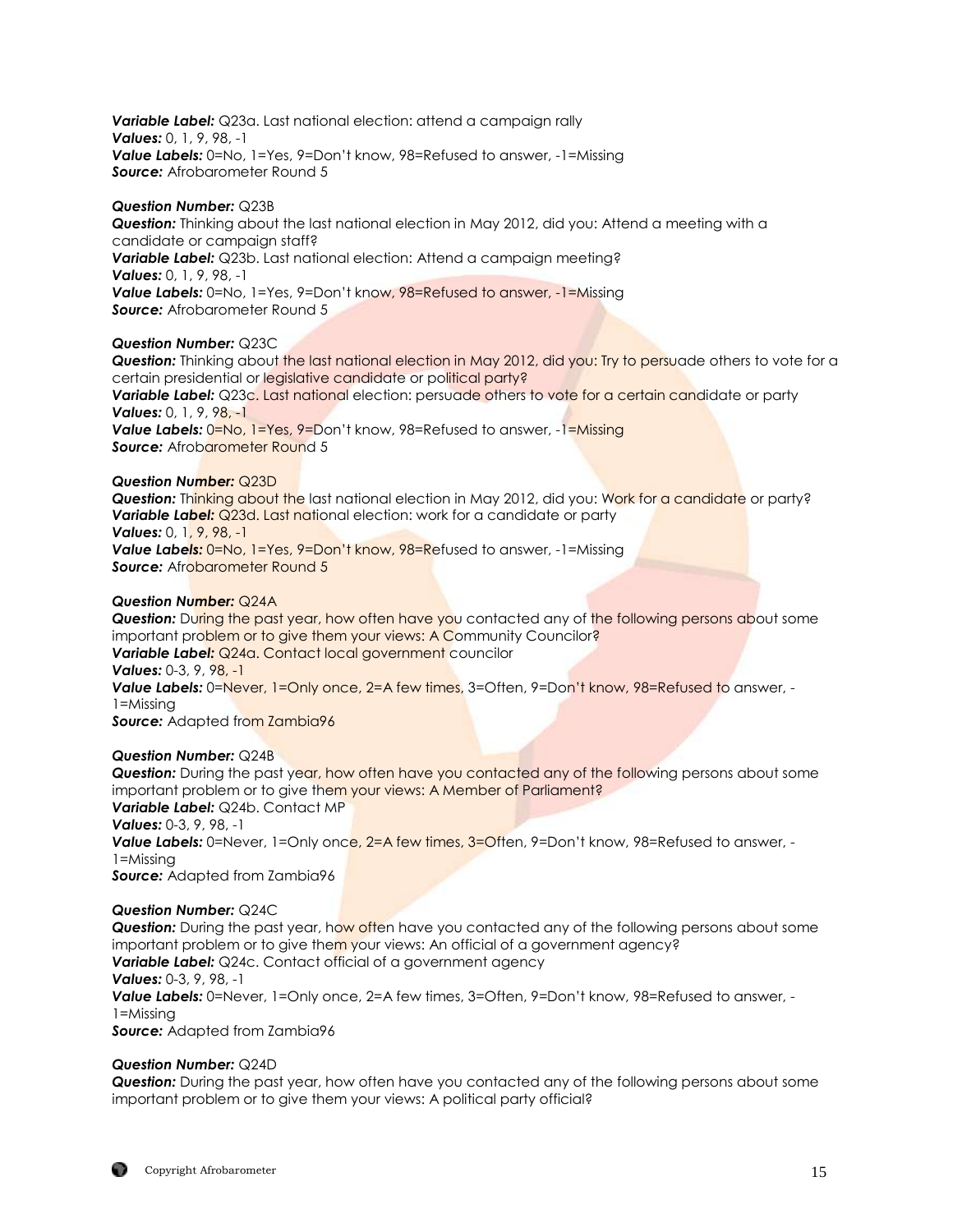*Variable Label:* Q24d. Contact political party official *Values:* 0-3, 9, 98, -1 *Value Labels:* 0=Never, 1=Only once, 2=A few times, 3=Often, 9=Don't know, 98=Refused to answer, - 1=Missing **Source:** Afrobarometer Round 5

## *Question Number:* Q24E

*Question:* During the past year, how often have you contacted any of the following persons about some important problem or to give them your views: Traditional Leaders? **Variable Label:** Q24e. Contact traditional leader *Values:* 0-3, 9, 98, -1 Value Labels: 0=Never, 1=Only once, 2=A few times, 3=Often, 9=Don't know, 98=Refused to answer, -1=Missing **Source:** Adapted from Zambia96

## *Question Number:* Q24F

*Question:* During the past year, how often have you contacted any of the following persons about some important problem or to give them your views: Religious Leaders? **Variable Label: Q24f. Contact religious leader** 

*Values:* 0-3, 9, 98, -1

**Value Labels: 0=Never, 1=Only once, 2=A few times, 3=Often, 9=Don't know, 98=Refused to answer, -**

1=Missing

**Source:** Afrobarometer Round 5

#### *Question Number:* Q25A

**Question:** Thinking of the last time you contacted any of these leaders. Did you go: Alone or with a group? **Variable Label:** Q25a. Contacting alone or in group

*Values:* 1,2,7,9, 98, -1

**Value Labels:** 1=Alone 2=With a group 7=Not Applicable (did not contact any), 9=Don't know, 98=Refused to answer, -1=Missing

**Source:** Afrobarometer Round 4

**Notes:** Interviewer instructed to do the following: if respondent answered 0=Never for ALL PARTS of Q24, i.e. they NEVER contacted any of these leaders, circle code 7=Not applicable in both parts of Q25

#### *Question Number:* Q25B

**Question:** Thinking of the last time you contacted any of these leaders. Did you go: To discuss a community problem or a personal problem?

*Variable Label:* Q25b. Contacting for community or personal problem

*Values:* 1,2,7,9, 98, -1

*Value Labels:* 1=Community problem 2=Personal problem 7=Not Applicable (did not contact any), 9=Don't know, 98=Refused to answer, -1=Missing

**Source:** Afrobarometer Round 4

**Notes:** Interviewer instructed to do the following: if respondent answered 0=Never for ALL PARTS of Q24, i.e. they NEVER contacted any of these leaders, circle code 7=Not applicable in both parts of Q25

#### *Question Number:* Q26A

**Question:** For each of the following actions, please tell me whether you think it is something a good -citizen in a democracy should always do, never do, or do only if they choose: Vote in elections **Variable Label:** Q26a. Citizens vote

*Values:* 1-3,9, 98, -1

**Value Labels:** 1=Never do 2=Do only if they choose 3= Always do 9=Don't know, 98=Refused to answer, -1=Missing

**Source:** Afrobarometer Round 6

#### *Question Number:* Q26B

*Question:* For each of the following actions, please tell me whether you think it is something a good -citizen in a democracy should always do, never do, or do only if they choose: Avoid criticizing the government **Variable Label:** Q26b. Citizens avoid criticizing government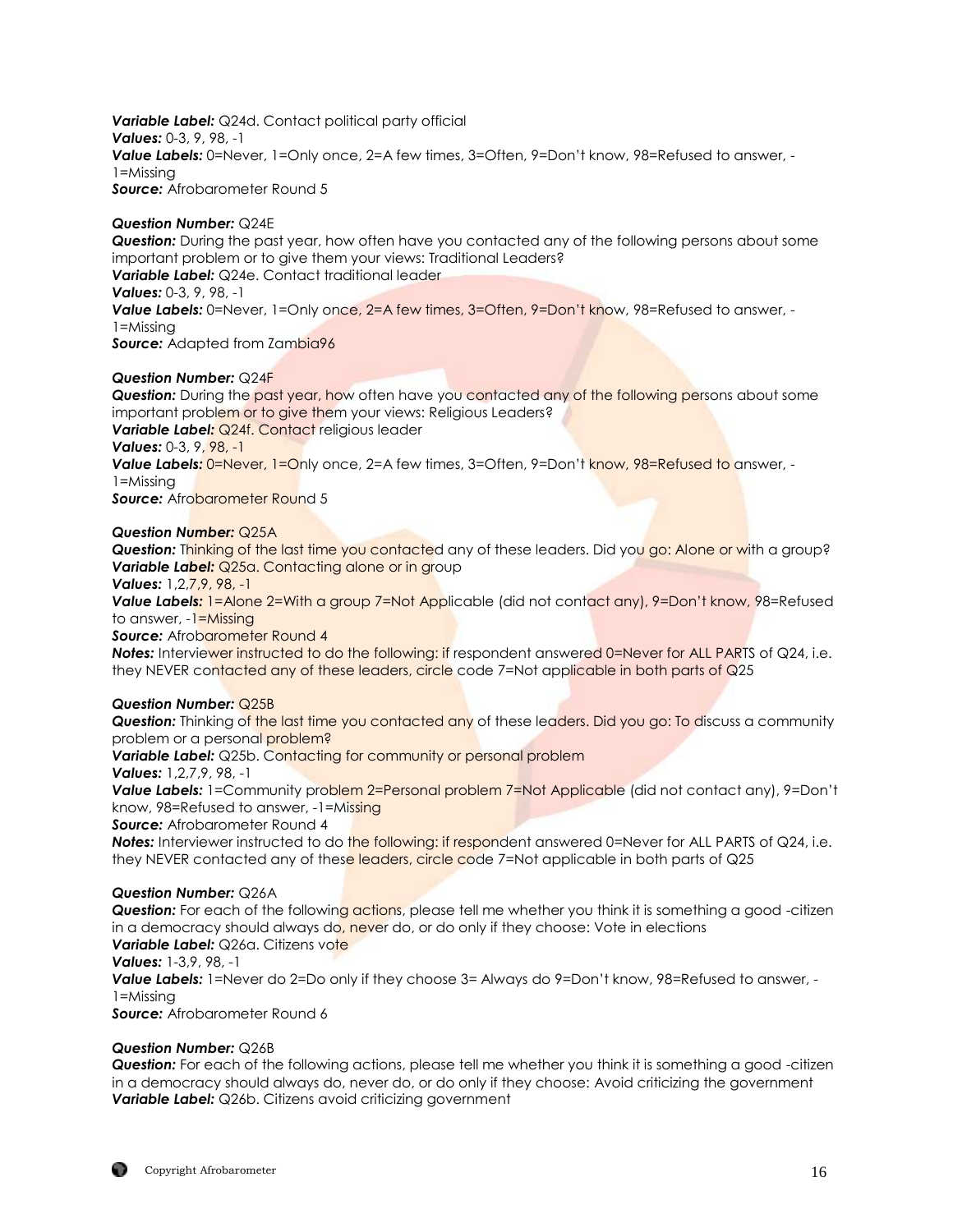*Values:* 1-3, 9, 98, -1 **Value Labels:** 1=Never do 2=Do only if they choose 3= Always do 9=Don't know, 98=Refused to answer, - $1 = M$ issing **Source:** Afrobarometer Round 6

## *Question Number:* Q26C

*Question:* For each of the following actions, please tell me whether you think it is something a good -citizen in a democracy should always do, never do, or do only if they choose: Complain to government officials when public services are of poor quality

*Variable Label:* Q26c. Citizens complain for poor services

Values: 1-3, 9, 98, -1

**Value Labels:** 1=Never do 2=Do only if they choose 3= Always do 9=Don't know, 98=Refused to answer, -1=Missing

**Source:** Afrobarometer Round 6

#### *Question Number:* Q26D

**Question:** For each of the following actions, please tell me whether you think it is something a good -citizen in a democracy should always do, never do, or do only if they choose: Request personal assistance like help with school fees or funeral expenses from elected leaders

**Variable Label:** Q26d. Citizens request personal assistance from elected leaders *Values:* 1-3, 9, 98, -1

Value Labels: 1=Never do 2=Do only if they choose 3= Always do 9=Don't know, 98=Refused to answer, -1=Missing

**Source:** Afrobarometer Round 6

#### *Question Number:* Q26E

**Question:** For each of the following actions, please tell me whether you think it is something a good -citizen in a democracy should always do, never do, or do only if they choose: Pay taxes they owe to government *Variable Label: Q26e. Citizens pay taxes* 

*Values:* 1-3, 9, 98, -1

**Value Labels: 1=Never do 2=Do only if they choose** 3= Always do 9=Don't know, 98=Refused to answer, -1=Missing

**Source:** Afrobarometer Round 6

#### *Question Number:* Q26F

**Question:** For each of the following actions, please tell me whether you think it is something a good -citizen in a democracy should always do, never do, or do only if they choose: Agree with the majority of people in his or her community on political issues.

**Variable Label:** Q26f. Citizens agree with community on political issues.

*Values:* 1-3, 9, 98, -1

**Value Labels:** 1=Never do 2=Do only if they choose 3= Always do 9=Don't know, 98=Refused to answer, -1=Missing

**Source:** Afrobarometer Round 6

#### *Question Number:* Q27A

**Question:** Here is a list of actions that people sometimes take as citizens when they are dissatisfied with government performance. For each of these, please tell me whether you, personally, have done any of these things during the past year. If not, would you do this if you had the chance: Joined others in your community to request action from government

**Variable Label:** Q27a. Join others to request government action

#### *Values:* 0-4, 9, 98, -1

**Value Labels:** 0=No, would never do this, 1=No, but would do if had the chance, 2=Yes, once or twice, 3=Yes, several times, 4=Yes, often, 9=Don't know, 98=Refused to answer, -1=Missing *Source:* Zambia96

#### *Question Number:* Q27B

*Question:* Here is a list of actions that people sometimes take as citizens when they are dissatisfied with government performance. For each of these, please tell me whether you, personally, have done any of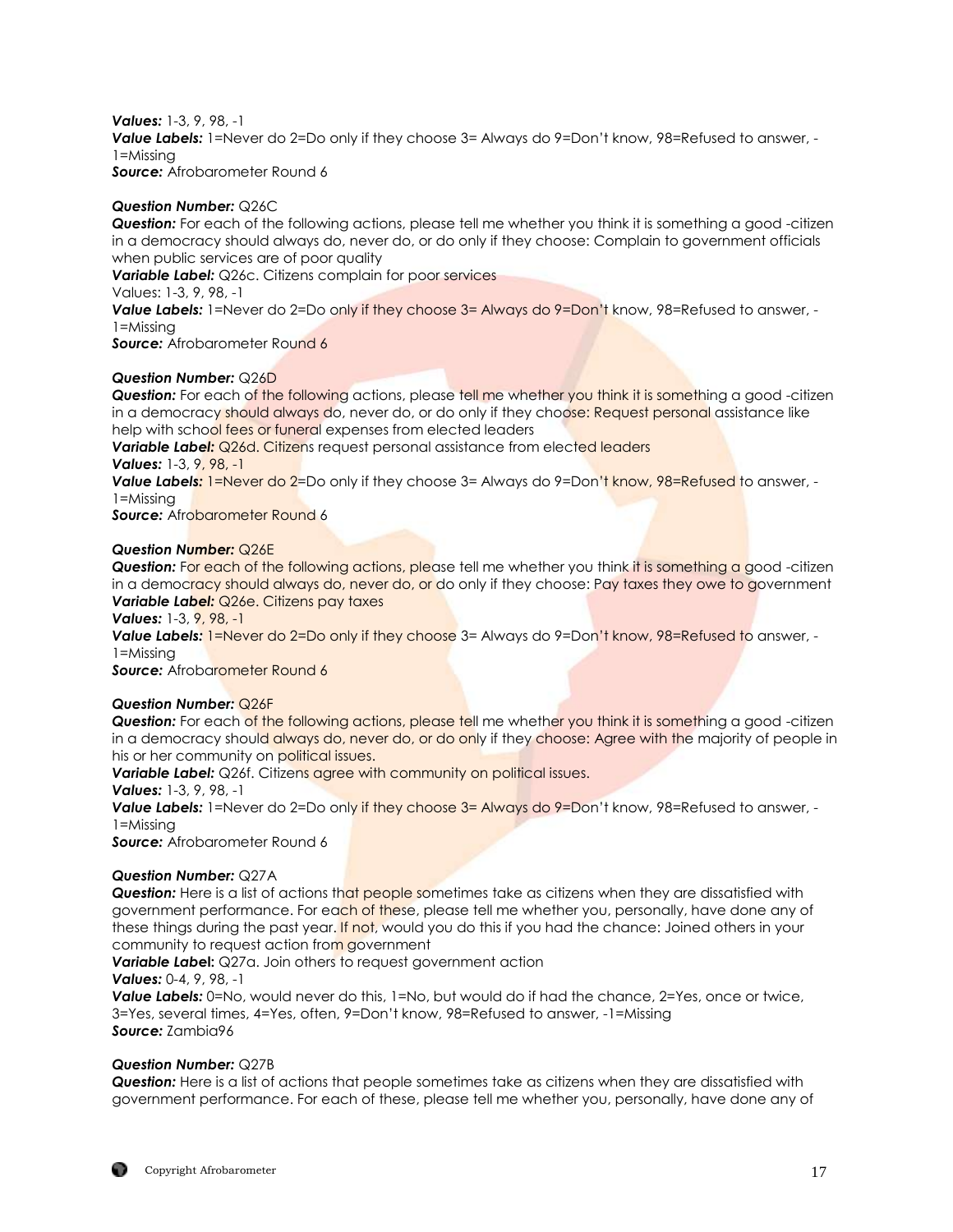these things during the past year. If not, would you do this if you had the chance: Contacted the media, like calling a radio program or writing a letter to a newspaper

*Variable Label:* Q27b. Contact media

*Values:* 0-4, 9, 98, -1

Value Labels: 0=No, would never do this, 1=No, but would do if had the chance, 2=Yes, once or twice, 3=Yes, several times, 4=Yes, often, 9=Don't know, 98=Refused to answer, -1=Missing *Source:* Afrobarometer Round5

## *Question Number:* Q27C

*Question:* Here is a list of actions that people sometimes take as citizens when they are dissatisfied with government performance. For each of these, please tell me whether you, personally, have done any of these things during the past year. If not, would you do this if you had the chance: Contacted a government official to ask for help or make a complaint

Variable Label: Q27c. Contact official for help

#### *Values:* 0-4, 9, 98, -1

Value Labels: 0=No, would never do this, 1=No, but would do if had the chance, 2=Yes, once or twice, 3=Yes, several times, 4=Yes, often, 9=Don't know, 98=Refused to answer, -1=Missing **Source:** Afrobarometer Round5

## *Question Number:* Q27D

**Question:** Here is a list of actions that people sometimes take as citizens when they are dissatisfied with government performance. For each of these, please tell me whether you, personally, have done any of these things during the past year. If not, would you do this if you had the chance: Refused to pay a tax or fee to government

*Variable Label:* Q27d. Refuse to pay a tax or fee to government

*Values:* 0-4, 9, 98, -1

**Value Labels:** 0=No, would never do this, 1=No, but would do if had the chance, 2=Yes, once or twice, 3=Yes, several times, 4=Yes, often, 9=Don't know, 98=Refused to answer, -1=Missina *Source:* Zambia96

#### *Question Number:* Q27E

**Question** Here is a list of actions that people sometimes take as citizens when they are dissatisfied with government performance. For each of these, please tell me whether you, personally, have done any of these things during the past year. If not, would you do this if you had the chance: Participated in a demonstration or protest march

**Variable Label:** Q27e. Attend a demonstration or protest march

## *Values:* 0-4, 9, 98, -1

**Value Labels:** 0=No, would never do this, 1=No, but would do if had the chance, 2=Yes, once or twice, 3=Yes, several times, 4=Yes, often, 9=Don't know, 98=Refused to answer, -1=Missing **Source:** Afrobarometer Round5

## *Question Number:* Q28A

**Question:** There are many ways to govern a country. Would you disapprove or approve of the following alternatives: Only one political party is allowed to stand for election and hold office? **Variable Label:** Q28a. Reject one-party rule

*Values:* 1-5, 9, 98, -1

**Value Labels:** 1=Strongly disapprove, 2=Disapprove, 3=Neither approve nor disapprove, 4=Approve, 5=Strongly approve, 9=Don't know, 98=Refused to answer, -1=Missing *Source:* NDB

*Note:* Interviewer probed for strength of opinion.

## *Question Number:* Q28B

*Question:* There are many ways to govern a country. Would you disapprove or approve of the following alternatives: The army comes in to govern the country?

*Variable Label:* Q28b. Reject military rule

## *Values:* 1-5, 9, 98, -1

**Value Labels:** 1=Strongly disapprove, 2=Disapprove, 3=Neither approve nor disapprove, 4=Approve, 5=Strongly approve, 9=Don't know, 98=Refused to answer, -1=Missing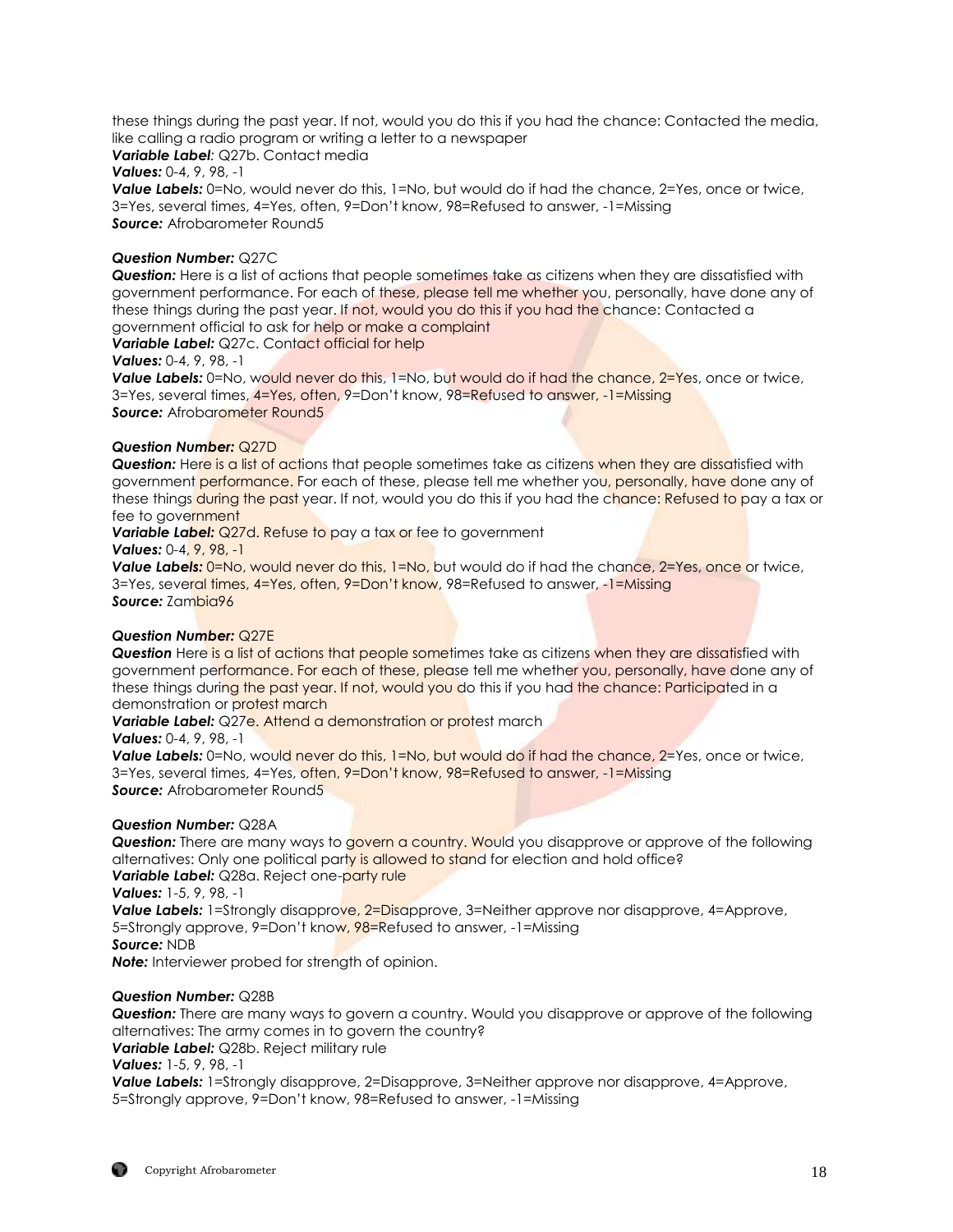*Source:* Adapted from NDB

*Note:* Interviewer probed for strength of opinion.

#### *Question Number:* Q28C

*Question:* There are many ways to govern a country. Would you disapprove or approve of the following alternatives: Elections and Parliament are abolished so that the Prime Minister can decide everything? *Variable Label:* Q28c.Reject one-man rule

*Values:* 1-5, 9, 98, -1

**Value Labels:** 1=Strongly disapprove, 2=Disapprove, 3=Neither approve nor disapprove, 4=Approve, 5=Strongly approve, 9=Don't know, 98=Refused to answer, -1=Missing .

*Source:* SAB

**Note:** Interviewer probed for strength of opinion.

#### *Question Number:* Q29a

**Question:** What, if anything, does "democracy" mean to you? *Variable Label:* Q29a. Understand democracy *Values:* 1-3

**Value Labels:** 1= Understood "democracy" in [English/French/Portuguese] 2= Required local language translation 3=Did not understand the word or question, even in local language **Source:** Afrobarometer Round 3

**Note1:** Interviewer is instructed to read the question in the language of the interview, but always state the word "democracy" in English/French/Portuguese. Only translate 'democracy' into local language if respondent does not understand the term in the official national language. Record whether respondent understood word in English/French/Portuguese or required a local language translation. Be sure to ask ALL questions of ALL respondents, even if they have difficulty understanding the term "democracy". **Note2:** Interviewer is instructed not read options. Accept up to three answers. If respondent offers more

than three options, ask "Which three of these are the most important?"; if respondent offers one or two answers, ask "Anything else?" **Write** verbatim responses in blanks **in [English/French/Portuguese].** DO NOT select codes – codes will be assigned by Field Supervisors.

#### *Question Number:* Q29b

**Question:** What, if anything, does "democracy: mean to you? First verbatim response **Variable Label:** Q29b. Democracy- 1st response (verbatim)

#### *Question Number:* Q29c

*Question:* What, if anything, does "democracy: mean to you? Second verbatim response *Variable Label:* Q29c. Democracy- 2nd response (verbatim)

#### *Question Number:* Q29d

*Question:* What, if anything, does "democracy: mean to you? Third verbatim response **Variable Label:** Q29d. Democracy- 3rd response (verbatim)

#### *Question Number:* Q29e

**Question:** What, if anything, does "democracy: mean to you? First verbatim response **Variable Label:** Q29e. Democracy- 1st response (code)

## *Values:* 0-19, 9999, -1

**Value Labels:** 0= Nothing/Democracy has no meaning, 1= Positive Replies: Civil liberties / personal freedoms (e.g. freedom of speech, religion, movement, etc...), 2=Positive Replies: Government by, for, of the people / popular rule, 3=Positive Replies: Voting / elections / multiparty competition, 4=Positive Replies: Peace / unity / power sharing, 5=Positive Replies Social / economic development, 6=Positive Replies Equality / justice, 7=Positive Replies Majority rule, 8=Positive Replies Governance / effectiveness / accountability / rule of law, 9=Positive Replies National independence / people's self-determination, 10=Positive Replies Mutual respect, 11=Positive Replies Working together, 12=Positive Replies Other positive meanings, 13=Negative Replies: Conflict / confusion, 14=Negative Replies: Corruption / abuse of power, 15=Negative Replies: Social / economic hardship, 16=Negative Replies: Other negative meanings, 17=Null / neutral replies: Civilian politics / government, 18=Null / neutral replies: Change of government / leadership / laws, 19=Null / neutral replies: Other null/neutral meanings, 9999=Don't know / Did not understand the question, -1=Missing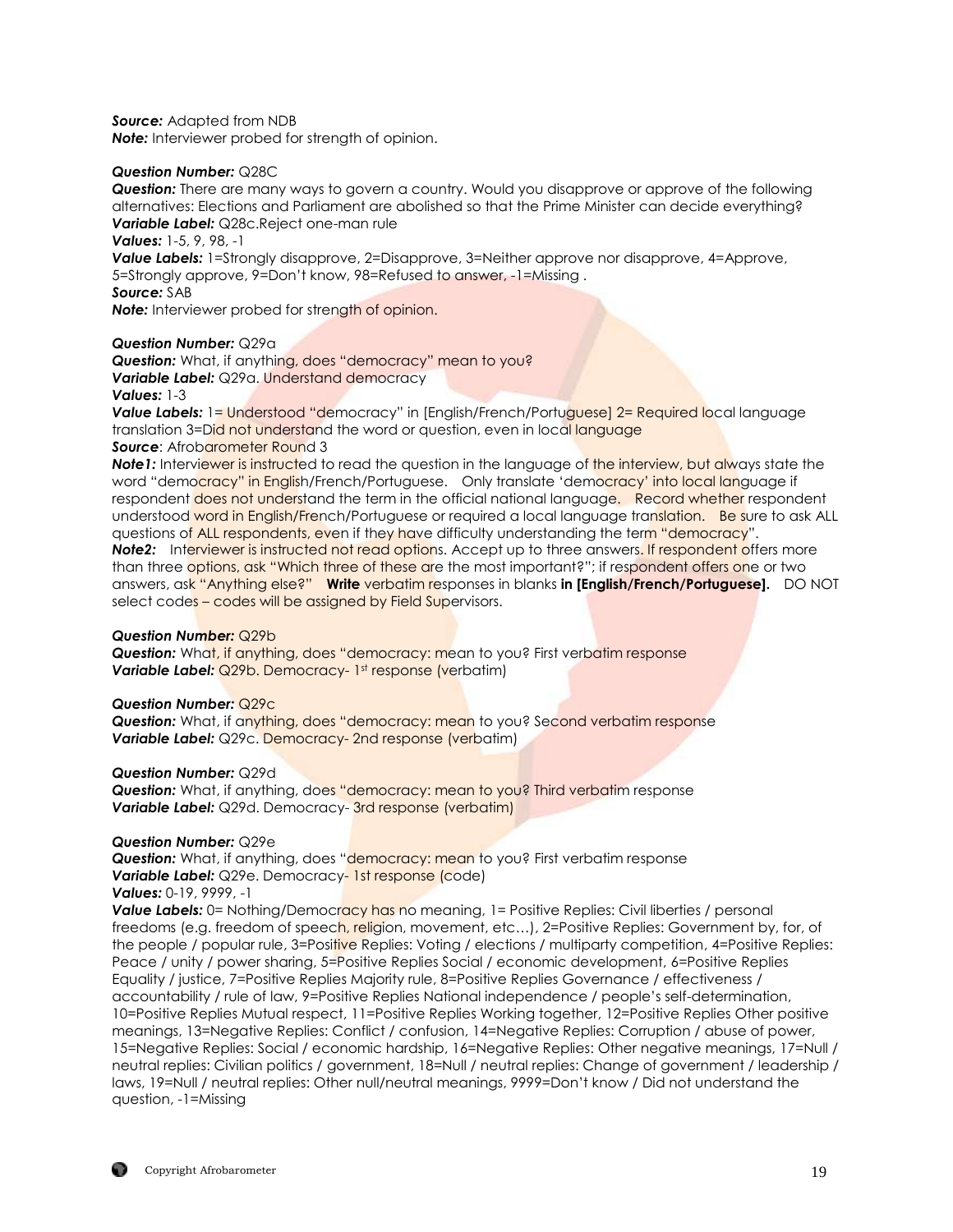#### *Question Number:* Q29f

*Question:* What, if anything, does "democracy: mean to you? Second verbatim response *Variable Label:* Q29f. Democracy- 2nd response (code) *Values:* 1-19, 996, -1

*Value Labels:* 1= Positive Replies: Civil liberties / personal freedoms (e.g. freedom of speech, religion, movement, etc…), 2=Positive Replies: Government by, for, of the people / popular rule, 3=Positive Replies: Voting / elections / multiparty competition, 4=Positive Replies: Peace / unity / power sharing, 5=Positive Replies Social / economic development, 6=Positive Replies Equality / justice, 7=Positive Replies Majority rule, 8=Positive Replies Governance / effectiveness / accountability / rule of law, 9=Positive Replies National independence / people's self-determination, 10=Positive Replies Mutual respect, 11=Positive Replies Working together, 12=Positive Replies Other positive meanings, 13=Negative Replies: Conflict / confusion, 14=Negative Replies: Corruption / abuse of power, 15=Negative Replies: Social / economic hardship, 16=Negative Replies: Other negative meanings, 17=Null / neutral replies: Civilian politics / government, 18=Null / neutral replies: Change of government / leadership / laws, 19=Null / neutral replies: Other null/neutral meanings, 9996=No further reply, -1=Missing

#### *Question Number:* Q29g

**Question:** What, if anything, does "democracy: mean to you? Third verbatim response *Variable Label:* Q29g. Democracy- 3rd response (code)

#### *Values:* 1-19, 996, -1

**Value Labels: 1= Positive Replies: Civil liberties / personal freedoms (e.g. freedom of speech, religion,** movement, etc...), 2=Positive Replies: Government by, for, of the people / popular rule, 3=Positive Replies: Voting / elections / multiparty competition, 4=Positive Replies: Peace / unity / power sharing, 5=Positive Replies Social / economic development, 6=Positive Replies Equality / justice, 7=Positive Replies Majority rule, 8=Positive Replies Governance / effectiveness / accountability / rule of law, 9=Positive Replies National independence / people's self-determination, 10=Positive Replies Mutual respect, 11=Positive Replies Working together, 12=Positive Replies Other positive meanings, 13=Negative Replies: Conflict / confusion, 14=Negative Replies: Corruption / abuse of power, 15=Negative Replies: Social / economic hardship, 16=Negative Replies: Other negative meanings, 17=Null / neutral replies: Civilian politics / government, 18=Null / neutral replies: Change of government / leadership / laws, 19=Null / neutral replies: Other null/neutral meanings, 9996=No further reply, -1=Missing

#### *Question Number:* Q30

**Question:** Which of these three statements is closest to your own opinion?

Statement 1: Democracy is preferable to any other kind of government.

Statement 2: In some circumstances, a non-democratic government can be preferable.

Statement 3: For someone like me, it doesn't matter what kind of government we have.

#### **Variable Label:** Q30. Support for democracy

#### *Values:* 1-3, 9, 98, -1

**Value Labels:** 1=Statement 3: Doesn't matter, 2=Statement 2: Sometimes non-democratic preferable, 3=Statement 1: Democracy preferable, 9=Don't know, 98=Refused to answer, -1=Missing *Source:* Latinobarometer (LB)

**Note:** Interviewer was instructed to "read the question in the language of the interview, but always read 'democracy' in English. Translate 'democracy' into local language only if respondent does not understand English term."

#### *Question Number:* Q31

**Question:** Which of the following statements is closest to your view? Choose Statement 1 or Statement 2. Statement 1: It is more important to have a government that can get things done, even if we have no influence over what it does.

Statement 2: It is more important for citizens to be able to hold government accountable, even if that means it makes decisions more slowly.

**Variable Label:** Q31. Government gets things done but no citizen influence vs. government accountable to citizens *Values:* 1-5, 9, 98, -1

*Value Labels:* 1=Agree very strongly with Statement 1, 2=Agree with Statement 1, 3=Agree with Statement 2, 4=Agree very strongly with Statement 2, 5=Agree with neither, 9=Don't know, 98=Refused to answer, - 1=Missing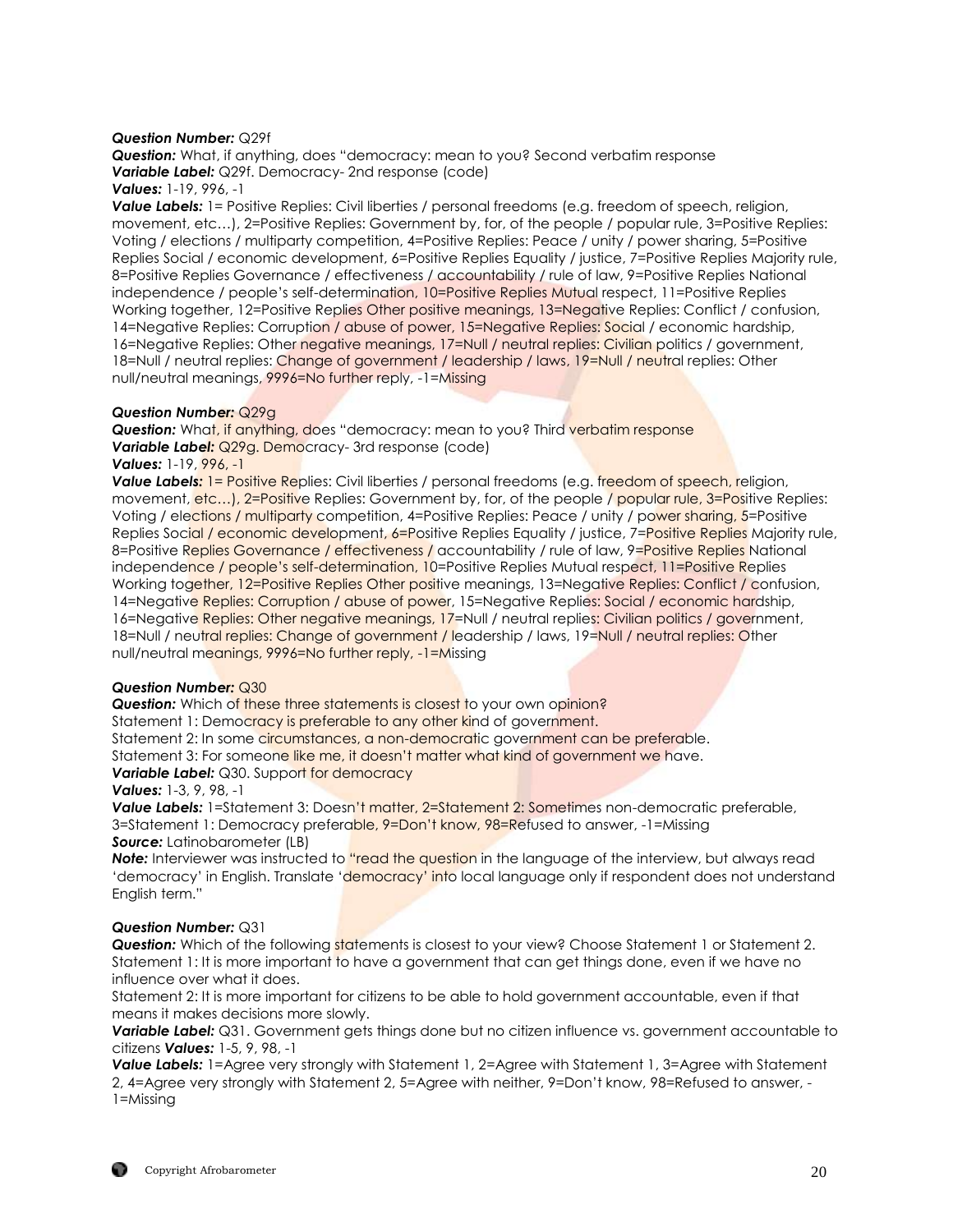**Source:** Afrobarometer Round 5

**Note:** Interviewer probed for strength of opinion asking "Do you agree or agree very strongly?"

## *Question Number:* Q32

*Question:* Which of the following statements is closest to your view? Choose Statement 1 or Statement 2. Statement 1: We should choose our leaders in this country through regular, open and honest elections. Statement 2: Since elections sometimes produce bad results, we should adopt other methods for choosing this country's leaders.

*Variable Label:* Q32. Choose leaders through elections vs. other methods *Values:* 1-5, 9, 98, -1

**Value Labels:** 1=Agree very strongly with Statement 1, 2=Agree with Statement 1, 3=Agree with Statement 2, 4=Agree very strongly with Statement 2, 5=Agree with neither, 9=Don't know, 98=Refused to answer, - 1=Missing

**Source:** Afrobarometer Round 2

**Note:** Interviewer probed for strength of opinion asking "Do you agree or agree very strongly?"

## *Question Number:* Q33

*Question:* Which of the following statements is closest to your view? Choose Statement 1 or Statement 2**.**  Statement 1: Political parties create division and confusion; it is therefore unnecessary to have many political parties in Lesotho.

Statement 2: Many political parties are needed to make sure that Basotho have real choices in who governs them.

**Variable Label:** Q33. Political parties divisive vs. many parties needed

*Values:* 1-5, 9, 98, -1

**Value Labels:** 1=Agree very strongly with Statement 1, 2=Agree with Statement 1, 3=Agree with Statement 2, 4=Agree very strongly with Statement 2, 5=Agree with neither, 9=Don't know, 98=Refused to answer, - 1=Missing

**Source:** Afrobarometer Round 2

**Note:** Interviewer probed for strength of opinion asking "Do you agree or agree very strongly?"

## *Question Number:* Q34

**Question:** Which of the following statements is closest to your view? Choose Statement 1 or Statement 2 Statement 1: Parliament should ensure that the Prime Minister explains to it on a regular basis how his government spends taxpayers' money.

Statement 2: The Prime Minister should be able to devote his full attention to developing the country rather than wasting time justifying his actions.

**Variable Label:** Q34. President monitored by parliament vs. free to act on own *Values:* 1-5, 9, 98, -1

*Value Labels:* 1=Agree very strongly with Statement 1, 2=Agree with Statement 1, 3=Agree with Statement 2, 4=Agree very strongly with Statement 2, 5=Agree with neither, 9=Don't know, 98=Refused to answer, - 1=Missing

*Source:* Afrobarometer Round 4

**Note:** Interviewer probed for strength of opinion asking "Do you agree or agree very strongly?"

#### *Question Number:* Q35

**Question:** Which of the following statements is closest to your view? Choose Statement 1 or Statement 2 Statement 1: After losing an election, opposition parties should monitor and criticize the government in order to hold it accountable.

Statement 2: Once an election is over, opposition parties and politicians should accept defeat and cooperate with government to help it develop the country.

*Variable Label:* Q35. Opposition parties examine government vs. cooperate *Values:* 1-5, 9, 98, -1

*Value Labels:* 1=Agree very strongly with Statement 1, 2=Agree with Statement 1, 3=Agree with Statement 2, 4=Agree very strongly with Statement 2, 5=Agree with neither, 9=Don't know, 98=Refused to answer, - 1=Missing

*Source:* Afrobarometer Round 4

**Note:** Interviewer probed for strength of opinion asking "Do you agree or agree very strongly?"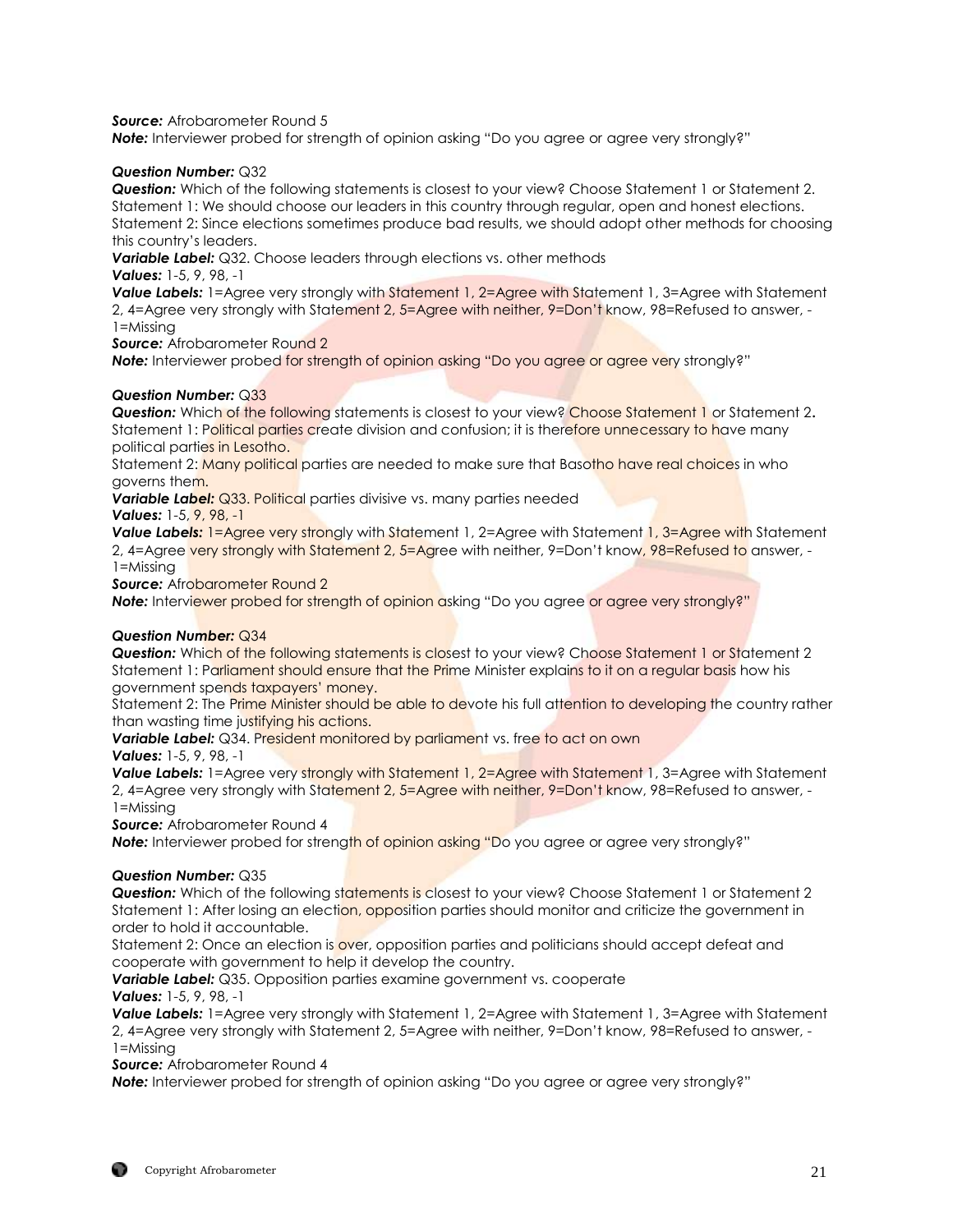## *Question Number:* Q36

*Question:* Which of the following statements is closest to your view? Choose Statement 1 or Statement 2 Statement 1: The news media should constantly investigate and report on government mistakes and corruption.

Statement 2: Too much reporting on negative events, like government mistakes and corruption, only harms the country.

*Variable Label:* Q36. Media checks government vs. avoid negative reporting *Values:* 1-5, 9, 98, -1

**Value Labels:** 1=Agree very strongly with Statement 1, 2=Agree with Statement 1, 3=Agree with Statement 2, 4=Agree very strongly with Statement 2, 5=Agree with neither, 9=Don't know, 98=Refused to answer, - 1=Missing

*Source:* Afrobarometer Round 4

**Note:** Interviewer probed for strength of opinion asking "Do you agree or agree very strongly?"

## *Question Number:* Q37

**Question:** Which of the following statements is closest to your view? Choose Statement 1 or Statement 2. Statement 1: Members of Parliament represent the people; therefore they should make laws for this country, even if the Prime Minister does not agree.

Statement 2: Since the Prime Minister represents all of us, he should pass laws without worrying about what Parliament thinks.

*Variable Label:* Q37. Parliament makes laws vs. president does

*Values:* 1-5, 9, 98, -1

**Value Labels:** 1=Agree very strongly with Statement 1, 2=Agree with Statement 1, 3=Agree with Statement 2, 4=Agree very strongly with Statement 2, 5=Agree with neither, 9=Don't know, 98=Refused to answer, -1=Missing

**Source:** Afrobarometer Round 2

**Note:** Interviewer probed for strength of opinion asking "Do you agree or agree very strongly?"

## *Question Number:* Q38

**Question:** Which of the following statements is closest to your view? Choose Statement 1 or Statement 2. Statement 1: Since the Prime Minister was elected to lead the country, he should not be bound by laws or court decisions that he thinks are wrong.

Statement 2: The Prime Minister must always obey the laws and the courts, even if he thinks they are wrong. **Variable Label:** Q38. President free to act vs. obey the laws and courts

*Values:* 1-5, 9, 98, -1

*Value Labels:* 1=Agree very strongly with Statement 1, 2=Agree with Statement 1, 3=Agree with Statement 2, 4=Agree very strongly with Statement 2, 5=Agree with neither, 9=Don't know, 98=Refused to answer, -1=Missing

**Note:** Interviewer probed for strength of opinion asking "Do you agree or agree very strongly?"

## *Question Number:* Q39

**Question:** Which of the following statements is closest to your view? Choose Statement 1 or Statement 2 Statement 1: The Constitution should limit the Prime Minister to serving a maximum of two terms in office. Statement 2: There should be no constitutional limit on how long the Prime Minister can serve. *Variable Label:* Q39. Presidential two term limit vs. no term limits

*Values:* 1-5, 9, 98, -1

*Value Labels:* 1=Agree very strongly with Statement 1, 2=Agree with Statement 1, 3=Agree with Statement 2, 4=Agree very strongly with Statement 2, 5=Agree with neither, 9=Don't know, 98=Refused to answer, -1=Missing

*Source:* Afrobarometer Round 4

**Note:** Interviewer probed for strength of opinion asking "Do you agree or agree very strongly?"

#### *Question Number:* Q40

*Question:* In your opinion how much of a democracy is Lesotho today? *Variable Label: Q40. Extent of democracy Values:* 1-4, 8, 9, 98, -1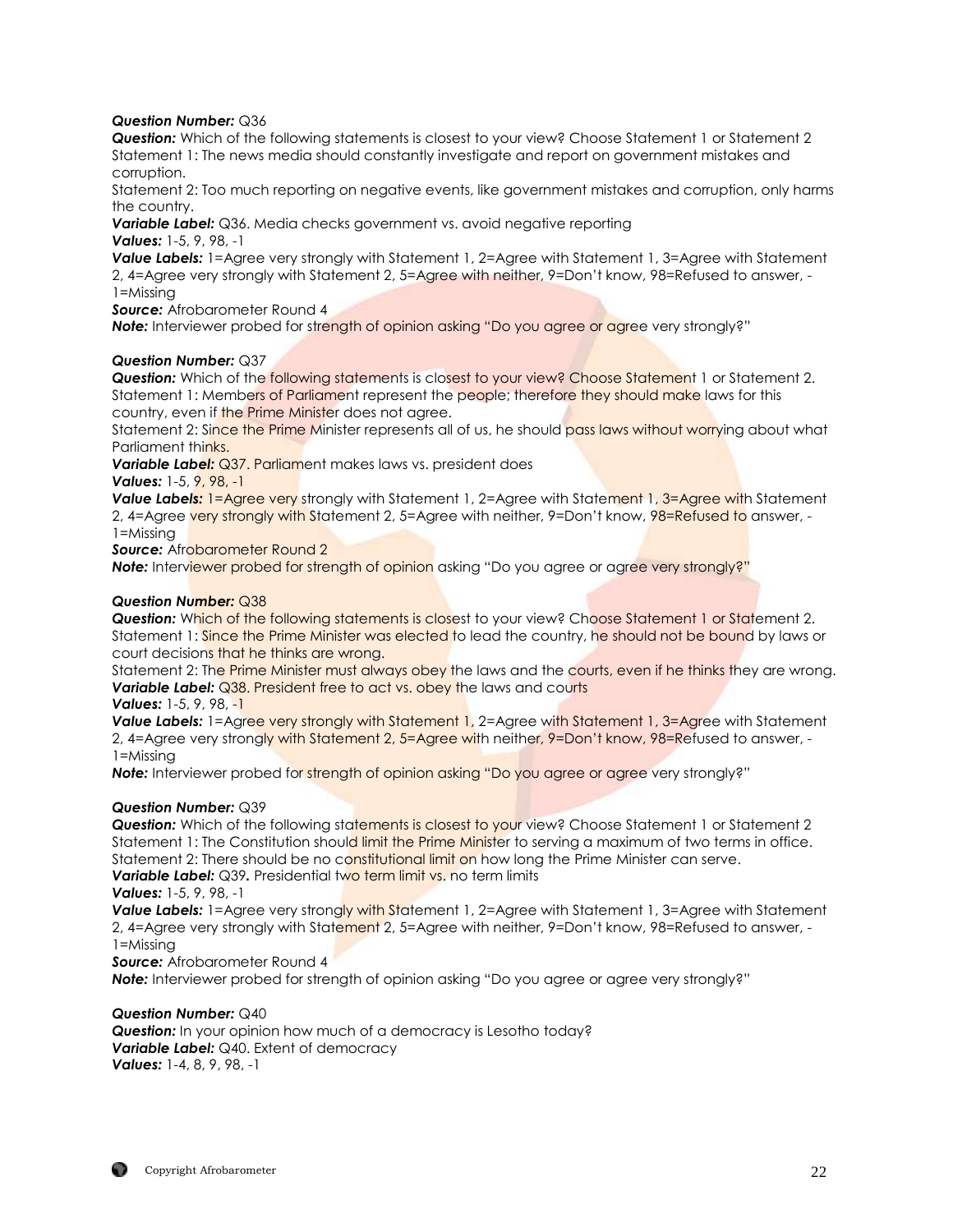**Value Labels:** 1=Not a democracy, 2=A democracy, with major problems, 3=A democracy, but with minor problems, 4=A full democracy, 8=Do not understand question/ do not understand what 'democracy' is, 9=Don't know, 98=Refused to answer, -1=Missing

#### *Source:* Ghana 97

**Note:** Interviewer was instructed to "read the question in the language of the interview, but always read 'democracy' in English. Translate 'democracy' into local language only if respondent does not understand English term."

#### *Question Number:* Q41

*Question:* Overall, how satisfied are you with the way democracy works in Lesotho? Are you: **Variable Label:** Q41. Satisfaction with democracy

## *Values:* 0-4, 9, 98, -1

Value Labels: 0= Lesotho is not a democracy, 1=Not at all satisfied, 2=Not very satisfied, 3=Fairly satisfied, 4=Very satisfied, 9=Don't know, 98=Refused to answer, -1=Missing

#### *Source:* Eurobarometer

**Note:** Interviewer was instructed to "Read the question in the language of the interview, but always read "democracy" in English Translate "democracy" into local language only if respondent does not understand English term."

## *Question Number:* Q42A

**Question:** For each of the following statements, please tell me whether you disagree or agree: The courts have the right to make decisions that people always have to abide by.

**Variable Label:** Q42a. Courts make binding decisions

## *Values:* 1-5, 9, 98, -1

**Value Labels:** 1=Strongly disagree, 2=Disagree, 3=Neither agree nor disagree, 4=Agree, 5=Strongly agree, 9=Don't know, 98=Refused to answer, -1=Missing

**Source:** Afrobarometer Round 2

**Note:** The interviewer probed for strength of opinion.

## *Question Number:* Q42B

**Question:** For each of the following statements, please tell me whether you disagree or agree: The police always have the right to make people obey the law.

**Variable Label:** Q42b. People must obey the law

*Values:* 1-5, 9, 98, -1

Value Labels: 1=Strongly disagree, 2=Disagree, 3=Neither agree nor disagree, 4=Agree, 5=Strongly agree, 9=Don't know, 98=Refused to answer, -1=Missing

**Source:** Afrobarometer Round 2

**Note:** The interviewer probed for strength of opinion.

## *Question Number:* Q42C

**Question:** For each of the following statements, please tell me whether you disagree or agree: The tax authorities always have the right to make people pay taxes.

**Variable Label:** Q42c. People must **pay taxes** 

*Values:* 1-5, 9, 98, -1

**Value Labels:** 1=Strongly disagree, 2=Disagree, 3=Neither agree nor disagree, 4=Agree, 5=Strongly agree, 9=Don't know, 98=Refused to answer, -1=Missing

*Source:* Afrobarometer Round 2

**Note:** The interviewer probed for strength of opinion.

## *Question Number:* Q43

*Question:* Which of the following statements is closest to your view? Choose Statement 1 or Statement 2. Statement 1: It is important to obey the government in power, no matter who you voted for.

Statement 2: It is not necessary to obey the laws of a government that you did not vote for.

*Variable Label:* Q43. Obey government always vs. only if vote for it

*Values:* 1-5, 9, 98, -1

**Value Labels:** 1=Agree very strongly with Statement 1, 2=Agree with Statement 1, 3=Agree with Statement 2, 4=Agree very strongly with Statement 2, 5=Agree with neither, 9=Don't know, 98=Refused to answer, - 1=Missing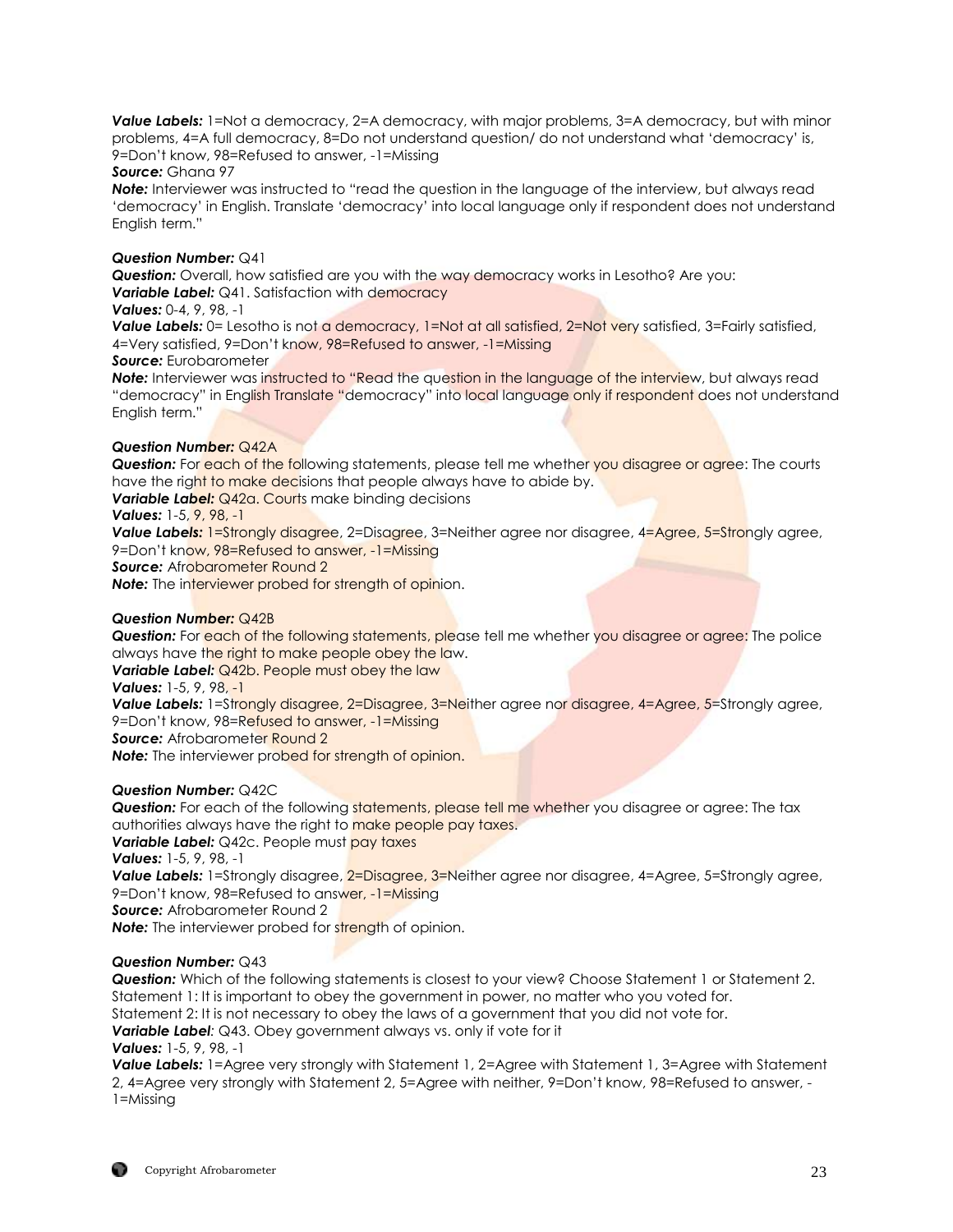*Source:* Afrobarometer Round 5

**Note:** Interviewer probed for strength of opinion asking "Do you agree or agree very strongly?"

#### *Question Number:* Q44

*Question:* Which of the following statements is closest to your view? Choose Statement 1 or Statement 2. Statement 1: Citizens must pay their taxes to the government in order for our country to develop. Statement 2: The government can find enough resources for development from other sources without having to tax the people.

*Variable Label:* Q44. Citizens must pay taxes vs. no need to tax the people *Values:* 1-5, 9, 98, -1

**Value Labels:** 1=Agree very strongly with Statement 1, 2=Agree with Statement 1, 3=Agree with Statement 2, 4=Agree very strongly with Statement 2, 5=Agree with neither, 9=Don't know, 98=Refused to answer, - 1=Missing

**Source:** Afrobarometer Round 5

**Note:** Interviewer probed for strength of opinion asking "Do you agree or agree very strongly?"

#### *Question Number:* Q45A

*Question:* In your opinion, how often, in this country: Does the news media abuse its freedoms by printing or saying things it knows are not true?

**Variable Label:** Q45a. How often news media abuse their freedom

*Values:* 0-3, 9, 98, -1

Value Labels: 0=Never, 1=Rarely, 2=Often, 3=Always, 9=Don't know, 98=Refused to answer, -1=Missing **Source:** Afrobarometer Round 5

#### *Question Number:* Q45B

*Question:* In your opinion, how often, in this country: Does competition between political parties lead to violent conflict?

**Variable Label:** Q45b. How often party competition leads to conflict *Values:* 0-3, 9, 98, -1

**Value Labels:** 0=Never, 1=Rarely, 2=Often, 3=Always, 9=Don't know, 98=Refused to answer, -1=Missing **Source:** Afrobarometer Round 2

#### *Question Number:* Q45C

**Question:** In your *opinion, how often, in this country*: Does the Prime Minister ignore the courts and laws of the country?

**Variable Label:** Q45c. how often president ignores laws

*Values:* 0-3, 9, 98, -1

*Value Labels:* 0=Never, 1=Rarely, 2=Often, 3=Always, 9=Don't know, 98=Refused to answer, -1=Missing **Source:** Afrobarometer Round 2

#### *Question Number:* Q45D

**Question:** In your opinion, how often, in this country: Are opposition parties or their supporters silenced by the government? **Variable Label:** Q45d. How often opposition parties silenced by government *Values:* 0-3, 9, 98, -1 **Value Labels:** 0=Never, 1=Rarely, 2=Often, 3=Always, 9=Don't know, 98=Refused to answer, -1=Missing *Source:* Afrobarometer Round 5

#### *Question Number:* Q45E

*Question:* In your opinion, how often, in this country: Does the Prime Minister ignore parliament and just do what he wants? *Variable Label:* Q45e. How often president ignore parliament *Values:* 0-3, 9, 98, -1 *Value Labels:* 0=Never, 1=Rarely, 2=Often, 3=Always, 9=Don't know, 98=Refused to answer, -1=Missing *Source:* Afrobarometer Round 5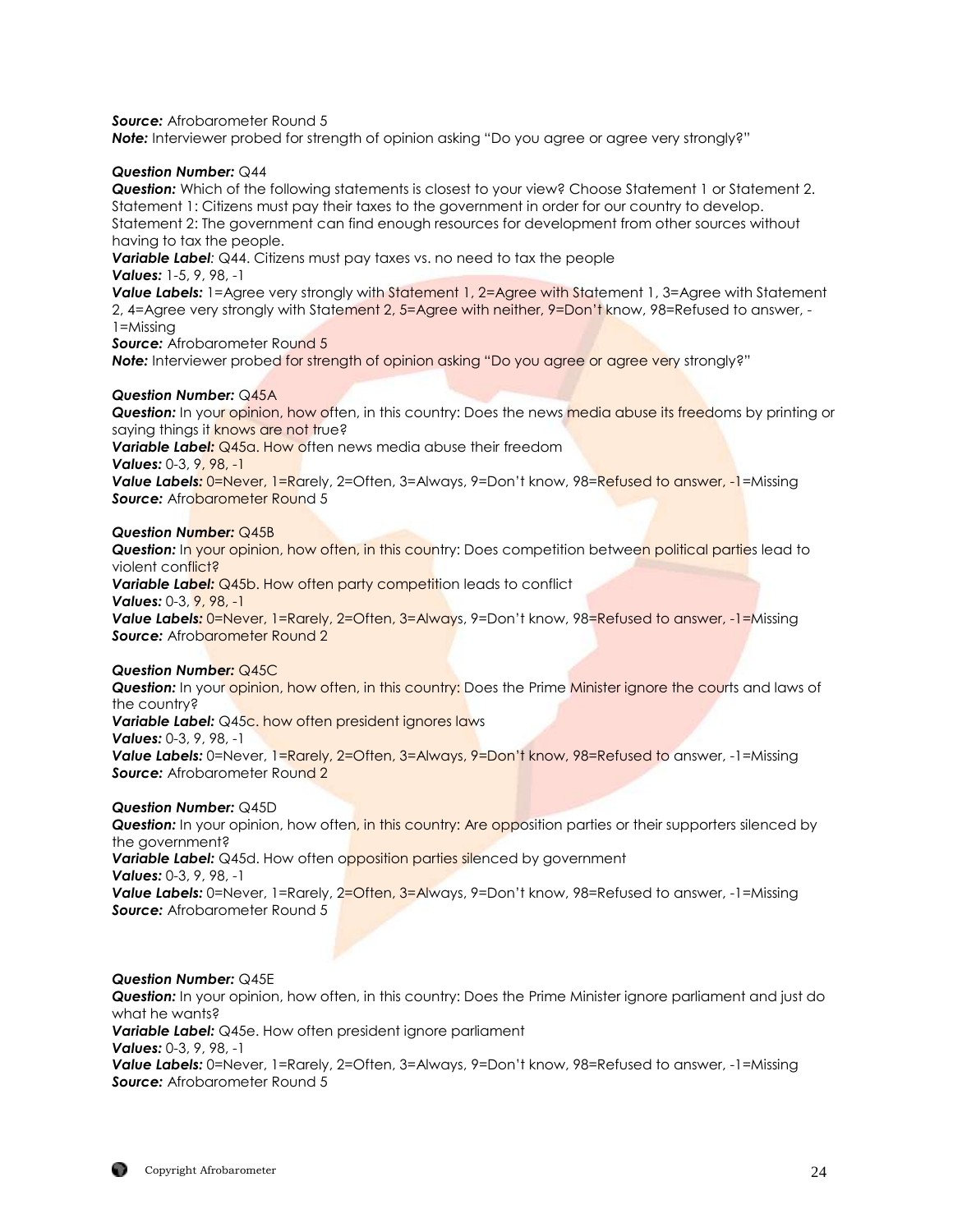#### *Question Number:* Q45F\_LES

*Question:* In your opinion, how often, in this country: Do the police physically attack, abuse and torture people in their custody?

**Variable Label:** Q45f\_LES. How often the police physically attack, abuse or torture people in their custody *Values:* 0-3, 9, 98, -1

*Value Labels:* 0=Never, 1=Rarely, 2=Often, 3=Always, 9=Don't know, 98=Refused to answer, -1=Missing **Source:** Afrobarometer Round 6 in Lesotho

#### *Question Number:* Q46

**Question:** In this country, how effective is the news media in revealing government mistakes and corruption?

**Variable Label:** Q46. How effective the news media reveals government mistakes and corruption *Values:* 0-3, 9, 98, -1

**Value Labels:** 0= Not at all effective, 1= Not very effective, 2= Somewhat effective, 3= Very effective, 9=Don't know, 98=Refused to answer, -1=Missing **Source:** Afrobarometer Round 5

## *Question Number:* Q47A

*Question:* Think about how elections work in practice in this country. How well do elections: Ensure that the Members of Parliament reflect the views of voters.

**Variable Label:** Q47a. Elections ensure voters' views are reflected

## *Values:* 0-3, 9, 98, -1

Value Labels: 0= Not at all well, 1= Not very well, 2= Well, 3= Very well, 9=Don't know, 98=Refused to answer, -1=Missing

**Source:** Afrobarometer Round 4

## *Question Number:* Q47B

*Question:* Think about how elections work in practice in this country. How well do elections: Enable voters to remove from office leaders who do not do what the people want.

*Variable Label:* Q47b. Elections enable voters to remove leaders from office

## *Values:* 0-3, 9, 98, -1

**Value Labels:** 0= Not at all well, 1= Not very well, 2= Well, 3= Very well, 9=Don't know, 98=Refused to answer, -1=Missing

**Source:** Afrobarometer Round 4

## *Question Number:* Q48A

**Question:** In your opinion, how often do the following things occur in this country's elections: Votes are counted fairly **Variable Label:** Q48a. Elections: fair count of votes *Values:* 0-3, 9, 98, -1 **Value Labels:** 0= Never, 1= Sometimes, 2=Often, 3= Always 9=Don't know, 98=Refused to answer, -1=Missing

# *Source:* World Values Survey *Question Number:* Q48B

**Question:** In your opinion, how often do the following things occur in this country's elections: Opposition candidates are prevented from running for office

**Variable Label:** Q48b. Elections: opposition prevented from running

*Values:* 0-3, 9, 98, -1

**Value Labels:** 0= Never, 1= Sometimes, 2=Often, 3= Always 9=Don't know, 98=Refused to answer, -1=Missing *Source:* World Values Survey

#### *Question Number:* Q48C

*Question:* In your opinion, how often do the following things occur in this country's elections: The media provides fair coverage of all candidates *Variable Label:* Q48c. Elections: fair media coverage *Values:* 0-3, 9, 98, -1 **Value Labels:** 0= Never, 1= Sometimes, 2=Often, 3= Always 9=Don't know, 98=Refused to answer, -1=Missing *Source:* Afrobarometer Round 6 adapted from World Values Survey electoral integrity module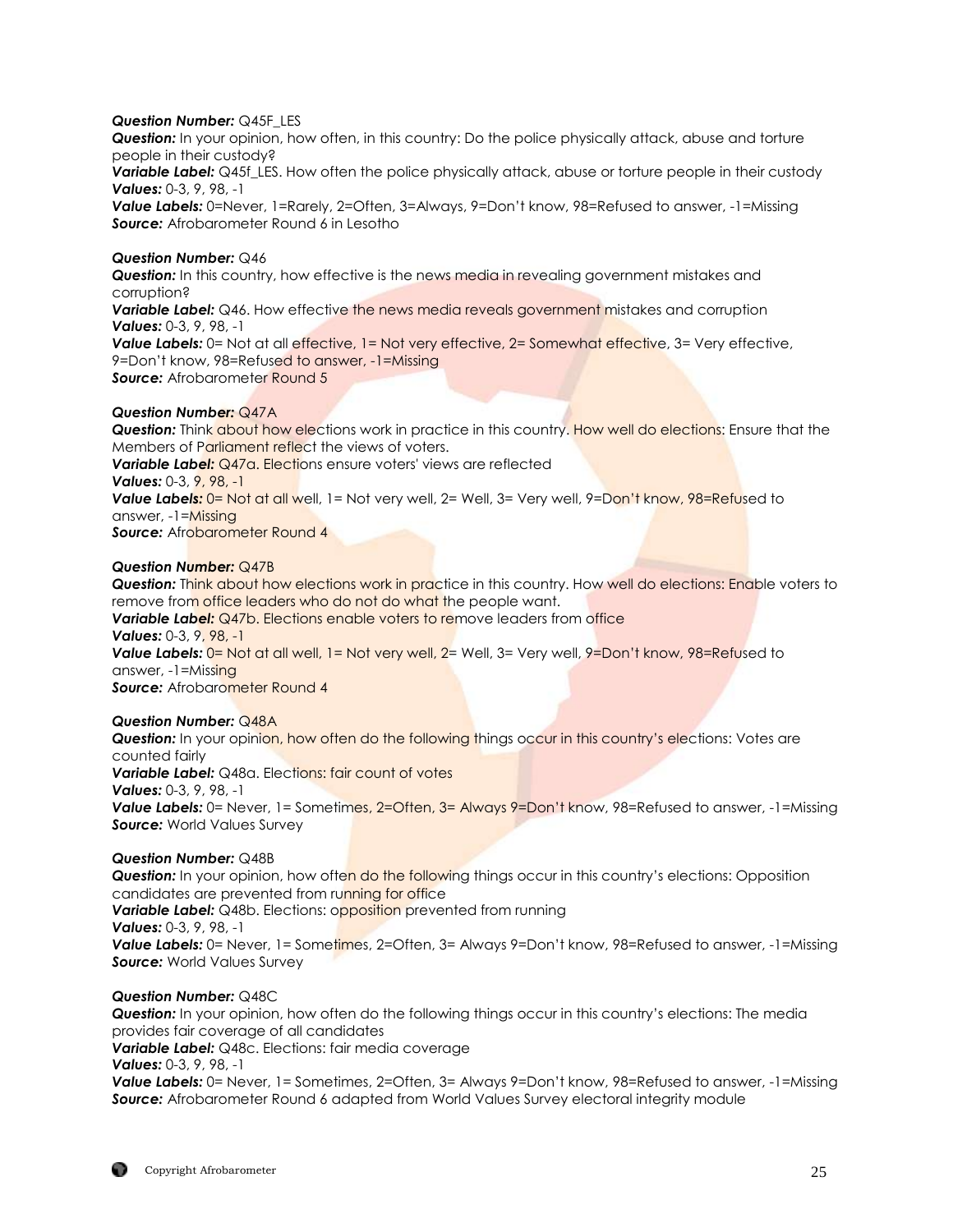#### *Question Number:* Q48D

*Question:* In your opinion, how often do the following things occur in this country's elections: Voters are bribed

*Variable Label:* Q48d. Elections: voters are bribed *Values:* 0-3, 9, 98, -1 Value Labels: 0= Never, 1= Sometimes, 2=Often, 3= Always 9=Don't know, 98=Refused to answer, -1=Missing *Source:* World Values Survey

## *Question Number:* Q48E

**Question:** In your opinion, how often do the following things occur in this country's elections: Voters are offered a genuine choice in the elections *Variable Label*: Q48e. Elections: voters have genuine choice *Values:* 0-3, 9, 98, -1 **Value Labels:** 0= Never, 1= Sometimes, 2=Often, 3= Always 9=Don't know, 98=Refused to answer, -1=Missing *Source:* World Values Survey

## *Question Number:* Q48F

**Question:** In your opinion, how often do the following things occur in this country's elections: Voters are threatened with violence at the polls **Variable Label: Q48f. Elections: voters threatened** *Values:* 0-3, 9, 98, -1 Value Labels: 0= Never, 1= Sometimes, 2=Often, 3= Always 9=Don't know, 98=Refused to answer, -1=Missing *Source:* World Values Survey

#### *Question Number:* Q49

**Question:** During election campaigns in this country, how much do you personally fear becoming a victim of political intimidation or violence?

**Variable Label:** Q49. How much fear political intimidation or violence

*Values:* 0-3, 9, 98, -1

**Value Labels:** 0=A lot, 1=Somewhat, 2=A little bit, 3=Not at all, 9=Don't know, 98=Refused to answer, -1 =Missing.

**Source:** Afrobarometer Round 4

## *Question Number:* Q50

**Question:** Do you think that the leaders of political parties in this country are more concerned with serving the interests of the people, or more concerned with advancing their own political ambitions, or haven't you heard enough to say?

**Variable Label:** Q50. Leaders serve interests of people or their own

## *Values:* 1-5, 9, 98, -1

**Value Labels:** 1= More to serve their own political ambitions – strongly agree, 2= More to serve their own political ambitions - agree 3= Neither agree nor disagree  $4=$  More to serve the people – agree 5= More to serve the people – strongly agree 9=Don't know, 98=Refused to answer, -1=Missing *Source:* Afrobarometer Round 6

## *Question Number:* Q51A

**Question:** In your opinion, how often, in this country: do people have to be careful of what they say about politics?

Variable Label: Q51a. How often careful what you say

*Values:* 0-3, 9, 98, -1

*Value Labels:* 0=Never, 1=Rarely, 2=Often, 3=Always, 9=Don't know, 98=Refused to answer, -1=Missing *Source:* SAB

## *Question Number:* Q51B

*Question:* In your opinion, how often, in this country: Are people treated unequally under the law? **Variable Label:** Q51b. How often people treated unequally *Values:* 0-3, 9, 98, -1

*Value Labels:* 0=Never, 1=Rarely, 2=Often, 3=Always, 9=Don't know, 98=Refused to answer, -1=Missing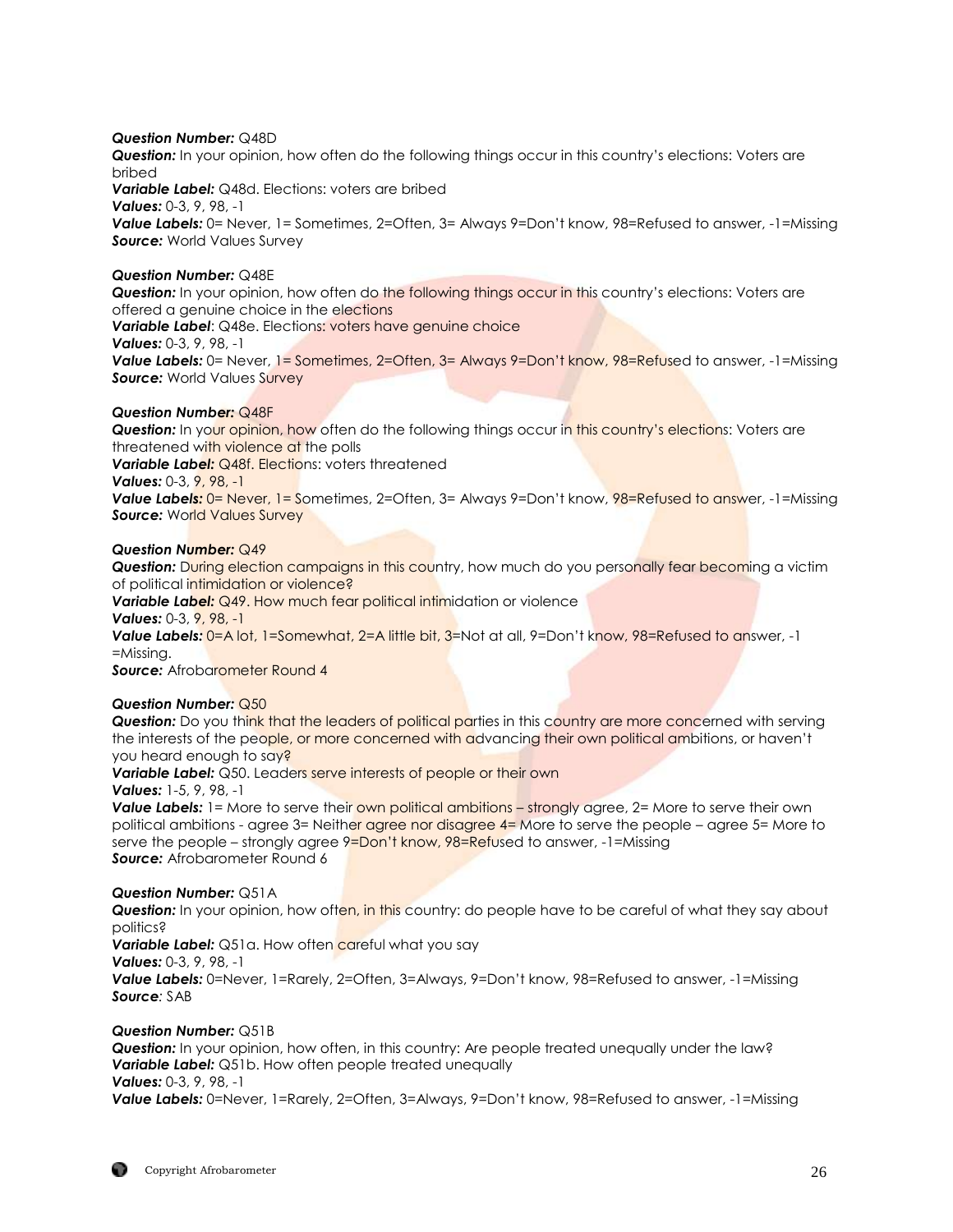## *Source:* Afrobarometer Round 2

## *Question Number:* Q51C

*Question:* In your opinion, how often, in this country: Do officials who commit crimes go unpunished? **Variable Label:** Q51c. How often officials unpunished *Values:* 0-3, 9, 98, -1 *Value Labels:* 0=Never, 1=Rarely, 2=Often, 3=Always, 9=Don't know, 98=Refused to answer, -1=Missing **Source:** Afrobarometer Round 4

## *Question Number:* Q51D

**Question:** In your opinion, how often, in this country: Do ordinary people who break the law go unpunished? **Variable Label:** Q51d. How often ordinary people unpunished *Values:* 0-3, 9, 98, -1 *Value Labels:* 0=Never, 1=Rarely, 2=Often, 3=Always, 9=Don't know, 98=Refused to answer, -1=Missing **Source:** Afrobarometer Round 4

## *Question Number:* Q52A

**Question:** How much do you trust each of the following, or haven't you heard enough about them to say: The Prime Minister? **Variable Label: Q52a. Trust president** *Values:* 0-3, 9, 98, -1 **Value Labels:** 0=Not at all, 1=Just a little, 2=Somewhat, 3=A lot, 9=Don't know/Haven't heard enough, 98=Refused to answer, -1=Missing *Source:* Zambia96

## *Question Number:* Q52B

**Question:** How much do you trust each of the following, or haven't you heard enough about them to say: Parliament? **Variable Label:** Q52b. Trust parliament/national assembly *Values:* 0-3, 9, 98, -1 **Value Labels:** 0=Not at all, 1=Just a little, 2=Somewhat, 3=A lot, 9=Don't know/Haven't heard enough, 98=Refused to answer, -1=Missing **Source:** Adapted from Zambia96

## *Question Number:* Q52C

**Question:** How much do you trust each of the following, or haven't you heard enough about them to say: The Independent Electoral Commission? **Variable Label:** Q52c. Trust national electoral commission *Values:* 0-3, 9, 98, -1 Value Labels: 0=Not at all, 1=Just a little, 2=Somewhat, 3=A lot, 9=Don't know/Haven't heard enough, 98=Refused to answer, -1=Missing **Source:** Adapted from Zambia96

*Question Number:* Q52D **Question:** How much do you trust each of the following, or haven't you heard enough about them to say: The Lesotho Revenue Authority? **Variable Label:** Q52d. Trust tax department *Values:* 0-3, 9, 98, -1 *Value Labels:* 0=Not at all, 1=Just a little, 2=Somewhat, 3=A lot, 9=Don't know/Haven't heard enough, 98=Refused to answer, -1=Missing *Source:* Afrobarometer Round 5

# *Question Number:* Q52E

*Question:* How much do you trust each of the following, or haven't you heard enough about them to say: Your Community Council? **Variable Label:** Q52e. Trust your elected local government council *Values:* 0-3, 9, 98, -1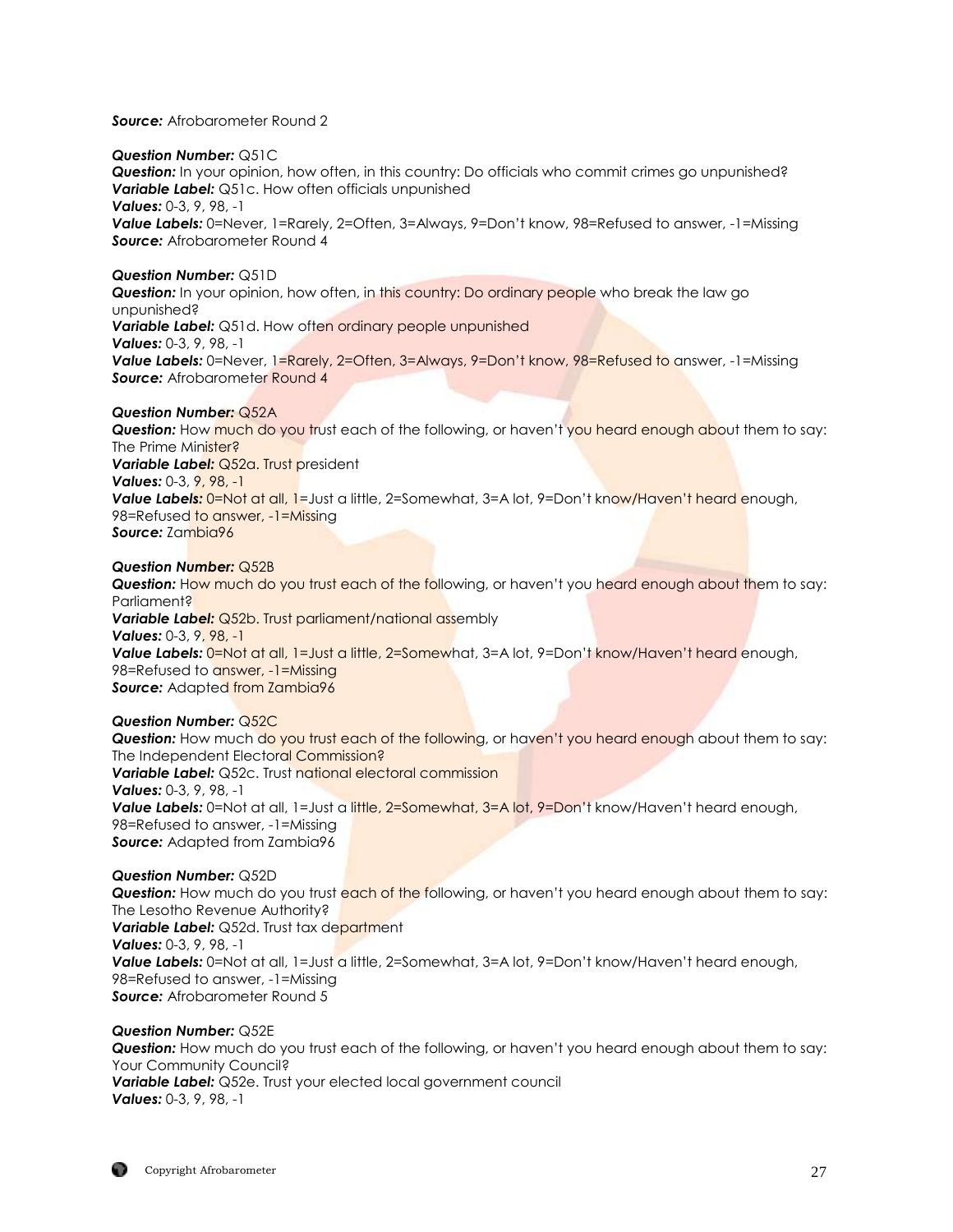Value Labels: 0=Not at all, 1=Just a little, 2=Somewhat, 3=A lot, 9=Don't know/Haven't heard enough, 98=Refused to answer, -1=Missing *Source:* Adapted from Zambia96

#### *Question Number:* Q52F

*Question:* How much do you trust each of the following, or haven't you heard enough about them to say: The Ruling Party? **Variable Label:** Q52f. Trust the ruling party *Values:* 0-3, 9, 98, -1 **Value Labels:** 0=Not at all, 1=Just a little, 2=Somewhat, 3=A lot, 9=Don't know/Haven't heard enough, 98=Refused to answer, -1=Missing **Source:** Adapted from Zambia96

*Question Number:* Q52F1-LES **Question:** How much do you trust each of the following, or haven't you heard enough about them to say: All Basotho Convention Party? **Variable Label:** Q52f1 LES. Trust Basotho Convention Party *Values:* 0-3, 9, 98, -1 **Value Labels:** 0=Not at all, 1=Just a little, 2=Somewhat, 3=A lot, 9=Don't know/Haven't heard enough, 98=Refused to answer, -1=Missing *Source:* Zambia 96

## *Question Number:* Q52F2-LES

**Question:** How much do you trust each of the following, or haven't you heard enough about them to say: Lesotho Congress for Democracy? **Variable Label:** Q52f2 LES. Trust Lesotho Congress for Democracy *Values:* 0-3, 9, 98, -1 *Value Labels:* 0=Not at all, 1=Just a little, 2=Somewhat, 3=A lot, 9=Don't know/Haven't heard enough, 98=Refused to answer, -1=Missing *Source:* Adapted from Zambia 96

#### *Question Number:* Q52F3-LES

**Question:** How much do you trust each of the following, or haven't you heard enough about them to say: Basotho National Party? **Variable Label:** Q52f3\_LES. Trust Basotho National Party *Values:* 0-3, 9, 98, -1 Value Labels: 0=Not at all, 1=Just a little, 2=Somewhat, 3=A lot, 9=Don't know/Haven't heard enough, 98=Refused to answer, -1=Missing **Source:** Adapted from Zambia 96

#### *Question Number:* Q52G

**Question:** How much do you trust each of the following, or haven't you heard enough about them to say: Opposition Political Parties? **Variable Label:** Q52g. Trust opposition political parties *Values:* 0-3, 9, 98, -1 **Value Labels:** 0=Not at all, 1=Just a little, 2=Somewhat, 3=A lot, 9=Don't know/Haven't heard enough, 98=Refused to answer, -1=Missing *Source:* Adapted from Zambia 96

#### *Question Number:* Q52H

**Question:** How much do you trust each of the following, or haven't you heard enough about them to say: The Police? **Variable Label:** Q52h. Trust police *Values:* 0-3, 9, 98, -1 **Value Labels:** 0=Not at all, 1=Just a little, 2=Somewhat, 3=A lot, 9=Don't know/Haven't heard enough, 98=Refused to answer, -1=Missing *Source:* Zambia 96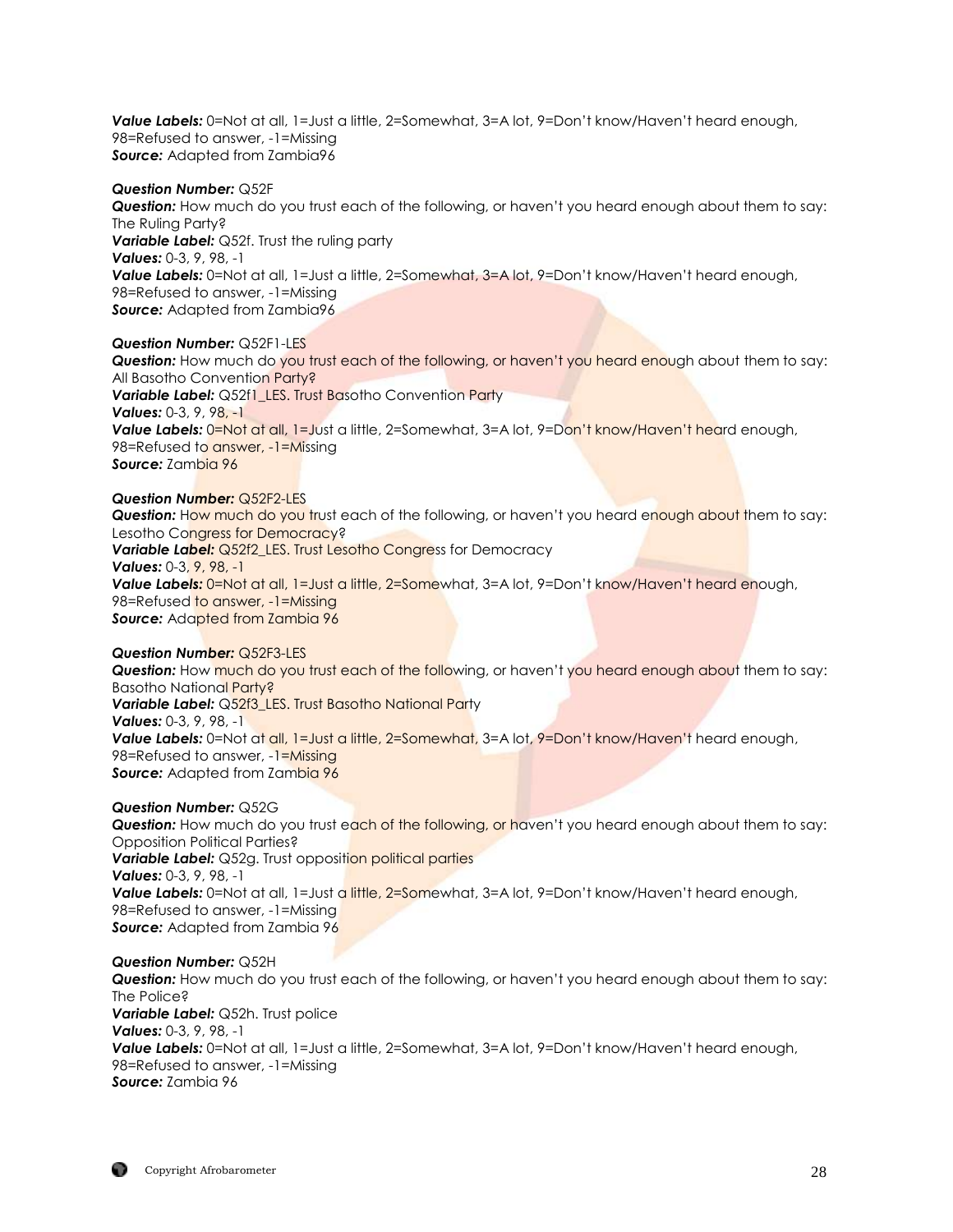*Question Number:* Q52I

*Question:* How much do you trust each of the following, or haven't you heard enough about them to say: The army? *Variable Label:* Q52i. Trust army *Values:* 0-3, 9, 98, -1 *Value Labels:* 0=Not at all, 1=Just a little, 2=Somewhat, 3=A lot, 9=Don't know/Haven't heard enough, 98=Refused to answer, -1=Missing **Source:** Afrobarometer Round 5

*Question Number:* Q52J

**Question:** How much do you trust each of the following, or haven't you heard enough about them to say: Courts of law? *Variable Label: Q52j. Trust courts of law Values:* 0-3, 9, 98, -1 **Value Labels:** 0=Not at all, 1=Just a little, 2=Somewhat, 3=A lot, 9=Don't know/Haven't heard enough, 98=Refused to answer, -1=Missing *Source:* Zambia 96

*Question Number:* Q52K

**Question:** How much do you trust each of the following, or haven't you heard enough about them to say: Traditional leaders **Variable Label:** Q52k. Trust traditional leaders *Values:* 0-3, 9, 98, -1 Value Labels: 0=Not at all, 1=Just a little, 2=Somewhat, 3=A lot, 9=Don't know/Haven't heard enough, 98=Refused to answer, -1=Missing *Source:* Zambia 96

*Question Number:* Q52L

**Question:** How much do you trust each of the following, or haven't you heard enough about them to say: Religious leaders *Variable Label:* Q52l. Trust religious leaders *Values:* 0-3, 9, 98, -1 **Value Labels:** 0=Not at all, 1=Just a little, 2=Somewhat, 3=A lot, 9=Don't know/Haven't heard enough, 98=Refused to answer, -1=Missing *Source:* Zambia 96

*Question Number:* Q52M\_LES **Question:** How much do you trust each of the following, or haven't you heard enough about them to say: Non- governmental Organisations *Variable Label:* Q52m\_LES. Trust Non-governmental Organisations *Values:* 0-3, 9, 98, -1 **Value Labels:** 0=Not at all, 1=Just a little, 2=Somewhat, 3=A lot, 9=Don't know/Haven't heard enough, 98=Refused to answer, -1=Missing **Source:** Afrobarometer Round 6 in Lesotho

*Question Number:* Q52N\_LES **Question:** How much do you trust **each of the following, or haven't you heard enough about them to say:** Directorate for Corruption and Economic Offence **Variable Label:** Q52n LES. Trust Directorate for Corruption and Economic Offence *Values:* 0-3, 9, 98, -1 **Value Labels:** 0=Not at all, 1=Just a little, 2=Somewhat, 3=A lot, 9=Don't know/Haven't heard enough, 98=Refused to answer, -1=Missing **Source:** Afrobarometer Round 6 in Lesotho

*Question Number:* Q52O\_LES *Question:* How much do you trust each of the following, or haven't you heard enough about them to say: Police Complaints Authority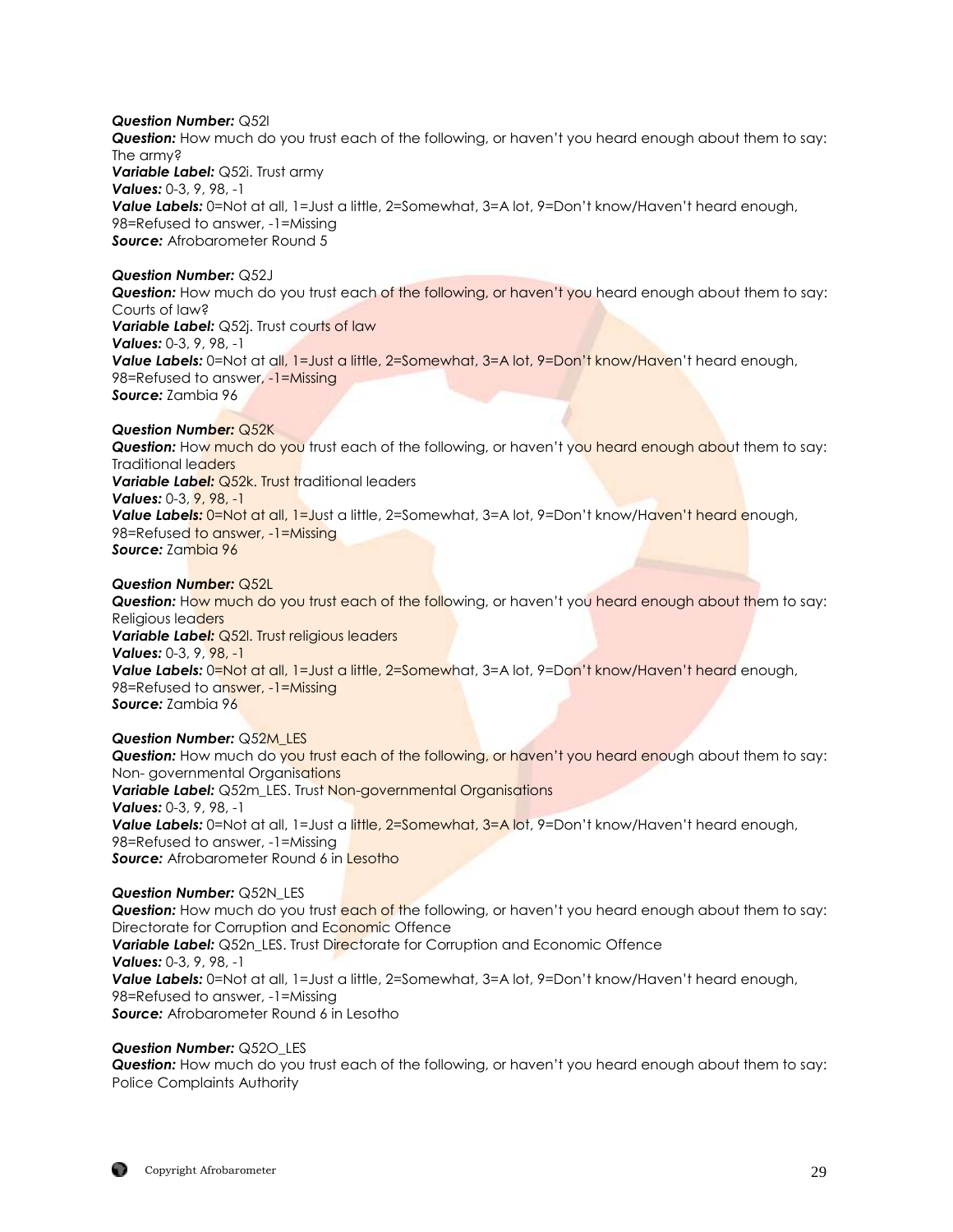*Variable Label:* Q52o\_LES. Trust Police Complaints Authority *Values:* 0-3, 9, 98, -1 Value Labels: 0=Not at all, 1=Just a little, 2=Somewhat, 3=A lot, 9=Don't know/Haven't heard enough, 98=Refused to answer, -1=Missing **Source:** Afrobarometer Round 6 in Lesotho

## *Question Number:* Q52P\_LES

*Question:* How much do you trust each of the following, or haven't you heard enough about them to say: Office of the Ombudsman **Variable Label:** Q52p LES. Trust Office of the Ombudsman *Values:* 0-3, 9, 98, -1 **Value Labels:** 0=Not at all, 1=Just a little, 2=Somewhat, 3=A lot, 9=Don't know/Haven't heard enough, 98=Refused to answer, -1=Missing **Source:** Afrobarometer Round 6 in Lesotho

## *Question Number:* Q53A

**Question:** How many of the following people do you think are involved in corruption, or haven't you heard enough about them to say: The Prime Minister and Officials in his Office? **Variable Label:** Q53a. Corruption: office of the Presidency *Values:* 0-3, 9, 98, -1 Value Labels: 0=None, 1=Some of them, 2=Most of them, 3=All of them, 9=Don't know, 98=Refused to answer, -1=Missing *Source:* SAB

#### *Question Number:* Q53B

**Question:** How many of the following people do you think are involved in corruption, or haven't you heard enough about them to say: Members of Parliament? *Variable Label:* Q53b. Corruption: Members of Parliament *Values:* 0-3, 9, 98, -1 Value Labels: 0=None, 1=Some of them, 2=Most of them, 3=All of them, 9=Don't know, 98=Refused to answer, -1=Missing . *Source:* SAB

## *Question Number:* Q53C

**Question:** How many of the following people do you think are involved in corruption, or haven't you heard enough about them to say: Government Officials? *Variable Label:* Q53c. Corruption: government officials *Values:* 0-3, 9, 98, -1 Value Labels: 0=None, 1=Some of them, 2=Most of them, 3=All of them, 9=Don't know, 98=Refused to answer, -1=Missing . **Source:** Afrobarometer Round 4

#### *Question Number:* Q53D

**Question:** How many of the following people do you think are involved in corruption, or haven't you heard enough about them to say: Community councilors? **Variable Label:** Q53d. Corruption: local government councilors *Values:* 0-3, 9, 98, -1 **Value Labels:** 0=None, 1=Some of them, 2=Most of them, 3=All of them, 9=Don't know, 98=Refused to answer, -1=Missing *Source:* SAB

## *Question Number:* Q53E

*Question:* How many of the following people do you think are involved in corruption, or haven't you heard enough about them to say: Police? *Variable Label:* Q53e. Corruption: police *Values:* 0-3, 9, 98, -1 *Value Labels:* 0=None, 1=Some of them, 2=Most of them, 3=All of them, 9=Don't know, 98=Refused to answer, -1=Missing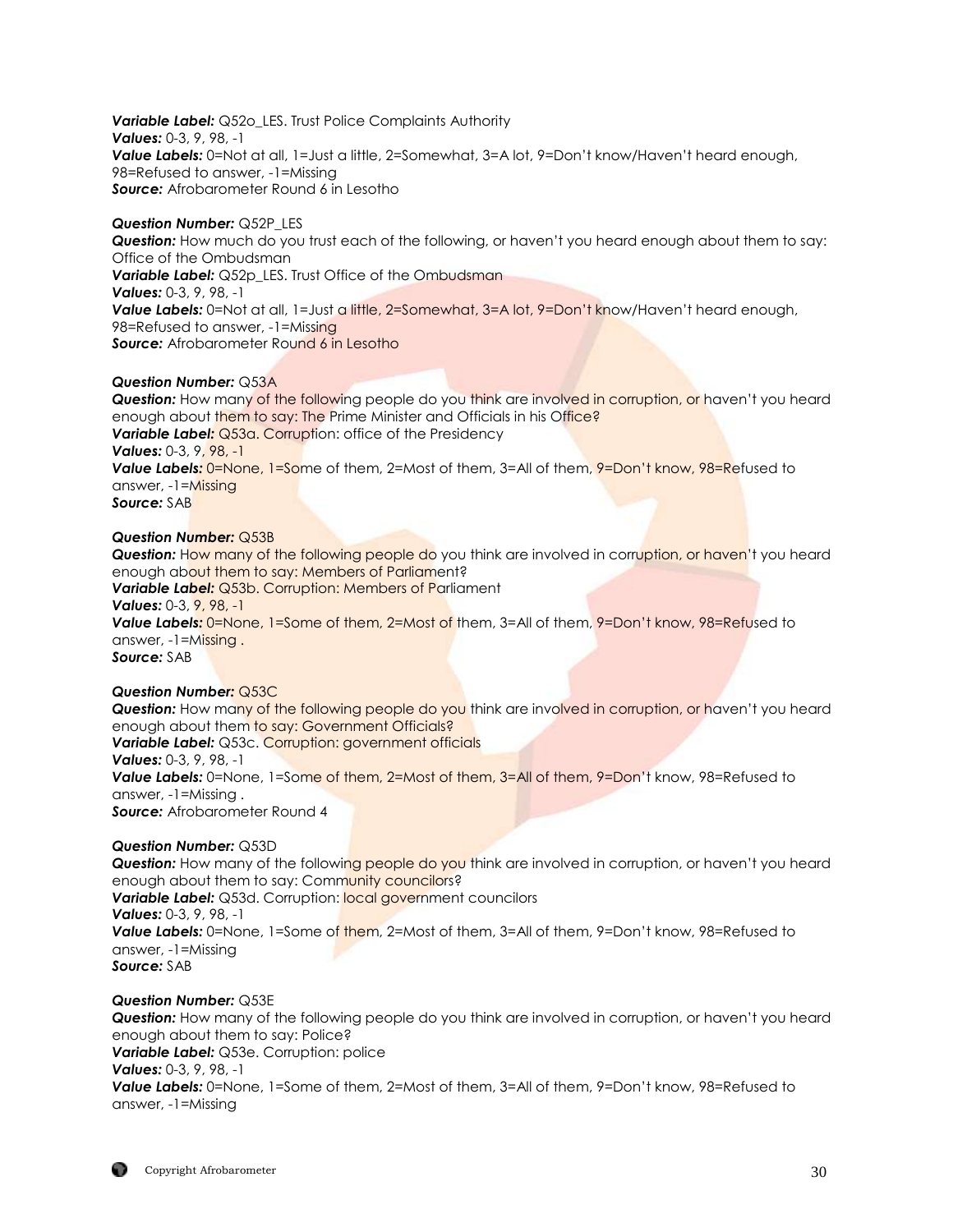*Source:* SAB

#### *Question Number:* Q53F

*Question:* How many of the following people do you think are involved in corruption, or haven't you heard enough about them to say: Tax Officials, like Lesotho Revenue Authority officials or Local Government tax collectors?

*Variable Label:* Q53f. Corruption: tax officials

*Values:* 0-3, 9, 98, -1

*Value Labels:* 0=None, 1=Some of them, 2=Most of them, 3=All of them, 9=Don't know, 98=Refused to answer, -1=Missing

*Source:* SAB

*Question Number:* Q53G

**Question:** How many of the following people do you think are involved in corruption, or haven't you heard enough about them to say: Judges and Magistrates? **Variable Label:** Q53g. Corruption: judges and magistrates *Values:* 0-3, 9, 98, -1 Value Labels: 0=None, 1=Some of them, 2=Most of them, 3=All of them, 9=Don't know, 98=Refused to answer, -1=Missing *Source:* SAB

#### *Question Number:* Q53H

**Question:** How many of the following people do you think are involved in corruption, or haven't you heard enough about them to say: Traditional Leaders? **Variable Label:** Q53h. Corruption: Traditional leaders *Values:* 0-3, 9, 98, -1 *Value Labels:* 0=None, 1=Some of them, 2=Most of them, 3=All of them, 9=Don't know, 98=Refused to answer, -1=Missing *Source:* SAB

*Question Number:* Q53I

**Question:** How many of the following people do you think are involved in corruption, or haven't you heard enough about them to say: Religious Leaders? *Variable Label:* Q53i. Corruption: Religious leaders *Values:* 0-3, 9, 98, -1 **Value Labels:** 0=None, 1=Some of them, 2=Most of them, 3=All of them, 9=Don't know, 98=Refused to answer, -1=Missing *Source:* SAB

*Question Number:* Q53J

**Question:** How many of the following people do you think are involved in corruption, or haven't you heard enough about them to say: Business Executives? **Variable Label:** Q53*i*. Corruption: business executives *Values:* 0-3, 9, 98, -1 **Value Labels:** 0=None, 1=Some of them, 2=Most of them, 3=All of them, 9=Don't know, 98=Refused to answer, -1=Missing *Source:* SAB

#### *Question Number:* Q54

**Question:** In your opinion, over the past year, has the level of corruption in this country increased, decreased, or stayed the same? *Variable Label:* Q54. Level of corruption *Values:* 1-5, 9, 98, -1 **Value Labels:** 1=Increased a lot, 2=Increased somewhat, 3=Stayed the same, 4=Decreased somewhat, 5=Decreased a lot, 9=Don't know, 98=Refused to answer, -1=Missing *Source:* Transparency International

**Note:** Interviewer is asked to probe for strength of opinion.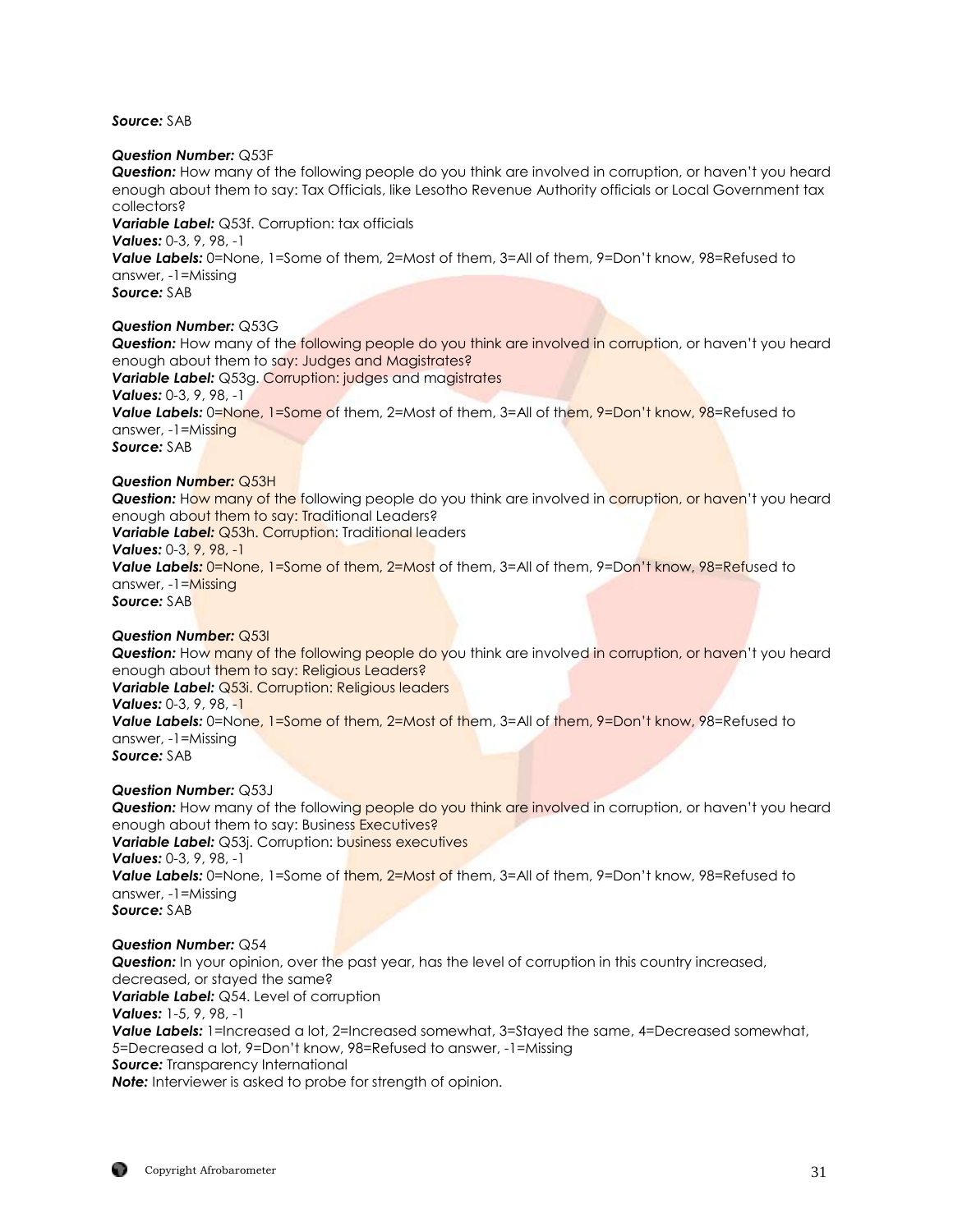#### *Question Number:* Q55A

*Question:* In the past 12 months have you had contact with a public school? *[If yes]* How easy or difficult was it to obtain the services you needed from teachers or school officials?

*Variable Label:* Q55a. Difficulty to obtain public school services

*Values:* 1-4, 7, 9, 98, -1

*Value Labels:* 1=Very easy, 2=Easy, 3=Difficult, 4=Very difficult, 7= No contact (DNR), 9=Don't know, 98=Refused to answer, -1=Missing

*Source:* Afrobarometer Round 6

*Note:* Interviewer is asked to do the following: If 'no', circle 7 for both parts and continue to next question. If yes**,** continue with parts A and B below

## *Question Number:* Q55B

*Question:* And how often, if ever, did you have to pay a bribe, give a gift, or do a favour for a teacher or school official in order to get the services you needed from the schools? *Variable Label:* Q55b. Pay bribe for public school services *Values:* 0-3, 7, 9, 98, -1 **Value Labels:** 0=Never, 1=Once or twice, 2=A few times, 3=Often, 7= No contact (DNR), 9=Don't know, 98=Refused to answer, -1=Missing **Source:** Afrobarometer Round 6

## *Question Number:* Q55C

*Question:* In the past 12 months have you had contact with a public clinic or hospital? *[If yes]* How easy or difficult was it to obtain the medical care you needed?

**Variable Label:** Q55c. Difficulty to obtain medical treatment

*Values:* 1-4, 7, 9, 98, -1

*Value Labels:* 1=Very easy, 2=Easy, 3=Difficult, 4=Very difficult, 7= No contact (DNR), 9=Don't know,

98=Refused to answer, -1=Missing

**Source:** Afrobarometer Round 6

**Note:** Interviewer is asked to do the following: If 'no', circle 7 for both parts and continue to next question. If yes**,** continue with parts C and D below

## *Question Number:* Q55D

**Question:** And how often, if ever, did you have to pay a bribe, give a gift, or do a favour for a health worker or clinic or hospital staff in order to get the medical care you needed? **Variable Label:** Q55d. Pay bribe for treatment at public clinic or hospital *Values:* 0-3, 7, 9, 98, -1 **Value Labels:** 0=Never, 1=Once or twice, 2=A few times, 3=Often, 7= No contact (DNR), 9=Don't know, 98=Refused to answer, -1=Missing **Source:** Afrobarometer Round 6

## *Question Number:* Q55E

**Question:** In the past 12 months have you tried to get an identity document like a birth certificate, driver's license, passport or voter's card, or a permit, from government? *[If yes]* How easy or difficult was it to obtain the document you needed?

**Variable Label:** Q55e. Difficulty to **obtain identity** document

*Values:* 1-4, 7, 9, 98, -1

**Value Labels:** 1=Very easy, 2=Easy, 3=Difficult, 4=Very difficult, 7= No contact (DNR), 9=Don't know,

98=Refused to answer, -1=Missing

*Source:* Afrobarometer Round 6

*Note:* Interviewer is asked to do the following: If 'no', circle 7 for both parts and continue to next question. If yes**,** continue with parts E and F below

## *Question Number:* Q55F

*Question*: And how often, if ever, did you have to pay a bribe, give a gift, or do a favour for a government official in order to get the document you needed? *Variable Label:* Q55f. Pay bribe for document or permit

*Values:* 0-3, 7, 9, 98, -1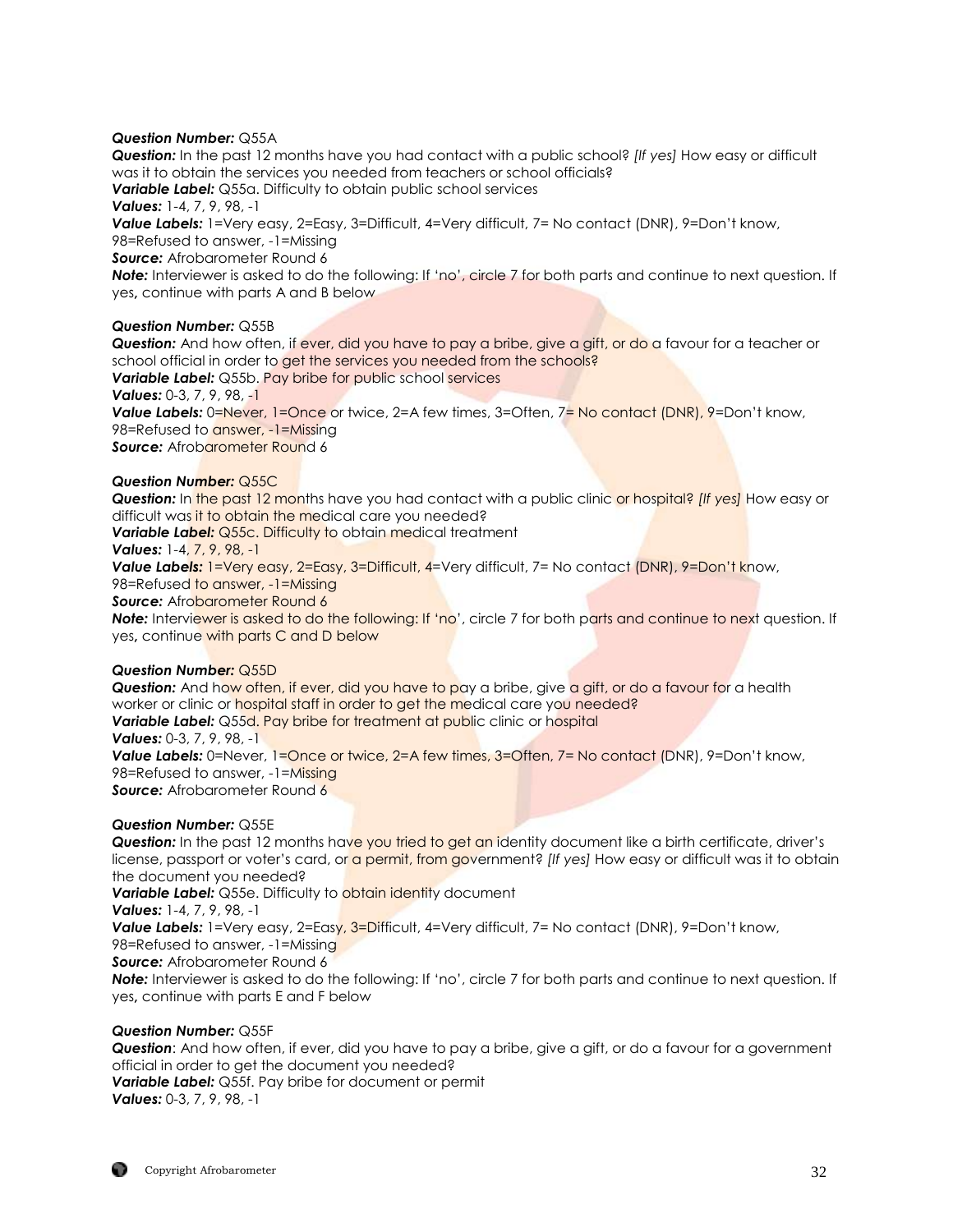*Value Labels:* 0=Never, 1=Once or twice, 2=A few times, 3=Often, 7= No contact (DNR), 9=Don't know, 98=Refused to answer, -1=Missing *Source:* Afrobarometer Round 6

## *Question Number:* Q55G

**Question:** In the past 12 months have you tried to get water, sanitation or electric services from government? *[If yes]* How easy or difficult was it to obtain the document you needed? *Variable Label:* Q55g. Difficulty to obtain household services *Values:* 1-4, 7, 9, 98, -1 **Value Labels:** 1=Very easy, 2=Easy, 3=Difficult, 4=Very difficult, 7= No contact (DNR), 9=Don't know, 98=Refused to answer, -1=Missing *Source:* Afrobarometer Round 6 *Note:* Interviewer is asked to do the following: If 'no', circle 7 for both parts and continue to next question. If yes**,** continue with parts G and H below

## *Question Number:* Q55H

**Question:** And how often, if ever, did you have to pay a bribe, give a gift, or do a favour for a government official in order to get the document you needed? **Variable Label:** Q55h. Pay bribe for water or sanitation services *Values:* 0-3, 7, 9, 98, -1 **Value Labels: 0=Never, 1=Once or twice, 2=A few times, 3=Often, 7= No contact (DNR), 9=Don't know,** 98=Refused to answer, -1=Missing **Source:** Afrobarometer Round 6

#### *Question Number:* Q55I

*Question:* In the past 12 months have you requested assistance from the police? *[If yes]* How easy or difficult was it to obtain the assistance you needed? **Variable Label:** Q55i. Difficulty to obtain help from the police *Values:* 1-4, 7, 9, 98, -1 **Value Labels:** 1=Very easy, 2=Easy, 3=Difficult, 4=Very difficult, 7= No contact (DNR), 9=Don't know, 98=Refused to answer, -1=Missing **Source:** Afrobarometer Round 6 *Note:* Interviewer is asked to do the following: If 'no', circle 7 for both parts and continue to next question. If yes**,** continue with parts I and J below

#### *Question Number:* Q55J

*Question:* And how often, if ever, did you have to pay a bribe, give a gift, or do a favour for a police officer in order to get the assistance you needed, or to avoid a problem like passing a checkpoint or avoiding a fine or arrest? **Variable Label:** Q55j. Pay bribe to avoid problem with police *Values:* 0-3, 7, 9, 98, -1 **Value Labels:** 0=Never, 1=Once or twice, 2=A few times, 3=Often, 7= No contact (DNR), 9=Don't know, 98=Refused to answer, -1=Missing *Source:* Afrobarometer Round 6

#### *Question Number:* Q55K

*Question*: In the past 12 months have you had contact with the courts? *[If yes]* How easy or difficult was it to obtain the assistance you needed from the courts? **Variable Label:** Q55k. Difficulty to obtain assistance from courts *Values:* 1-4, 7, 9, 98, -1 *Value Labels:* 1=Very easy, 2=Easy, 3=Difficult, 4=Very difficult, 7= No contact (DNR), 9=Don't know, 98=Refused to answer, -1=Missing *Source:* Afrobarometer Round 6

*Note:* Interviewer is asked to do the following: If 'no', circle 7 for both parts and continue to next question. If yes**,** continue with parts K and L below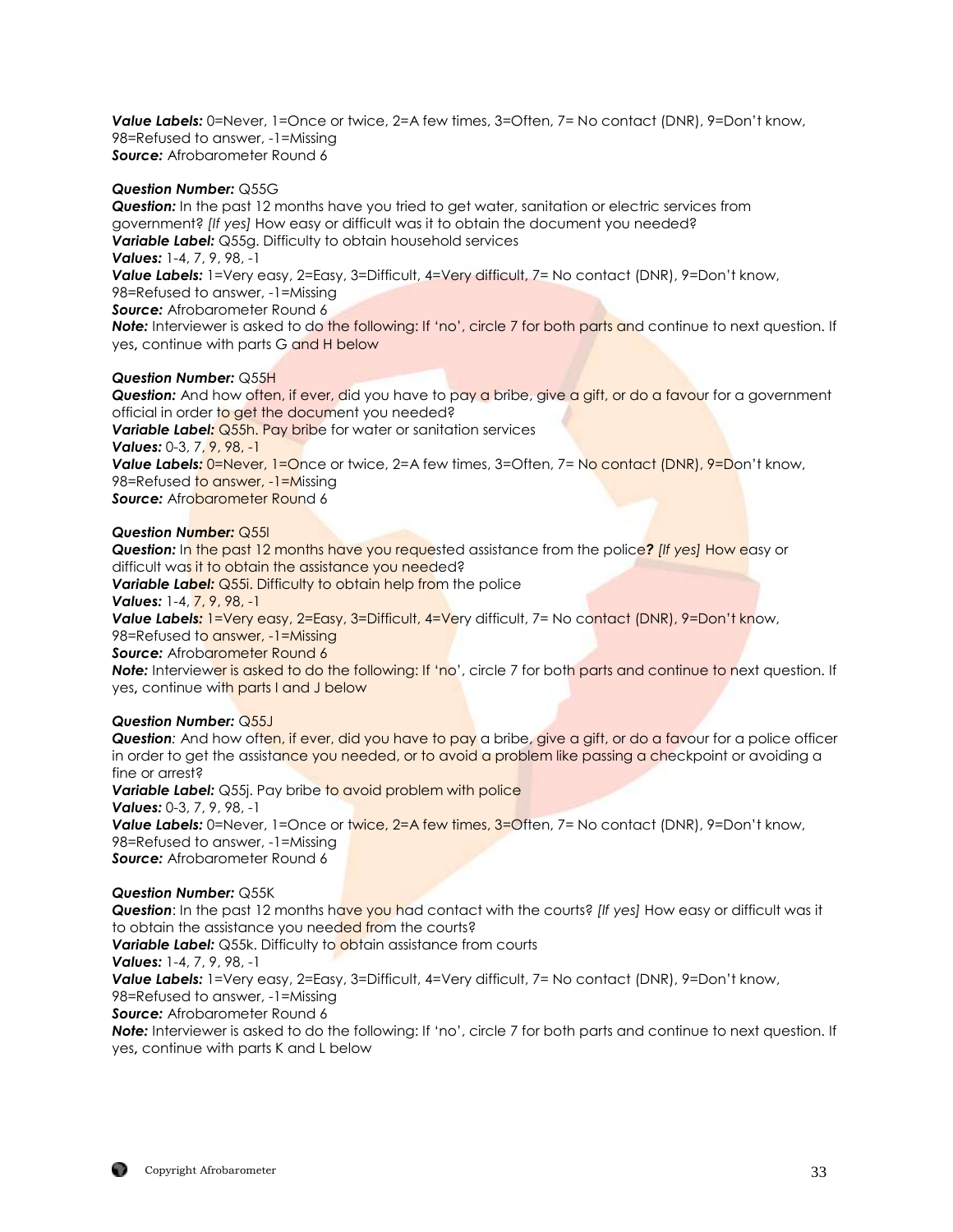## *Question Number:* Q55L

*Question:* In the past 12 months have you had contact with the courts? And how often, if ever, did you have to pay a bribe, give a gift, or do a favour for a judge or court official in order to get the assistance you needed from the courts?

*Variable Label:* Q55l. Pay bribe to get assistance from courts *Values:* 0-3, 7, 9, 98, -1 *Value Labels:* 0=Never, 1=Once or twice, 2=A few times, 3=Often, 7= No contact (DNR), 9=Don't know, 98=Refused to answer, -1=Missing **Source:** Afrobarometer Round 6

#### *Question Number:* Q56

*Question:* If you ever paid a bribe for any of the services discussed above, did you report any of the incidents you mentioned to a government official or someone in authority?

**Variable Label:** Q56. Reported payment of bribes to government

*Values:* 0, 1, 7, 9, 98, -1

Value Labels: 0=No, 1=Yes, 7=Not Applicable, 9=Don't know, 98=Refused to answer, -1=Missing **Source:** Afrobarometer Round 6 and Transparency International

**Note:** Interviewer asks the question *if* respondent ever reported paying a bribe on Q55B, Q55D, Q55F, Q55H, Q 55J or-**Q55L** 

#### *Question Number:* Q57A

**Question:** [If yes on 56] Which of the following happened the most recent time that you reported a bribery incident? Authorities took action against the government officials involved.

**Variable Label:** Q57a. Bribery: authorities took action

#### *Values:* 0, 1, 7, 9, 98, -1

*Value Labels:* 0=No, didn`t happen, 1=Yes, happened, 7=Not Applicable (no incidents reported), 9=Don`t know 98=Refused to answer, -1=Missing

**Source:** Afrobarometer Round 6 and Transparency International

**Note:** Interviewer asks the question *if* respondent ever reported paying a bribe on Q55B, Q55D, Q55F, Q55H,Q 55J or-Q55L

## *Question Number:* Q57B

**Question:** [If yes on 56] Which of the following happened the most recent time that you reported a bribery incident? You suffered retaliation or other negative consequences as a result of reporting the incident. *Variable Label:* Q57b. Bribery: suffered retaliation

*Values:* 0, 1, 7, 9, 98, -1

**Value Labels:** 0=No, didn't happen, 1=Yes, happened, 7=Not Applicable (no incidents reported), 9=Don't know 98=Refused to answer, -1=Missing

**Source:** Afrobarometer Round 6 and Transparency International

**Note:** Interviewer asks the question *if* respondent ever reported paying a bribe on Q55B, Q55D, Q55F, Q55H,Q 55J or-Q55L

## *Question Number:* Q58

**Question:** Q58. Some people say that many incidents of corruption are never reported. Based on your experience, what do you think is the main reason why many people do not report corruption when it occurs?

**Variable Label:** Q58. Main reason for not reporting corruption

*Values:* 0-11, 9999, 98, -1

**Value Labels:** 0= Most people do report incidents of corruption, 1=People don't have enough time to report it, 2=People don't know where to report it, 3=People don't know how to report it, 4=Nothing will be done / It wouldn't make a difference , 5=It's too expensive to report (e.g., due to travel or phone charges) 6=Corruption is normal/ Everyone does it / everyone is involved, 7=People are afraid of the consequences, 8=The officials where they would report to are also corrupt / officials are involved in the corruption, 9=It's government's money, not the people's, so it's not our problem, 10=Because they will implicate themselves as bribe-givers, 11=Corruption is too difficult to prove, Post Code=Other [specify], 9999= Don't know, 98=Refused to answer, -1=Missing

*Source:* Afrobarometer Round 6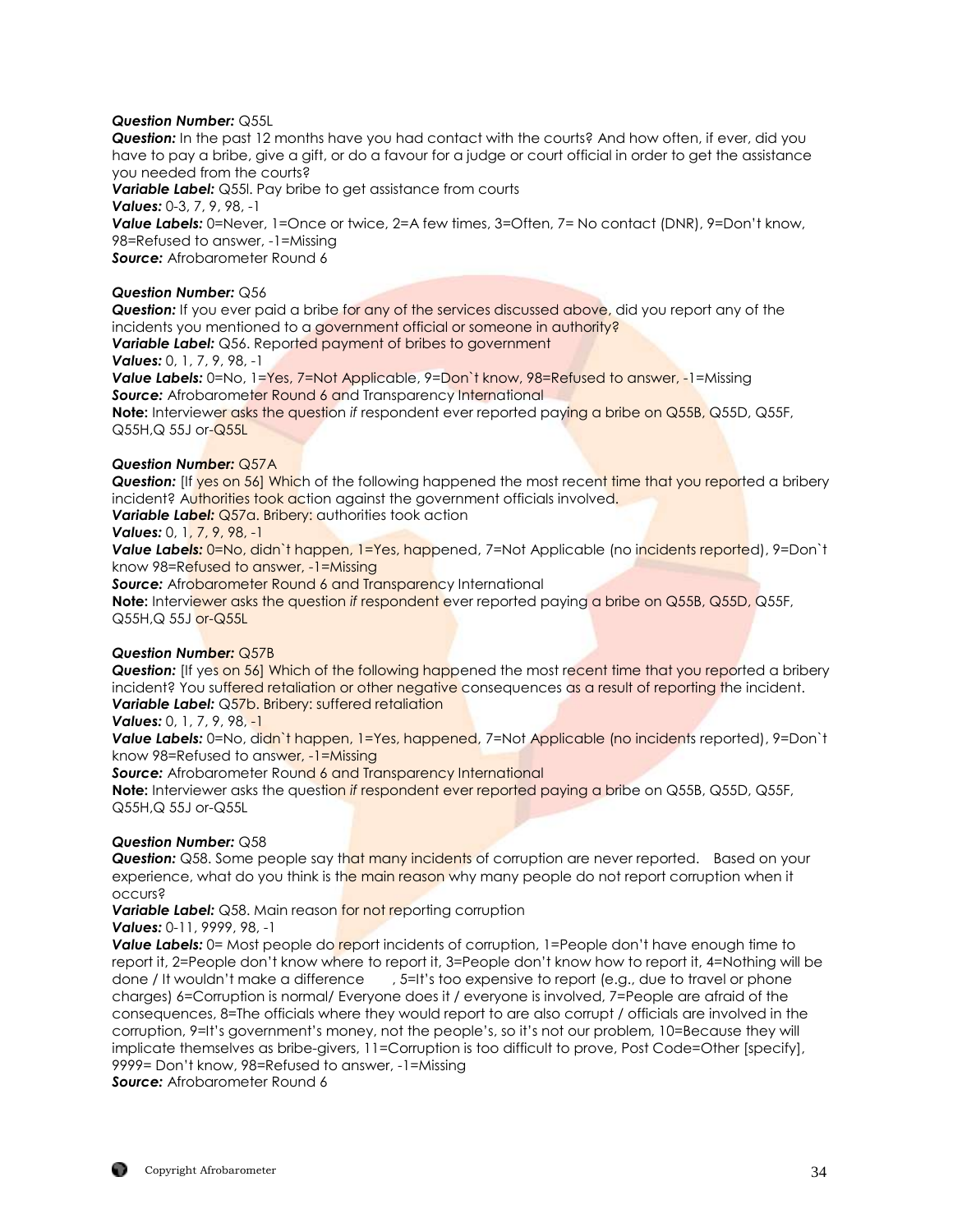## *Question Number:* Q59A

*Question:* How much of the time do you think the following try their best to listen to what people like you have to say: Members of Parliament?

*Variable Label:* Q59a. MPs listen

*Values:* 0-3, 9, 98, -1

*Value Labels:* 0=Never 1=Only sometimes, 2=Often, 3=Always, 9=Don't know, 98=Refused to answer, - 1=Missing

*Source:* Afrobarometer Round 3

#### *Question Number:* Q59B

**Question:** How much of the time do you think the following try their best to listen to what people like you have to say: Community councilors?

*Variable Label:* Q59b. Local government councilors listen

*Values:* 0-3, 9, 98, -1

**Value Labels:** 0=Never 1=Only sometimes, 2=Often, 3=Always, 9=Don't know, 98=Refused to answer, -1=Missing

**Source:** Afrobarometer Round 3

## *Question Number:* Q60pt1

**Question:** In your opinion, what are the most important problems facing this country that government should address?

**Variable Label:** Q60pt1. Most important problems – 1st response Values: 0-32, 9995, 9998-9999, -1

**Value Labels:** 0=Nothing/no problems, 1=Management of the economy, 2=Wages, income and salaries, 3=Unemployment, 4=Poverty/destitution, 5=Rates and taxes, 6=Loans /credit, 7=Farming/agriculture, 8=Food shortage/famine, 9=Drought, 10=Land, 11=Transportation, 12=Communications,

13=Infrastructure/roads, 14=Education, 15=Housing, 16=Electricity, 17=Water supply, 18=Orphans/street children/homeless children, 19=Services (other), 20=Health, 21=AIDS, 22=Sickness/disease, 23=Crime and security, 24=Corruption, 25=Political violence, 26=Political instability/political divisions/ethnic tensions, 27=Discrimination/inequality, 28=Gender issues/women's rights, 29=Democracy/political rights,

30=War(international), 31=Civil War, 32=Agricultural marketing, 9995=Other (i.e., some other problem), 9998=Refused to answer, 9999=Don't know, -1=Missing .

#### *Source:* SAB

**Note:** Interviewer was instructed to "Accept up to three answers. If respondent offers more than three options, ask 'Which three of these are the most important?'; if respondent offers one or two answers, ask 'Anything else?'"

## *Question Number:* Q60pt2

**Question:** In your opinion, what are the most important problems facing this country that government should address?

**Variable Label:** Q60pt2. Most important problems – 2<sup>nd</sup> response

*Values:* 1-32, 9995-9996, 9998, -1

**Value Labels:** 1=Management of the economy, 2=Wages, income and salaries, 3=Unemployment, 4=Poverty/destitution, 5=Rates and taxes, 6=Loans /credit , 7=Farming/agriculture, 8=Food shortage/famine, 9=Drought, 10=Land, 11=Transportation, 12=Communications, 13=Infrastructure/roads, 14=Education, 15=Housing, 16=Electricity, 17=Water supply, 18=Orphans/street children/homeless children, 19=Services (other), 20=Health, 21=AIDS, 22=Sickness/disease, 23=Crime and security, 24=Corruption, 25=Political violence, 26=Political instability/political divisions/ethnic tensions, 27=Discrimination/inequality, 28=Gender issues/women's rights, 29=Democracy/political rights, 30=War(international), 31=Civil War, 32=Agricultural marketing, 9995=Other (i.e., some other problem), 9996=No further reply, 9998=Refused to answer, -1=Missing .

## *Source:* SAB

**Note:** Interviewer was instructed to "Accept up to three answers. If respondent offers more than three options, ask 'Which three of these are the most important?'; if respondent offers one or two answers, ask 'Anything else?'"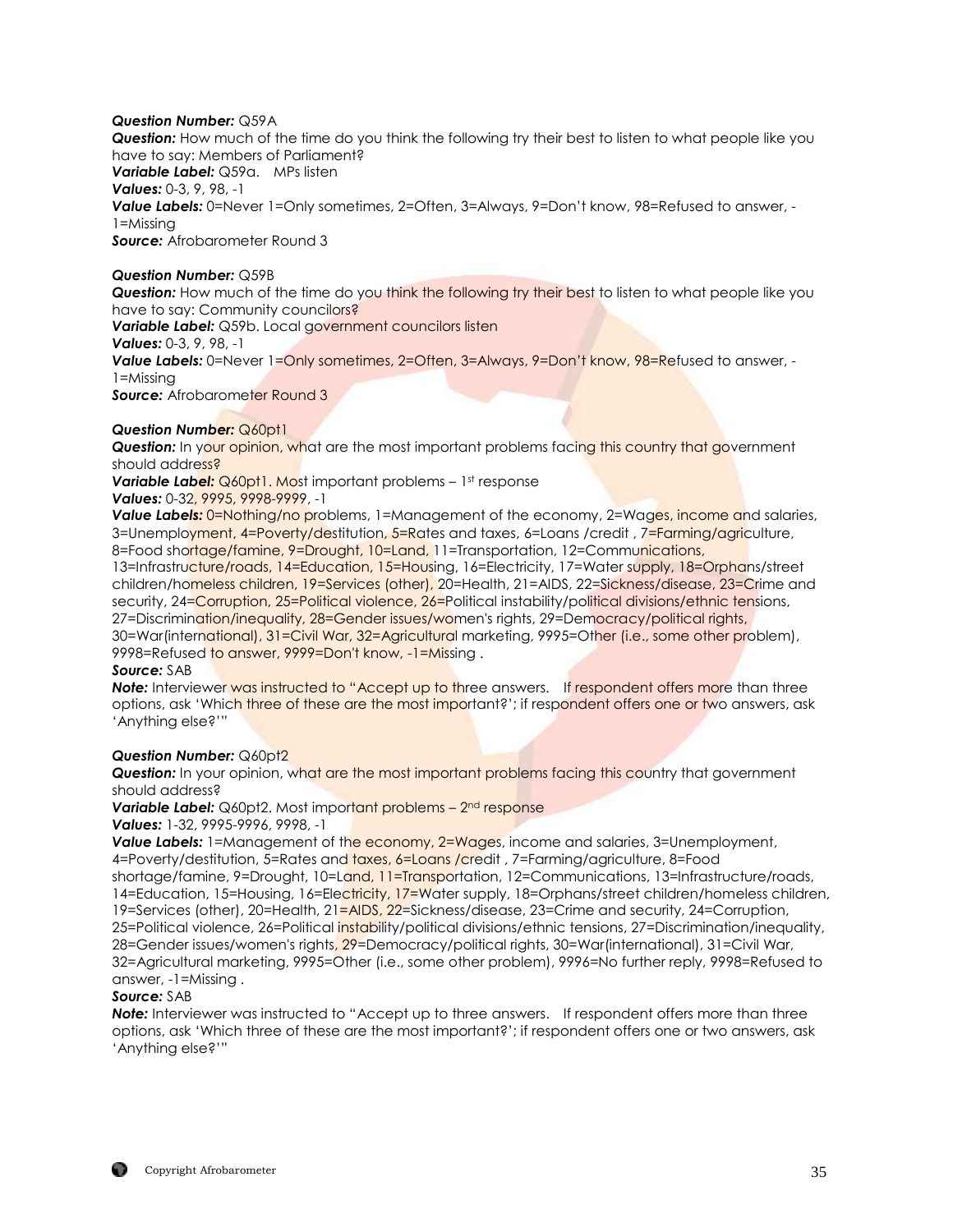## *Question Number:* Q60pt3

*Question:* In your opinion, what are the most important problems facing this country that government should address?

**Variable Label:** Q60pt3. Most important problems – 3<sup>rd</sup> response *Values:* 1-32, 9995-9996, 9998, -1

*Value Labels:* 1=Management of the economy, 2=Wages, income and salaries, 3=Unemployment, 4=Poverty/destitution, 5=Rates and taxes, 6=Loans /credit , 7=Farming/agriculture, 8=Food shortage/famine, 9=Drought, 10=Land, 11=Transportation, 12=Communications, 13=Infrastructure/roads, 14=Education, 15=Housing, 16=Electricity, 17=Water supply, 18=Orphans/street children/homeless children, 19=Services (other), 20=Health, 21=AIDS, 22=Sickness/disease, 23=Crime and security, 24=Corruption, 25=Political violence, 26=Political instability/political divisions/ethnic tensions, 27=Discrimination/inequality, 28=Gender issues/women's rights, 29=Democracy/political rights, 30=War(international), 31=Civil War, 32=Agricultural marketing, 9995=Other (i.e., some other problem), 9996=No further reply, 9998=Refused to answer, -1=Missing .

#### *Source:* SAB

**Note:** Interviewer was instructed to "Accept up to three answers. If respondent offers more than three options, ask 'Which three of these are the most important?'; if respondent offers one or two answers, ask 'Anything else?'"

## *Question Number:* Q61A

**Question:** Thinking of the problem you mentioned first, in your opinion, how well or badly would you say the current government is handling this problem, or haven't you heard enough to say?

## *Variable Label:* Q61a. Handling first problem

*Values:* 1-4, 7, 9, 98, 99, -1

*Value Labels:* 1=Very badly, 2=Fairly badly, 3=Fairly well, 4=Very well, 7=Not Applicable *[Only if respondent answered 99=Don't know or 0=Nothing, no problems on Q60],* 9=Don't know, 98=Refused to answer, - 1=Missing

**Source:** Afrobarometer Round 6

#### *Question Number:* Q61B

**Question:** In your opinion, is there any other political party that could do a better job in solving this problem?

**Variable Label:** Q61b. Other political party could solve this problem

Values: 0, 1, 7, 9, 98, 99, -1

*Value Labels:* 0=No 1=Yes, 7=Not Applicable *[Only if respondent answered 99=Don't know or 0=Nothing, no problems on Q60]*, 9=Don't know, 98=Refused to answer, -1=Missing **Source:** Afrobarometer Round 6

#### *Question Number:* Q62

**Question:** Which of the following do you see as the most important difference between the ruling party and opposition parties in Lesotho?

*Variable Label:* Q62. Main difference between ruling and opposition parties *Values:* 0-9, 98, -1

**Value Labels:** 0=There is no difference [Do not read], 1=The honesty or integrity of party leaders, 2=The religion of party leaders or members, 3=The economic and development policies each party wants to implement, 4=The experience of party leaders and their ability to get things done, 5=The ethnicity of party leaders or members, 6=The personalities of party leaders, 7=The regional identity of party leaders or members, 8=None of these / Some other answer, 9=Don't know, 98=Refused to answer, -1=Missing **Source:** Afrobarometer Round 6

#### *Question Number:* Q63A

*Question:* Looking at the ruling and opposition political parties in this country, which would you say is most able to address each of the following matters, or haven't you heard enough to say? Controlling prices *Variable Label:* Q63a. Ruling vs. opposition: controlling prices

*Values:* 1-3, 9, 98, -1

*Value Labels:* 1=Ruling Party, 2=Opposition party or parties, 3=Neither of them (DNR), 9=Don't know/Haven`t heard enough, 98=Refused to answer, -1=Missing **Source:** Afrobarometer Round 6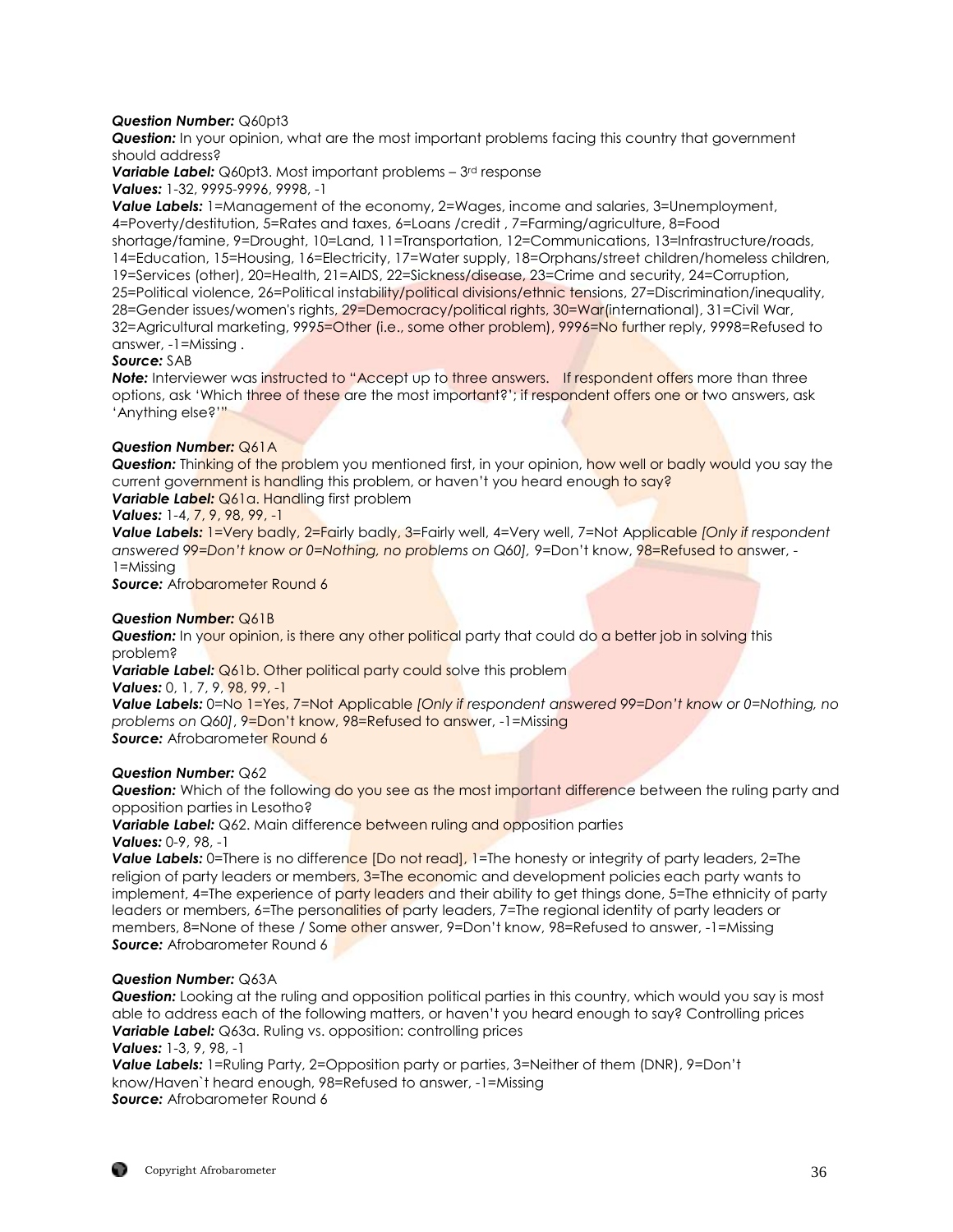#### *Question Number:* Q63B

*Question:* Looking at the ruling and opposition political parties in this country, which would you say is most able to address each of the following matters, or haven't you heard enough to say? Creating jobs *Variable Label:* Q63b. Ruling vs. opposition: creating jobs

*Values:* 1-3, 9, 98, -1

*Value Labels:* 1=Ruling Party, 2=Opposition party or parties, 3=Neither of them (DNR), 9=Don't know/Haven`t heard enough, 98=Refused to answer, -1=Missing **Source:** Afrobarometer Round 6

#### *Question Number:* Q63C

*Question:* Looking at the ruling and opposition political parties in this country, which would you say is most able to address each of the following matters, or haven't you heard enough to say? Improving basic health services

*Variable Label:* Q63c. Ruling vs. opposition: Improving basic health services *Values:* 1-3, 9, 98, -1

**Value Labels:** 1=Ruling Party, 2=Opposition party or parties, 3=Neither of them (DNR), 9=Don't know/Haven`t heard enough, 98=Refused to answer, -1=Missing **Source:** Afrobarometer Round 6

## *Question Number:* Q63D

**Question:** Looking at the ruling and opposition political parties in this country, which would you say is most able to address each of the following matters, or haven't you heard enough to say? Fighting corruption in government

**Variable Label:** Q63d. Ruling vs. opposition: Fighting corruption in government *Values:* 1-3, 9, 98, -1

*Value Labels:* 1=Ruling Party, 2=Opposition party or parties, 3=Neither of them (DNR), 9=Don't know/Haven`t heard enough, 98=Refused to answer, -1=Missing **Source:** Afrobarometer Round 6

#### *Question Number:* Q64

**Question:** Please tell me whether you garee or disagree with the following statement: The political opposition in Lesotho presents a viable alternative vision and plan for the country. **Variable Label:** Q64. Political opposition is viable alternative *Values:* 1-5, 9, 98, -1

**Value Labels:** 1=Strongly disagree 2=Disagree 3=Neither agree nor disagree, 4=Agree, 5=Strongly Agree 9=Don't know [DNR], 98=Refused to answer, -1=Missing **Source:** Afrobarometer Round 6

#### *Question Number:* Q65A

**Question:** If the government of this country could increase its spending, which of the following areas do you think should be the top priority for additional investment? [Read out options] **Variable Label:** Q65a. First priority for investment

*Values:* 0-6, 9, 98, -1

**Value Labels:** First priority 1= Education, 2=Infrastructure, like roads and bridges 3= Security, like the police and military, 4=Healthcare, 5=Agricultural development, 6=Energy supply, 0=None of the above, 9= [Do not read] Don't Know / Can't remember

*Source:* Afrobarometer Round 6

#### *Question Number:* Q65B

*Question:* And which would be your second priority? *Variable Label:* Q65b. Second priority for investment *Values:* 0-6, 9, 98, -1

**Value Labels:** Second priority 1= Education, 2=Infrastructure, like roads and bridges 3= Security, like the police and military, 4=Healthcare, 5=Agricultural development, 6=Energy supply, 0=None of the above, 9= [Do not read] Don't Know / Can't remember *Source:* Afrobarometer Round 6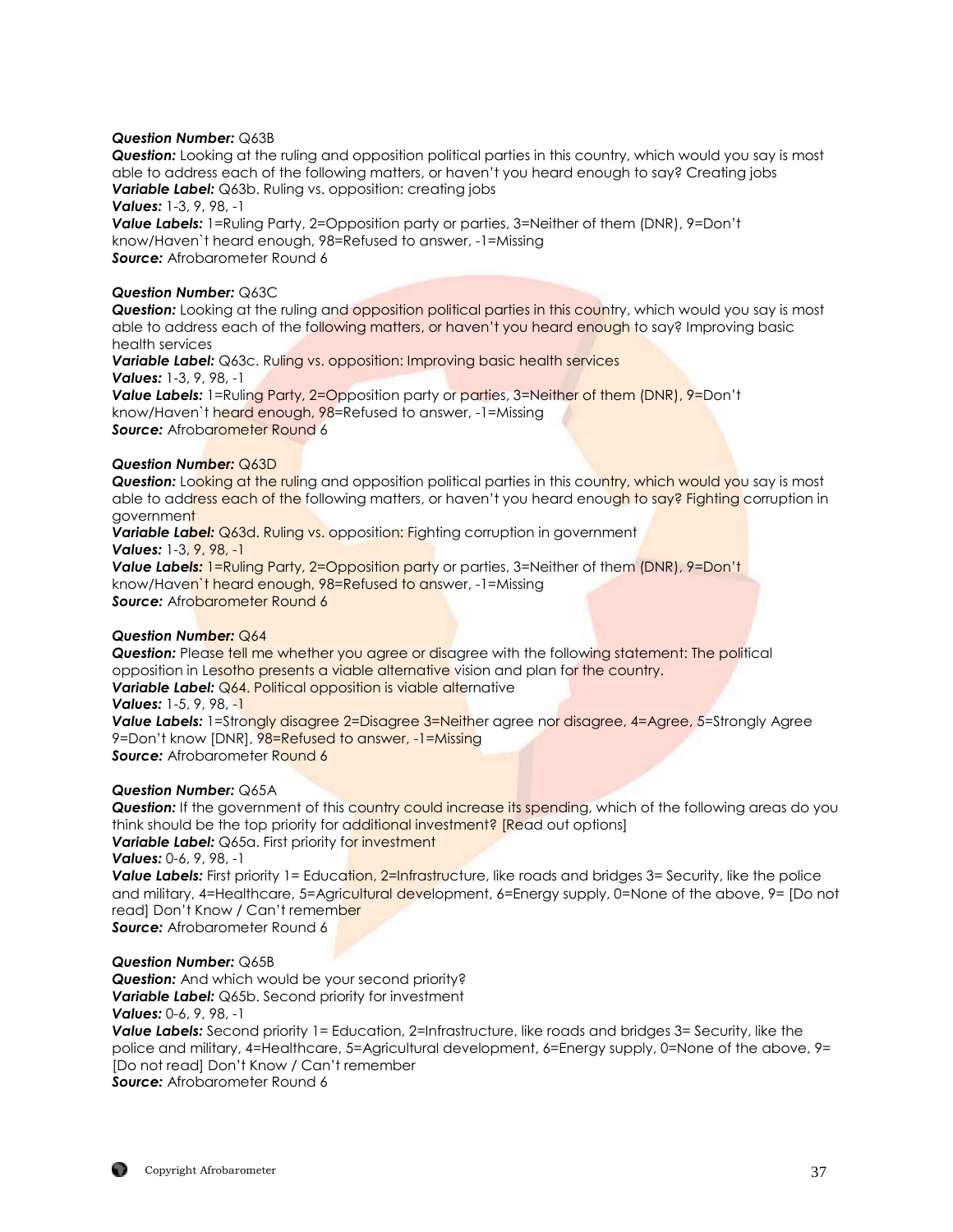## *Question Number:* Q65C

*Question:* If the government decided to make people pay more taxes or user fees in order to increase spending on public health care, would you support this decision or oppose it?

**Variable Label:** Q65c. Pay more taxes to increase health spending

*Values:* 1-6, 9, 98, -1

**Value Labels:** 1=Strongly oppose, 2=Somewhat oppose, 3=Neither support nor oppose, 4=Somewhat support, 5=Strongly support , 6=It depends (e.g., on size of the increase) [Do not read], 9=Don't know [Do not read]

**Source:** Afrobarometer Round 6

## *Question Number:* Q66A

**Question:** Now let's speak about the present government of this country. How well or badly would you say the current government is handling the following matters, or haven't you heard enough to say: Managing the economy?

**Variable Label:** Q66a. Handling managing the economy

*Values:* 1-4, 9, 98, -1

Value Labels: 1=Very badly, 2=Fairly badly, 3=Fairly well, 4=Very well, 9=Don't know/Haven't heard enough, 98=Refused to answer, -1=Missing

*Source:* SAB

**Note:** Interviewer probed for strength of opinion.

## *Question Number:* Q66B

**Question:** Now let's speak about the present government of this country. How well or badly would you say the current government is handling the following matters, or haven't you heard enough to say: Improving the living standards of the poor.

**Variable Label:** Q66b. Handling improving living standards of the poor

*Values:* 1-4, 9, 98, -1

**Value Labels:** 1=Very badly, 2=Fairly badly, 3=Fairly well, 4=Very well, 9=Don't know/Haven't heard enough, 98=Refused to answer, -1=Missing

**Source:** Afrobarometer Round 4

*Note:* Interviewer probed for strength of opinion.

## *Question Number:* Q66C

**Question:** How well or badly would you say the current government is handling the following matters, or haven't you heard enough to say: Creating jobs? **Variable Label:** Q66c. Handling creating jobs

*Values:* 1-4, 9, 98, -1

**Value Labels:** 1=Very badly, 2=Fairly badly, 3=Fairly well, 4=Very well, 9=Don't know/Haven't heard enough, 98=Refused to answer, -1=Missing

*Source:* NDB

**Note:** Interviewer probed for strength of opinion.

## *Question Number:* Q66D

**Question:** How well or badly would you say the current government is handling the following matters, or haven't you heard enough to say: Keeping prices down? **Variable Label:** Q66d. Handling keeping prices down *Values:* 1-4, 9, 98, -1 **Value Labels:** 1=Very badly, 2=Fairly badly, 3=Fairly well, 4=Very well, 9=Don't know/Haven't heard enough, 98=Refused to answer, -1=Missing *Source:* NDB *Note:* Interviewer probed for strength of opinion.

## *Question Number:* Q66E

*Question:* How well or badly would you say the current government is handling the following matters, or haven't you heard enough to say: Narrowing gaps between rich and poor? **Variable Label:** Q66e. Handling narrowing income gaps *Values:* 1-4, 9, 98, -1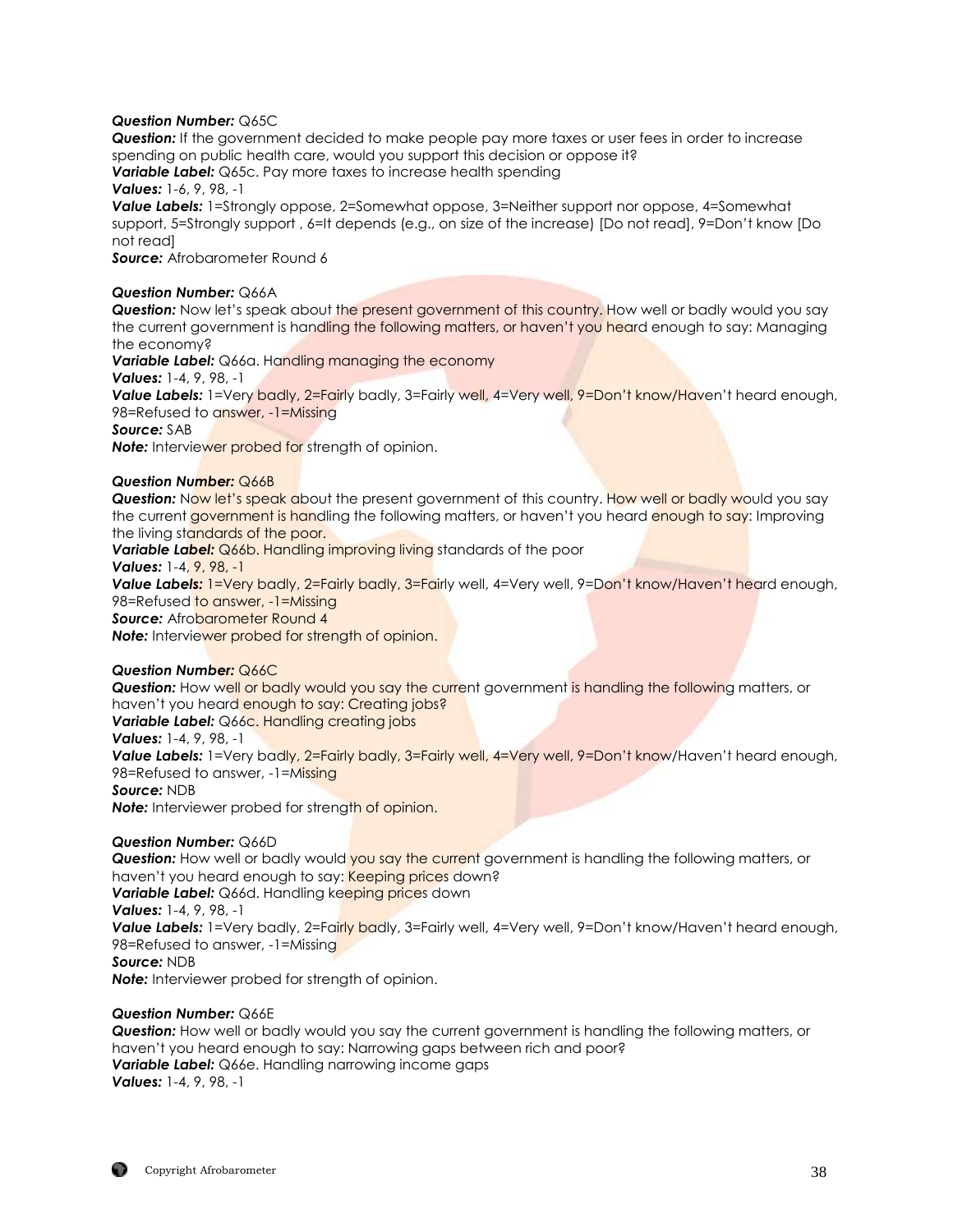*Value Labels:* 1=Very badly, 2=Fairly badly, 3=Fairly well, 4=Very well, 9=Don't know/Haven't heard enough, 98=Refused to answer, -1=Missing *Source:* SAB *Note:* Interviewer probed for strength of opinion.

## *Question Number:* Q66F

*Question:* How well or badly would you say the current government is handling the following matters, or haven't you heard enough to say: Reducing crime?

*Variable Label:* Q66f. Handling reducing crime

*Values:* 1-4, 9, 98, -1

Value Labels: 1=Very Badly, 2=Fairly badly, 3=Fairly well, 4=Very well, 9=Don't know/Haven't heard enough, 98=Refused to answer, -1=Missing

*Source:* NDB

*Note:* Interviewer probed for strength of opinion.

## *Question Number:* Q66G

**Question:** How well or badly would you say the current government is handling the following matters, or haven't you heard enough to say: Improving basic health services? **Variable Label:** Q66g. Handling improving basic health services *Values:* 1-4, 9, 98, -1 **Value Labels:** 1=Very badly, 2=Fairly badly, 3=Fairly well, 4=Very well, 9=Don't know/Haven't heard enough, 98=Refused to answer, -1=Missing *Source:* NDB

**Note:** Interviewer probed for strength of opinion.

## *Question Number:* Q66H

*Question:* How well or badly would you say the current government is handling the following matters, or haven't you heard enough to say: Addressing educational needs?

**Variable Label:** Q66h. Handling addressing educational needs

*Values:* 1-4, 9, 98, -1

**Value Labels:** 1=Very badly, 2=Fairly badly, 3=Fairly well, 4=Very well, 9=Don't know/Haven't heard enough, 98=Refused to answer, -1=Missing

*Source:* NDB

**Note:** Interviewer probed for strength of opinion.

## *Question Number:* Q66I

**Question:** How well or **badly would you say the current** government is handling the following matters, or haven't you heard enough to say: Providing water and sanitation services?

*Variable Label:* Q66i. Handling providing water and sanitation services

#### *Values:* 1-4, 9, 98, -1

**Value Labels:** 1=Very badly, 2=Fairly **badly, 3=Fairly well, 4=Very well, 9**=Don't know/Haven't heard enough, 98=Refused to answer, -1=Missing .

*Source:* SAB

**Note:** Interviewer probed for strength of opinion.

## *Question Number:* Q66J

**Question:** How well or badly would you say the current government is handling the following matters, or haven't you heard enough to say: Ensuring everyone has enough to eat? **Variable Label:** Q66j. Handling ensuring enough to eat *Values:* 1-4, 9, 98, -1 **Value Labels:** 1=Very badly, 2=Fairly badly, 3=Fairly well, 4=Very well, 9=Don't know/Haven't heard enough, 98=Refused to answer, -1=Missing .

*Source:* SAB

*Note:* Interviewer probed for strength of opinion.

## *Question Number:* Q66K

*Question:* How well or badly would you say the current government is handling the following matters, or haven't you heard enough to say: Fighting corruption in government?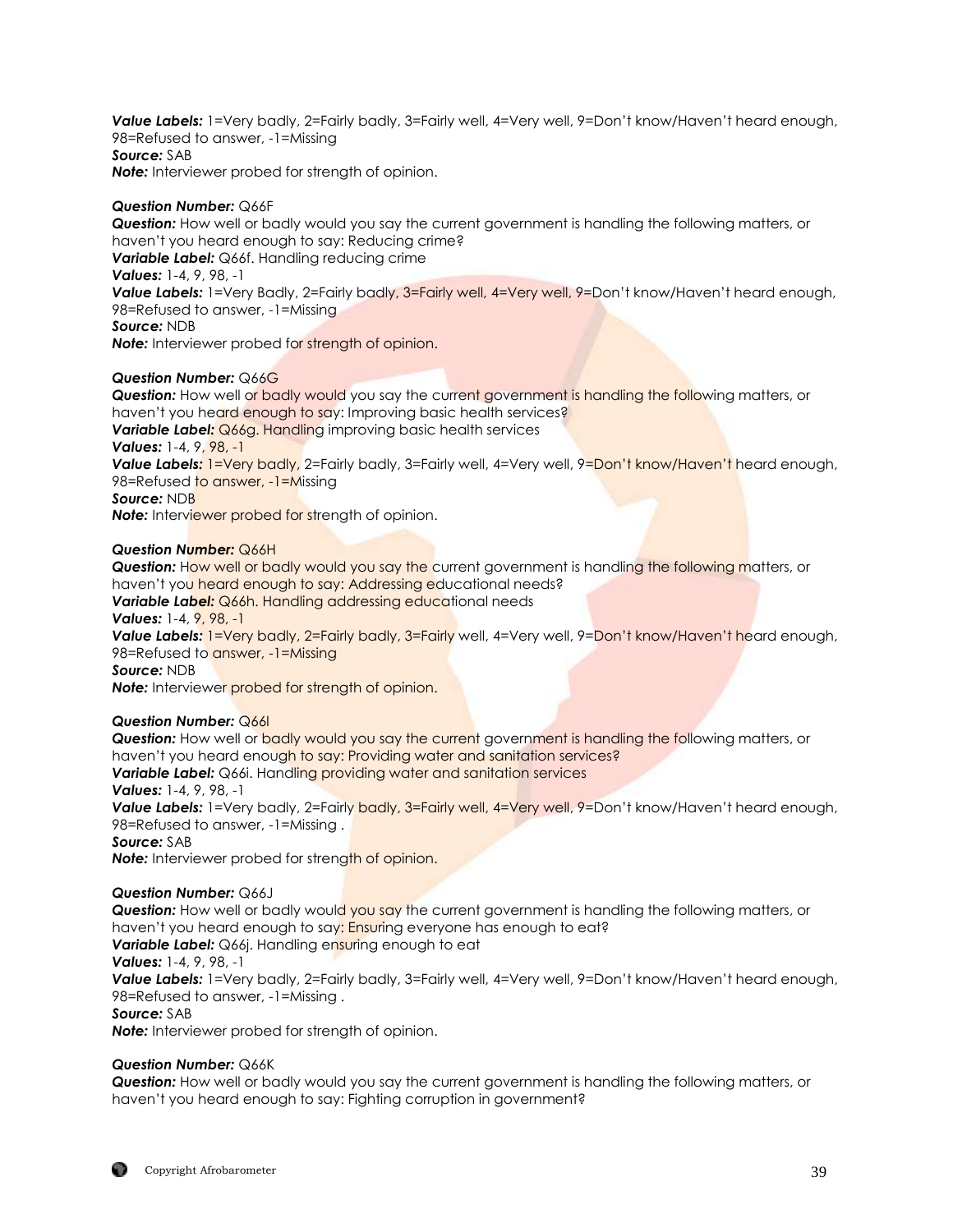*Variable Label:* Q66k. Handling fighting corruption *Values:* 1-4, 9, 98, -1 *Value Labels:* 1=Very badly, 2=Fairly badly, 3=Fairly well, 4=Very well, 9=Don't know/Haven't heard enough, 98=Refused to answer, -1=Missing . *Source:* SAB **Note:** Interviewer probed for strength of opinion.

## *Question Number:* Q66L

*Question:* How well or badly would you say the current government is handling the following matters, or haven't you heard enough to say: Maintaining roads and bridges? **Variable Label:** Q66l. Handling and maintaining roads and bridges *Values:* 1-4, 9, 98, -1 **Value Labels:** 1=Very badly, 2=Fairly badly, 3=Fairly well, 4=Very well, 9=Don't know/Haven't heard enough, 98=Refused to answer, -1=Missing **Source:** Afrobarometer Round 4 **Note:** Interviewer probed for strength of opinion.

#### *Question Number:* Q66M

**Question:** How well or badly would you say the current government is handling the following matters, or haven't you heard enough to say: Providing a reliable supply of electricity? **Variable Label:** Q66m. Handling providing reliable electric supply *Values:* 1-4, 9, 98, -1 Value Labels: 1=Very badly, 2=Fairly badly, 3=Fairly well, 4=Very well, 9=Don't know/Haven't heard enough, 98=Refused to answer, -1=Missing **Source:** Afrobarometer Round 4 *Note:* Interviewer probed for strength of opinion.

## *Question Number:* Q67A

**Question:** What about local government? I do not mean the national government. I mean your, municipal or Community Council. How well or badly would you say your local government is handling the following matters, or haven't you heard enough about them to say: Maintaining local roads? **Variable Label:** Q67a. Local govt. handling maintaining roads

*Values:* 1-4, 9, 98, -1

Value Labels: 1=Very badly, 2=Fairly badly, 3=Fairly well, 4=Very well, 9=Don't know/Haven't heard enough, 98=Refused to answer, -1=Missing

*Source: Afrobarometer Round 3* 

**Note:** Interviewer probed for strength of opinion.

#### *Question Number:* Q67B

**Question:** What about local government? I do not mean the national government. I mean your municipal or Community Council. How well or badly would you say your local government is handling the following matters, or haven't you heard enough about them to say: Maintaining local market places? **Variable Label:** Q67b. Local govt. handling maintaining local markets

*Values:* 1-4, 9, 98, -1

**Value Labels:** 1=Very badly, 2=Fairly badly, 3=Fairly well, 4=Very well, 9=Don't know/Haven't heard enough, 98=Refused to answer, -1=Missing

*Source:* Afrobarometer Round 4

**Note:** Interviewer probed for strength of opinion.

#### *Question Number:* Q68A

*Question:* Do you approve or disapprove of the way the following people have performed their jobs over the past twelve months, or haven't you heard enough about them to say: Prime Minister Thomas Thabane? *Variable Label:* Q68a. Performance: President

*Values:* 1-4, 9, 98, -1

*Value Labels:* 1=Strongly disapprove, 2=disapprove, 3=Approve, 4=Strongly approve, 9=Don't know/Haven't heard enough, 98=Refused to answer, -1=Missing *Source:* SAB

*Note:* Interviewer probed for strength of opinion.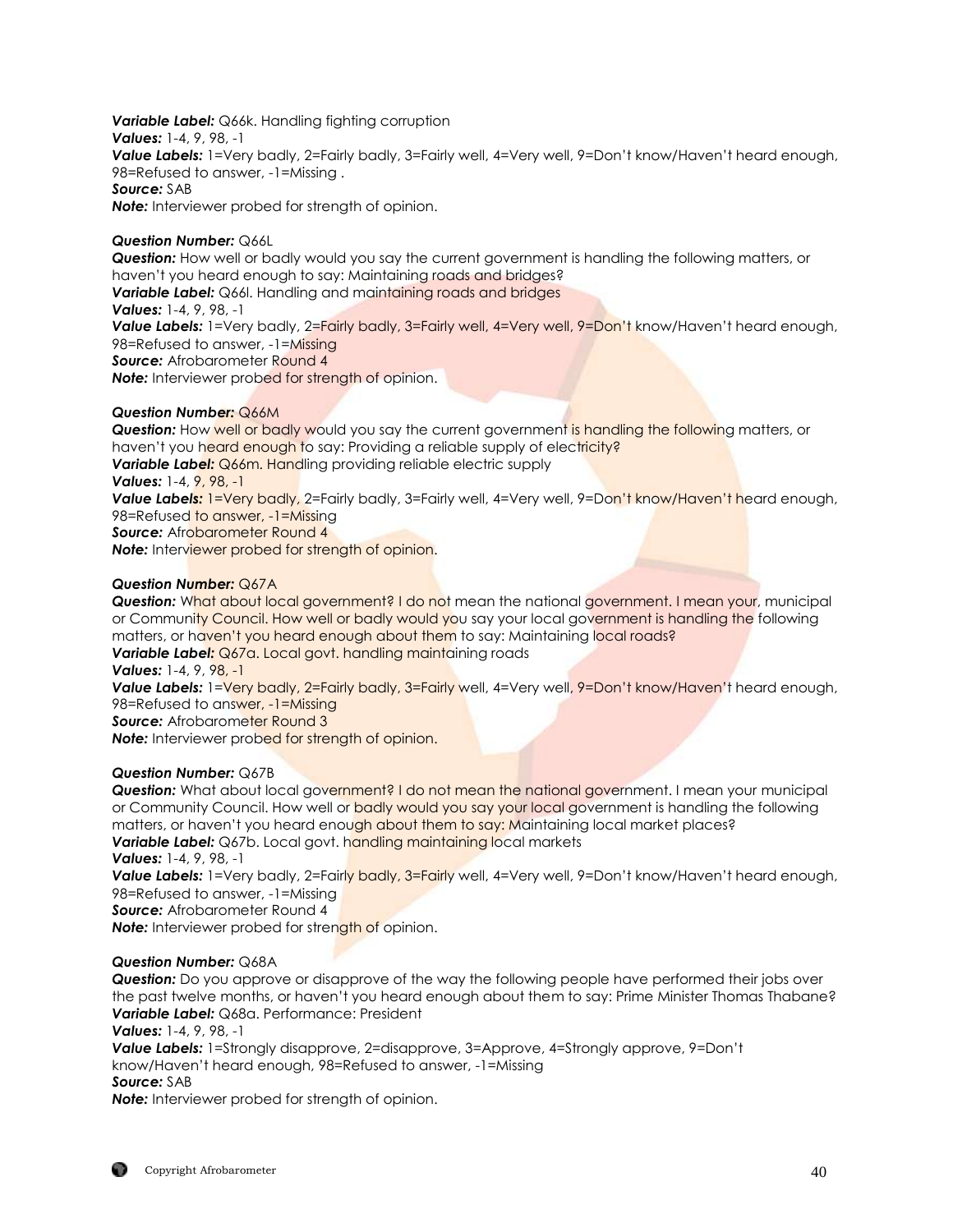#### *Question Number:* Q68B

*Question:* Do you approve or disapprove of the way the following people have performed their jobs over the past twelve months, or haven't you heard enough about them to say: Your Member of Parliament? *Variable Label:* Q68b. Performance: MP/National Assembly rep.

*Values:* 1-4, 9, 98, -1

*Value Labels:* 1=Strongly disapprove, 2=disapprove, 3=Approve, 4=Strongly approve, 9=Don't know/Haven't heard enough, 98=Refused to answer, -1=Missing

## *Source:* SAB

*Note:* Interviewer probed for strength of opinion.

## *Question Number:* Q68C

**Question:** Do you approve or disapprove of the way the following people have performed their jobs over the past twelve months, or haven't you heard enough about them to say: Your elected Community councilor?

*Variable Label:* Q68c. Performance: local government councilor

*Values:* 1-4, 9, 98, -1

**Value Labels:** 1=Strongly disapprove, 2=disapprove, 3=Approve, 4=Strongly approve, 9=Don't know/Haven't heard enough, 98=Refused to answer, -1=Missing *Source:* SAB

**Note:** Interviewer probed for strength of opinion.

## *Question Number:* Q68D

**Question:** Do you approve or disapprove of the way the following people have performed their jobs over the past twelve months, or haven't you heard enough about them to say: Your Traditional Leader? **Variable Label: Q68d. Performance: traditional leader** 

## *Values:* 1-4, 9, 98, -1

*Value Labels:* 1=Strongly disapprove, 2=disapprove, 3=Approve, 4=Strongly approve, 9=Don't know/Haven't heard enough, 98=Refused to answer, -1=Missing

*Source:* SAB

*Note:* Interviewer probed for strength of opinion.

#### *Question Number:* Q69A

**Question:** Who should be responsible for: Making sure that, once elected, Members of Parliament do their jobs?

*Variable Label:* Q69a. Who responsible: MPs do jobs

*Values:* 0-4, 9, 98, -1

**Value Labels:** 0=The Prime Minister/Executive, 1=The Parliament/Community Council, 2=Their political party, 3=The voters, 4=No one, 9=Don't know, 98=Refused to answer, -1=Missing **Source:** Afrobarometer Round 3

## *Question Number:* Q69B

**Question:** Who should be responsible for: Making sure that, once elected, Community councilors do their jobs?

**Variable Label:** Q69b. Who responsible: Community councilors do jobs *Values:* 0-4, 9, 98, -1

**Value Labels:** 0=The Prime Minister/Executive, 1=The Parliament/Local Council, 2=Their political party, 3=The voters, 4=No one, 9=Don't know, 98=Refused to answer, -1=Missing **Source:** Afrobarometer Round 3

## *Question Number:* Q69C

*Question:* Who should be responsible for: Making sure that, once elected, the Prime Minister does his job? *Variable Label:* Q69c. Who responsible: Prime Minister does job

*Values:* 0-4, 9, 98, -1

*Value Labels:* 0=The Prime Minister /Executive, 1=The Parliament/Local Council, 2=Their political party, 3=The voters, 4=No one, 9=Don't know, 98=Refused to answer, -1=Missing *Source*: Afrobarometer Round 4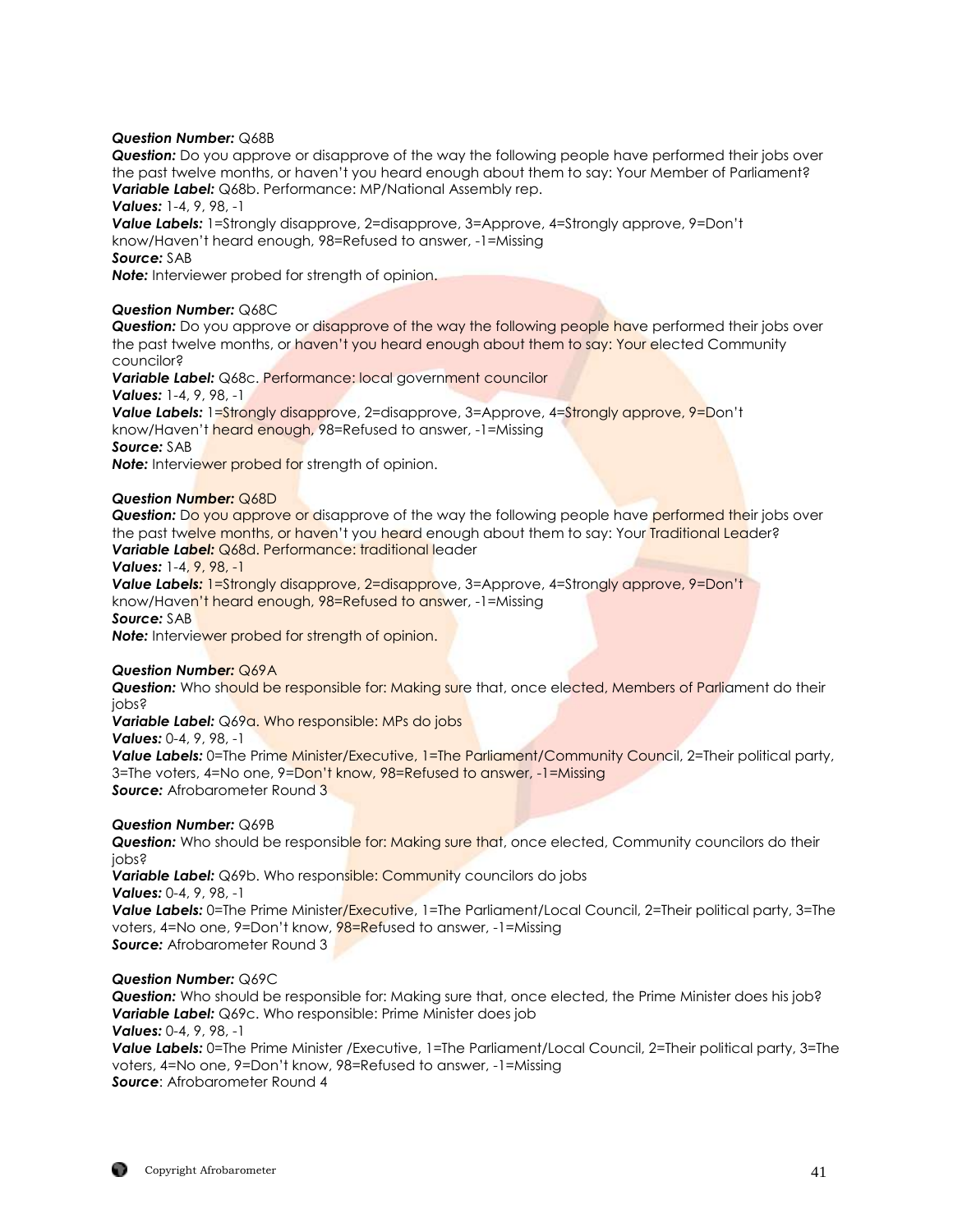## *Question Number:* Q70A

*Question*: Based on your experience, how easy or difficult is it to obtain the following services from government? Or do you never try and get these services from government: To find out what taxes and fees you are supposed to pay to the government?

*Variable Label:* Q70a. Difficulty to find out what taxes or fees to pay *Values:* 1-4, 9, 98, -1 Value Labels: 1=Very difficult, 2=Difficult, 3=Easy, 4=Very easy, 9=Don't know/Haven't heard enough, 98=Refused to answer, -1=Missing *Source:* Afrobarometer Round 5 *Note:* Interviewer probed for strength of opinion.

## *Question Number:* Q70B

**Question:** Based on your experience, how easy or difficult is it to obtain the following services from government? Or do you never try and get these services from government: To avoid paying the income or property taxes that you owe to government? **Variable Label:** Q70b. Difficulty to avoid paying taxes *Values:* 1-4, 7, 9, 98, -1 *Value Labels:* 1=Very difficult, 2=Difficult, 3=Easy, 4=Very easy, 7=Don`t have to pay taxes, 9=Don't know/Haven't heard enough, 98=Refused to answer, -1=Missing **Source:** Afrobarometer Round 5 **Note:** Interviewer probed for strength of opinion.

#### *Question Number:* Q71A

**Question**: Please tell me whether you agree or disagree with the following statement: ordinary people can make a difference in the fight against corruption?

*Variable Label:* Q71a. People can fight corruption

#### *Values:* 1-5, 9, 98, -1

**Value Labels:** 1=Strongly disagree, 2=Disagree, 3=Neither agree nor disagree, 4=Agree, 5=Strongly Agree, 9=Don't know/Haven't heard enough, 98=Refused to answer, -1=Missing

*Source:* Transparency International

*Note:* Interviewer probed for strength of opinion.

#### *Question Number:* Q71B

**Question:** What is the most effective thing that an ordinary person like you can do the help combat corruption in this country?

**Variable Label:** Q71b. Most effective way to combat corruption

*Values:* 0-8, 99, 98, -1

**Value Labels:** 0=Nothing / Ordinary people cannot do anything, 1=Refuse to pay bribes, 2=Report corruption when you see or experience it, 3=Vote for clean candidates or parties or for parties that promise to fight corruption, 4=Speak out about the problem, for example, by calling a radio program or writing a letter, 5=Talk to friends and relatives about the problem, 6=Sign a petition asking for a stronger fight against corruption, 7=Join or support an organization that is fighting corruption, 8=Participate in protest marches or demonstrations against corruption, **Post Code: Other, 99=Don't know [Do not read]**, 98=Refused to answer, -1=Missing

**Source:** Afrobarometer Round 6 and Transparency International

#### *Question Number:* Q72

**Question**: In the last 5 years, how often, if ever, have you or anyone in your family been directly involved in an administrative, civil or criminal case that has come before a government court or tribunal as a claimant, as a respondent or defendant, or as a witness?

*Variable Label:* Q72. Contact with government court or tribunal

#### *Values:* 0-3, 9, 98, -1

**Value Labels:** 0=Never, 1=Once, 2=Twice, 3=Three or more times, 9=Don't know/ Can't remember,

98=Refused to answer, -1=Missing

*Source:* Afrobarometer Round 6

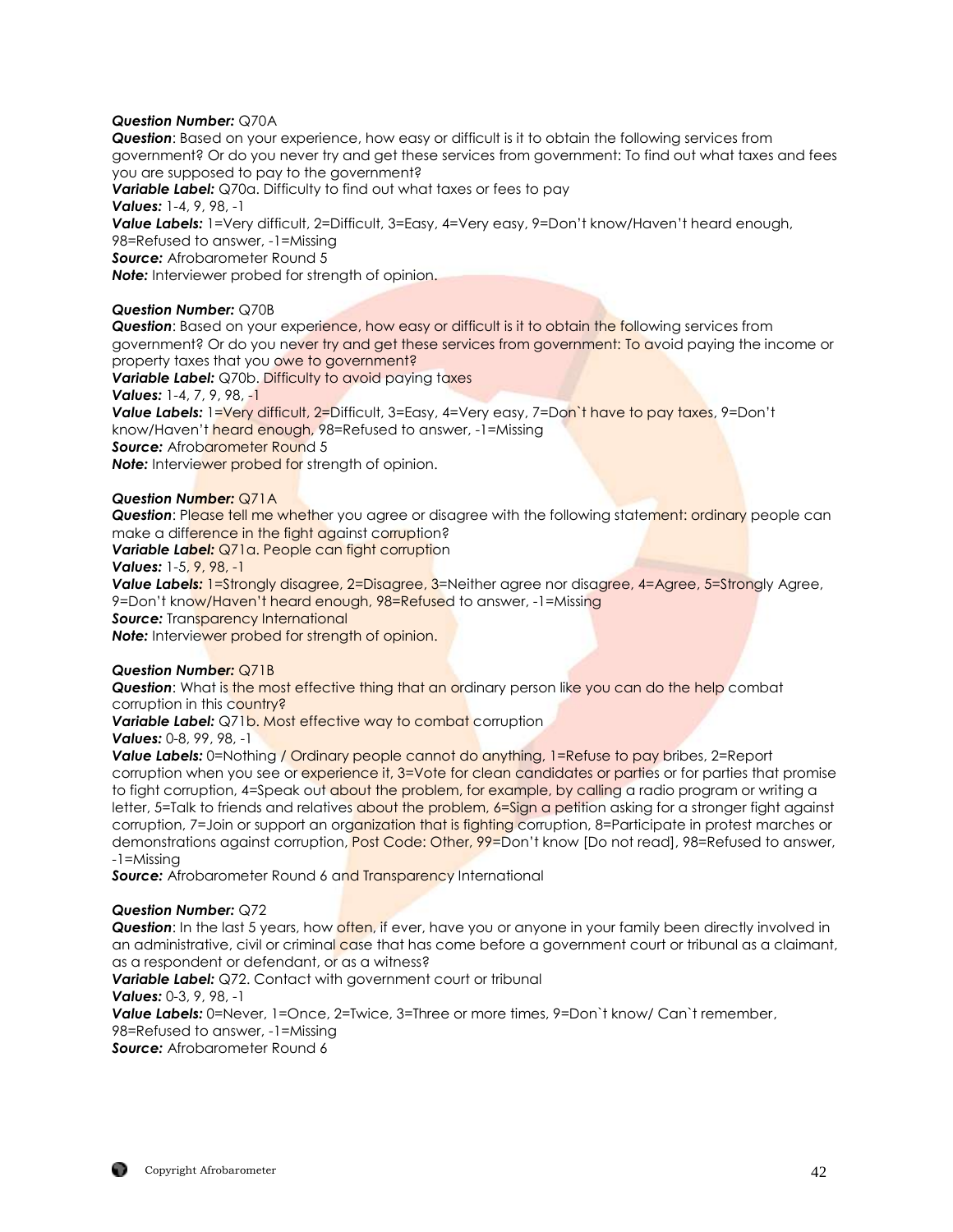## *Question Number:* Q73A

*Question*: Have you encountered any of these problems in your experience with government courts in the past 5 years? You were unable to pay necessary costs and fees **Variable Label:** Q73a. Problems with courts: too expensive *Values:* 0-3, 7, 9, 98, -1 **Value Labels:** 7=No experience with government courts in last 5 years [DNR], 0=Never, 1=Once or Twice, 2=A Few Times, 3=Often, 9=Don't Know[DNR], 98=Refused to answer, -1=Missing **Source:** Afrobarometer Round 6

#### *Question Number:* Q73B

*Question*: Have you encountered any of these problems in your experience with government courts in the past 5 years? You could not understand the legal processes and procedures *Variable Label:* Q73b. Problems with courts: too complex

## *Values:* 0-3, 7, 9, 98, -1

**Value Labels:** 7=No experience with government courts in last 5 years [DNR], 0=Never, 1=Once or Twice, 2=A Few Times, 3=Often, 9=Don't Know[DNR], 98=Refused to answer, -1=Missing **Source:** Afrobarometer Round 6

#### *Question Number:* Q73C

**Question:** Have you encountered any of these problems in your experience with government courts in the past 5 years? You could not obtain legal counsel or advice

**Variable Label:** Q73c. Problems with courts: no advice

*Values:* 0-3, 7, 9, 98, -1

**Value Labels:** 7=No experience with government courts in last 5 years [DNR], 0=Never, 1=Once or Twice, 2=A Few Times, 3=Often, 9=Don't Know[DNR], 98=Refused to answer, -1=Missing **Source:** Afrobarometer Round 6

#### *Question Number:* Q73D

*Question*: Have you encountered any of these problems in your experience with government courts in the past 5 years? The judge or magistrate did not listen to your side of the story **Variable Label:** Q73d. Problems with courts: judge did not listen

*Values:* 0-3, 7, 9, 98, -1

**Value Labels:** 7=No experience with government courts in last 5 years [DNR], 0=Never, 1=Once or Twice, 2=A Few Times, 3=Often, 9=Don't Know[DNR], 98=Refused to answer, -1=Missing **Source:** Afrobarometer Round 6

#### *Question Number:* Q73E

*Question*: Have you encountered any of these problems in your experience with government courts in the past 5 years? There were long delays in handling or resolving the case **Variable Label:** Q73e. Problems with courts: long delays *Values:* 0-3, 7, 9, 98, -1

**Value Labels:** 7=No experience with government courts in last 5 years [DNR], 0=Never, 1=Once or Twice, 2=A Few Times, 3=Often, 9=Don't Know [DNR], 98=Refused to answer, -1=Missing *Source:* Afrobarometer Round 6

#### *Question Number:* Q74A

**Question:** Sometimes people do not take a case to the government courts, even if they think they have a legitimate complaint and deserve justice. In your opinion, what would be the most important reason that people like yourself would not take a case to court? And what would be the second most important reason?

*Variable Label:* Q74a. 1st reason for not taking case to court

*Values:* 0-18, 99, 98, -1

**Value Labels:** 0=Most people do take cases to court when they have a legitimate complaint, 1=They cannot find a lawyer, 2=Lawyers are too expensive, 3=Absence of legal aid services / absence of free legal help, 4=Court costs are too expensive, 5=Judges, prosecutors or court officials will demand money or a bribe to hear the case, 6=People don't have enough time to go to court, 7=The distance to the courts is too far, 8=They don't speak the language spoken in the court, 9=They don't know their legal rights and remedies, 10=They don't know how to take a case to court, 11=They think the processes are too complex /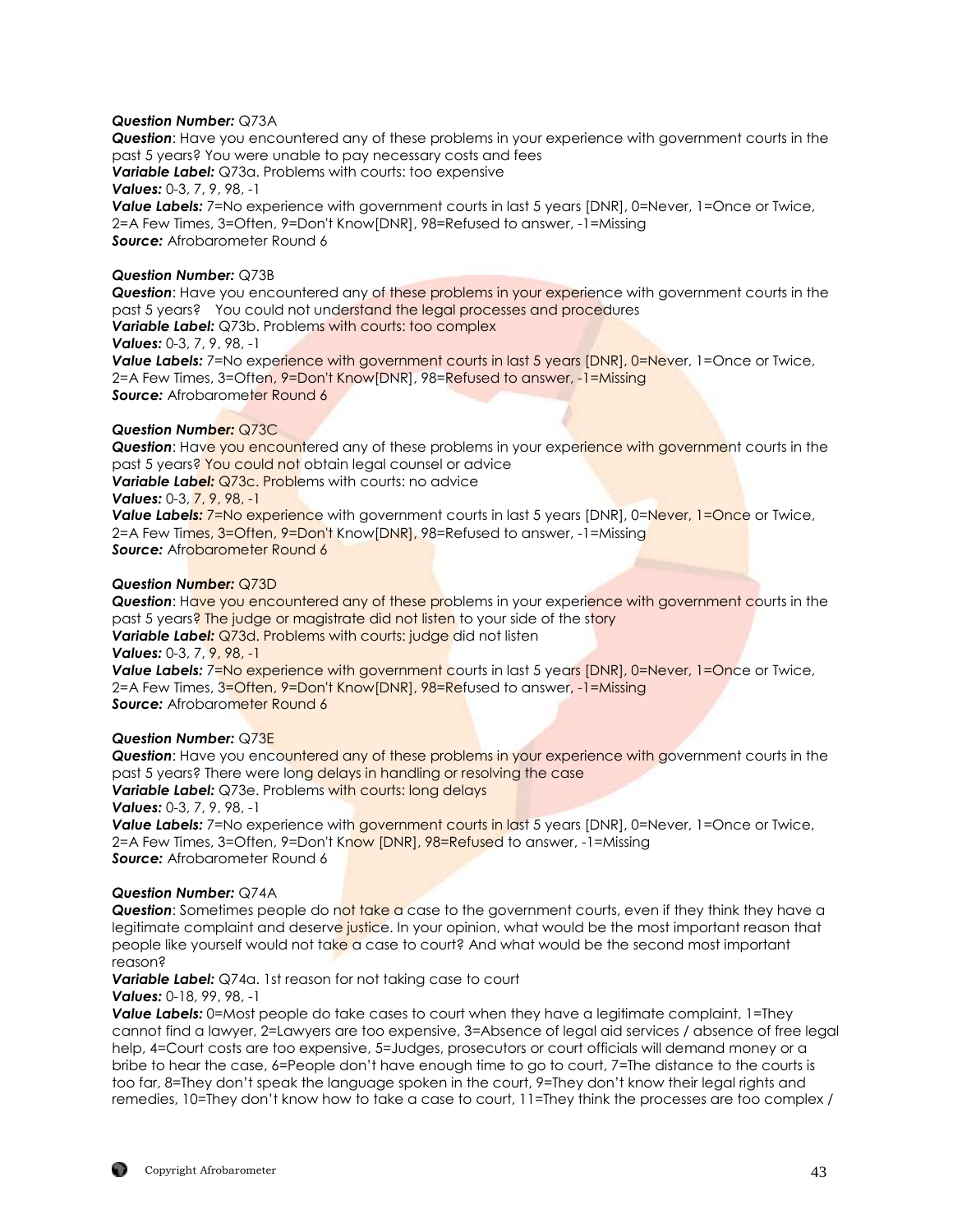don't understand the legal process, 12=They expect the case to take too long, 13=They think the judges and court officials are incompetent, 14=They do not expect fair treatment, 15=They do not think the judges or courts are independent,16=Don't trust the courts, 17=The courts favor the rich / powerful, 18= They prefer to go to traditional leaders / local council / other non-government forum, Some other answer (1st response) Post Code: Specify, 99=Don't know

*Source:* Afrobarometer Round 6

#### *Question Number:* Q74B

*Question*: Sometimes people do not take a case to the government courts, even if they think they have a legitimate complaint and deserve justice. In your opinion, what would be the most important reason that people like yourself would not take a case to court? And what would be the second most important reason?

**Variable Label:** Q74b. 2nd reason for not taking case to court *Values:* 0-18, 9996, 98, -1

**Value Labels:** 2nd response: 0=Most people do take cases to court when they have a legitimate complaint, 1=They cannot find a lawyer, 2=Lawyers are too expensive, 3=Absence of legal aid services / absence of free legal help, 4=Court costs are too expensive, 5=Judges, prosecutors or court officials will demand money or a bribe to hear the case, 6=People don't have enough time to go to court, 7=The distance to the courts is too far, 8=They don't speak the language spoken in the court, 9=They don't know their legal rights and remedies, 10=They don't know how to take a case to court, 11=They think the processes are too complex / don't understand the legal process, 12=They expect the case to take too long, 13=They think the judges and court officials are incompetent, 14=They do not expect fair treatment, 15=They do not think the judges or courts are independent,16=Don't trust the courts, 17=The courts favor the rich / powerful, 18= They prefer to go to traditional leaders / local council / other non-government forum, Some other answer (2nd response) Post Code: Specify, 9996=No further answer **Source:** Afrobarometer Round 6

#### *Question Number:* Q75A

**Question**: I am now going to ask you about a range of different actions that some people take. For each of the following, please tell me whether you think the action is not wrong at all, wrong but understandable, or wrong and punishable: Not paying for the services they receive from government?

#### *Variable Label: Values:* 1-3, 9, 98, -1

**Value Labels**: 1= Not wrong at all, 2= Wrong but understandable, 3= Wrong and punishable, 9= Don't know, 98=Refused to answer, -1=Missing **Source:** Afrobarometer Round 5

#### *Question Number:* Q75B

**Question**: I am now going to ask you about a range of different actions that some people take. For each of the following, please tell me whether you think the action is not wrong at all, wrong but understandable, or wrong and punishable: Not paying the taxes they owe on their income? **Variable Label:** Q75b. Right or wrong: not paying the taxes

*Values:* 1-3, 9, 98, -1

Value Labels: 1= Not wrong at all, 2= Wrong but understandable, 3= Wrong and punishable, 9= Don't know, 98=Refused to answer, -1=Missing

**Source:** Afrobarometer Round 5

#### *Question Number:* Q76

**Question:** Which of the following statements is closest to your view? Choose Statement 1 or Statement 2. Statement 1: People living in Southern Africa should be able to move freely across international borders in order to trade or work in other countries.

Statement 2: Because foreign migrants take away jobs, and foreign traders sell their goods at very cheap prices, governments should protect their own citizens and limit the cross-border movement of people and goods.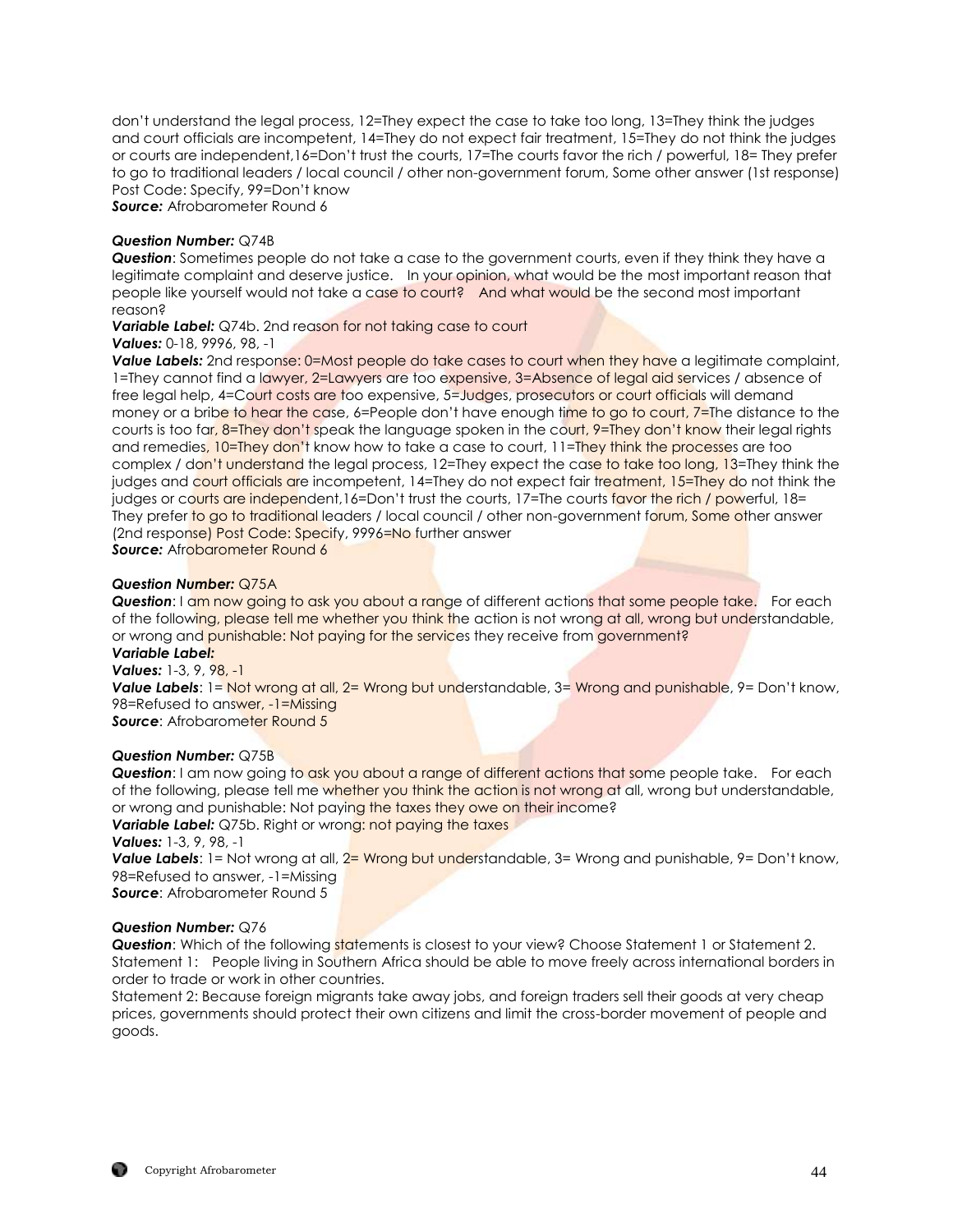*Variable Label:* Q76. Free movement across borders vs. limit movement

*Values:* 1-5, 9, 98, -1

*Value Labels*: 1= Agree very strongly with Statement 1, 2= Agree with Statement 1, 3= Agree very strongly with Statement 2, 3= Agree with Statement 2, 5= Agree with Neither, 9= Don't know, 98=Refused to answer, -1=Missing

*Source*: Afrobarometer Round 6

## *Question Number:* Q77

*Question*: Which of the following statements is closest to your view? Choose Statement 1 or Statement 2. Statement 1: The governments of each country in Southern Africa have a duty to try to guarantee free elections and prevent human rights abuses in other countries in the region, for example by using political pressure, economic sanctions or military force.

Statement 2: Each country in this region should respect the independence of other countries and allow them to make their own decisions about how their country should be governed**.**

**Variable Label:** Q77. Regional responsibility to prevent abuses vs. respect sovereignty of nations *Values:* 1-5, 9, 98, -1

**Value Labels**: 1= Agree very strongly with Statement 1, 2= Agree with Statement 1, 3= Agree very strongly with Statement 2, 3= Agree with Statement 2, 5= Agree with Neither, 9= Don't know, 98=Refused to answer, -1=Missing

**Source:** Afrobarometer Round 6

## *Question Number:* Q78

**Question:** In your opinion, how easy or difficult is it for people in Southern Africa to cross international borders in order to work or trade in other countries, or haven't you heard enough to say? **Variable Label:** Q78. Difficulty of crossing borders

## *Values:* 1-4, 7, 9, 98, -1

**Value Labels:** 1= Very difficult, 2= Difficult, 3= Very Easy, 4= Very easy, 7= Never try, 9= Don't know, 98=Refused to answer, -1=Missing

**Source:** Afrobarometer Round 6

## *Question Number:* Q79A

**Question**: In your opinion, how much do each of the following do to help your country, or haven't you heard enough to say? Regional organization like SADC

**Variable Label:** Q79a. Regional organization helps country

*Values:* 0-3, 9, 98, -1

*Value Labels*: 0= Don't help 1= Help a little, 2= Help somewhat, 3= Help a lot, 9= Don't know, 98=Refused to answer, -1=Missing

*Source*: Afrobarometer Round 4

## *Question Number:* Q79B

**Question**: In your opinion, how much do each of the following do to help your country, or haven't you heard enough to say? African Union **Variable Label:** Q79b. African Union helps country *Values:* 0-3, 9, 98, -1 *Value Labels*: 0= Don't help 1= Help a little, 2= Help somewhat, 3= Help a lot, 9= Don't know, 98=Refused to answer, -1=Missing *Source*: Afrobarometer Round 4

#### *Question Number:* Q80A

*Question*: In your opinion, which of the following countries, if any, would be the best model for the future development of our country?

*Variable Label:* Q80a. Model country for development

## *Values:* 0-6, 99, 98, -1

*Value Labels*: 0=None of these [Do not read], 1=United States, 2=China 3=[Former Colonial Power, i.e., UK, France or Portugal], 4=India, 5=South Africa, 6=We should follow our own country's model, Post Code=Other country [Specify] , 99=Don't know [Do not read], 98=Refused to answer, -1=Missing *Source*: Afrobarometer Round 6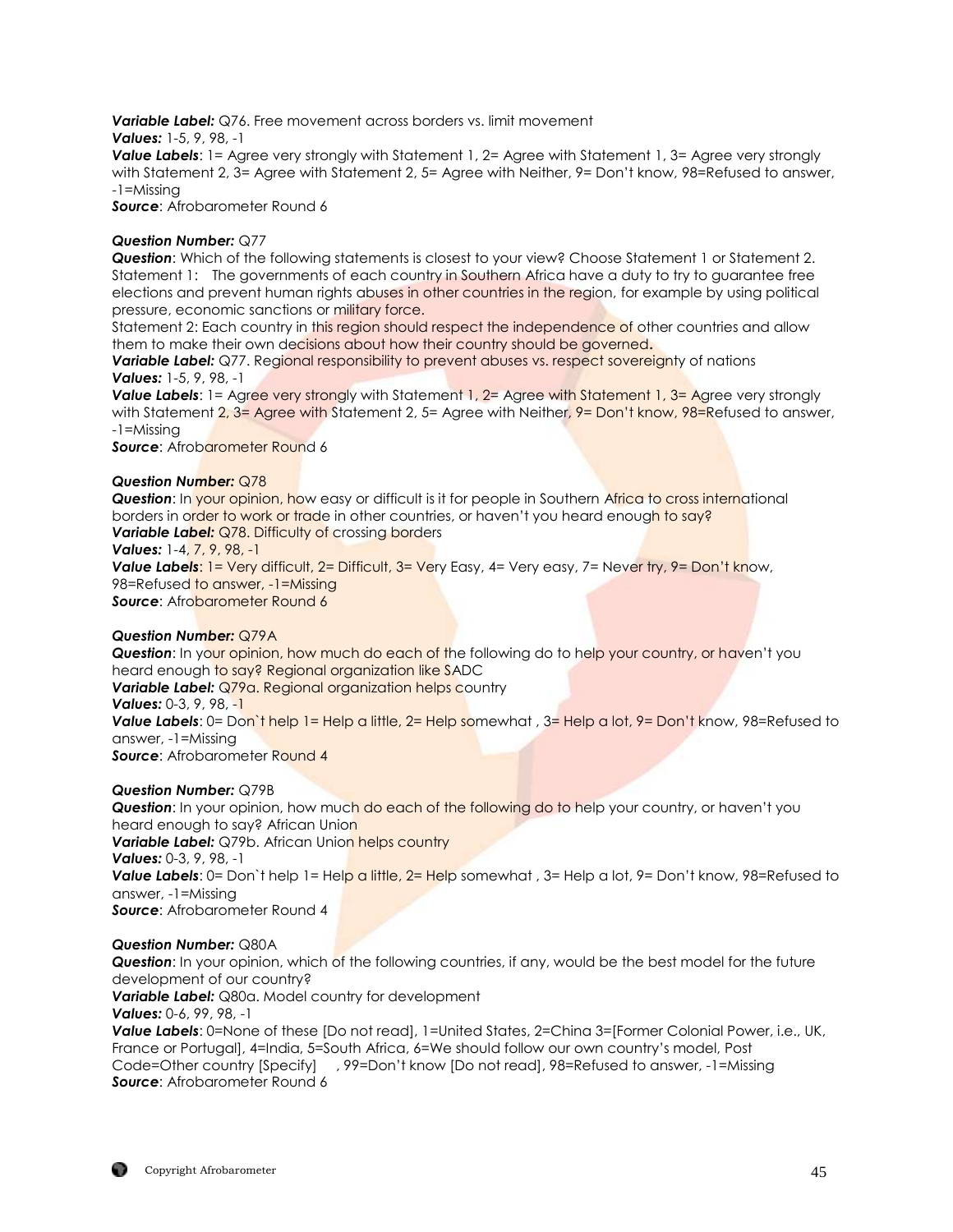## *Question Number:* Q80B

*Question*: I Which of the following do you think has the most influence on Lesotho, or haven't you heard enough to say?

*Variable Label:* Q80b. Country with most influence

*Values:* 0-7, 9, 98, -1

*Value Labels*: 0=None of these have much influence, 1=United States, 2=China, 3=[Former Colonial Power, i.e., UK, France or Portugal], 4=India, 5=South Africa, 6=International organizations like the United Nations or the World Bank, 7=Some other country or organization, 9=Don't know / Haven't heard enough, 98=Refused to answer, -1=Missing

*Source*: Afrobarometer Round 6

## *Question Number:* Q81A

**Question:** Now let's talk about the role that China plays in our country. How much influence do you think China's economic activities in Lesotho have on our economy, or haven't you heard enough to say? *Variable Label:* Q81a. China's influence on economy

#### *Values:* 0-3, 9, 98, -1

*Value Labels*: 0=None, 1= A little, 2= Some, 3=A lot, 9=Don't know / Haven't heard enough, 98=Refused to answer, -1=Missing

**Source: Afrobarometer Round 6** 

## *Question Number:* Q81B

*Question*: Now let's talk about the role that China plays in our country. In general, do you think that China's economic and political influence on Lesotho is mostly positive, or mostly negative, or haven't you heard enough to say?

**Variable Label:** Q81b. China's influence: positive or negative

*Values:* 1-5, 9, 98, -1

**Value Labels: 1 = Very negative, 2 = Somewhat negative, 3 = Neither positive nor negative, 4 = Somewhat** positive, 5=Very positive, 9=Don't know / Haven't heard enough, 98=Refused to answer. -1=Missina **Source:** Afrobarometer Round 6

## *Question Number:* Q81C

**Question:** Now let's talk about the role that China plays in our country. Which of the following factors contributes most to positive image of China in Lesotho, or haven't you heard enough to say? *Variable Label:* Q81c. Positive image of China

## *Values:* 0-3, 9, 98, -1

*Value Labels*: 1=China's support for Lesotho in international affairs, 2=China's policy of non-interference in the internal affairs of African countries, 3=China's investment in infrastructure or other development in Lesotho, 4=China's business investment, 5=The cost of Chinese products, 6=An appreciation of the Chinese people, culture and language, 7=Some other factor , 0=None of these , 9=Don't know / Haven't heard enough, 98=Refused to answer, -1=Missing

*Source*: Afrobarometer Round 6

#### *Question Number:* Q81D

**Question:** Now let's talk about the role that China plays in our country. Which of the following factors contributes most to negative images of China in Lesotho, or haven't you heard enough to say? **Variable Label:** Q81d. Negative image of China

*Values:* 0-7, 9, 98, -1

**Value Labels:** 1=China's extraction of resources from Africa, 2=Land grabbing by Chinese individuals or businesses, 3=China's willingness to cooperate with undemocratic rulers in Africa, 4=Chinese economic activities taking jobs or business from Basotho, 5=The quality of Chinese products, 6=The behavior of Chinese citizens in Lesotho, 7=Some other factor, 0=None of these, 9=Don't know / Haven't heard enough [Do not read], 98=Refused to answer, -1=Missing

#### *Question Number:* Q81E

*Question*: Now let's talk about the role that China plays in our country. In your opinion, does China's economic development assistance to Lesotho do a good job or a bad job of meeting the country's needs, or haven't you heard enough to say?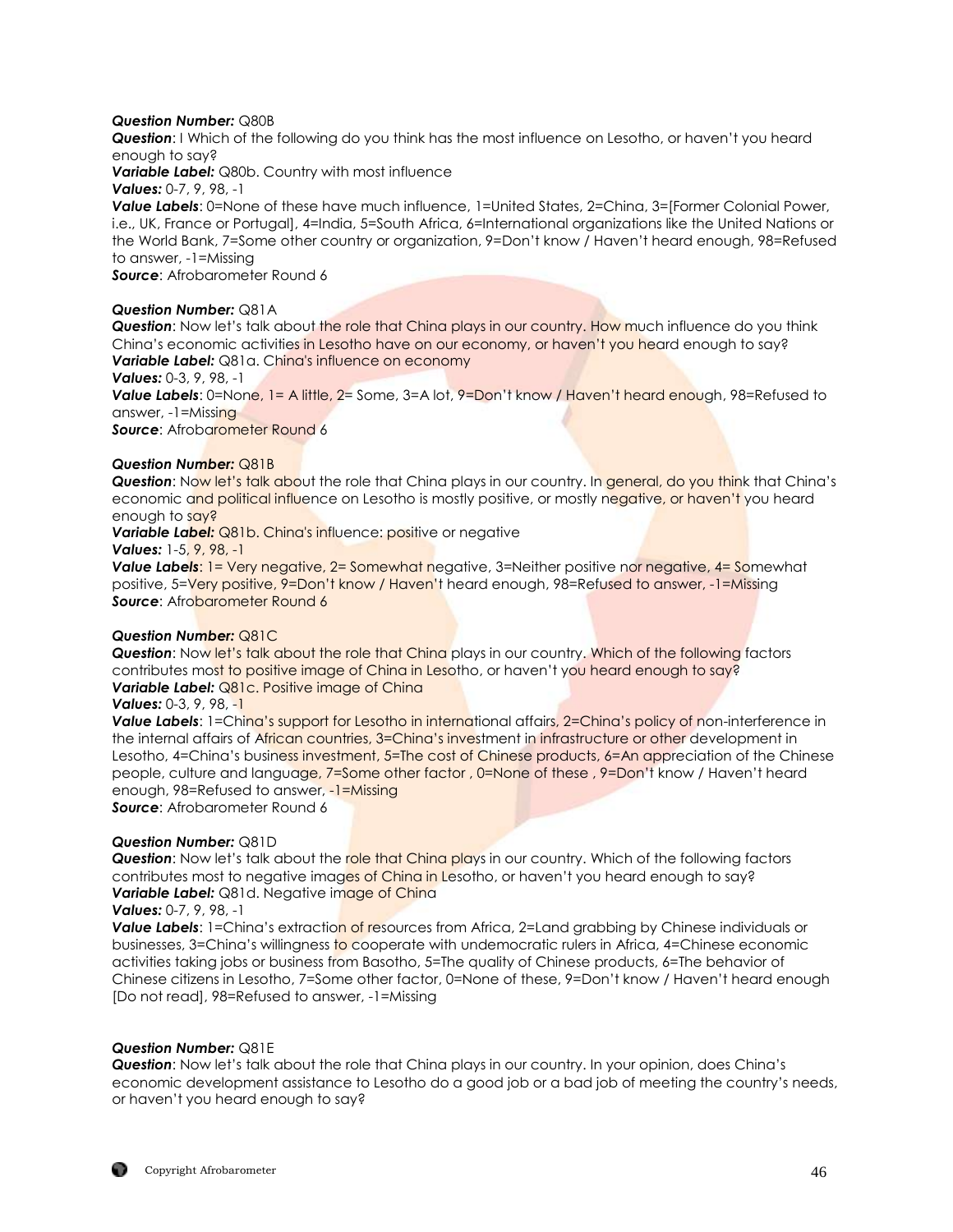**Variable Label:** Q81e. China's assistance does a good job at meeting country's needs *Values:* 1-5, 7, 99, 98, -1

*Value Labels*: 1=Very bad job, 2=Somewhat bad job, 3=Neither good nor bad job, 4=Somewhat good job, 5=Very good job , 7=China doesn't give development assistance to Lesotho, 99=Don't know / Haven't heard enough, 98=Refused to answer, -1=Missing **Source:** Afrobarometer Round 6

## *Question Number:* Q82-LES

*Question:* Which of the following Statements is closest to your view? Choose Statement 1 or Statement 2. Do you agree or agree strongly?

Statement 1: The Police Complaints Authority performs its duties as a neutral body guided only by the law. Statement 2: The Police Complaints Authority makes decisions that favour particular people, parties and interests.

**Variable Label:** Q82 LES. Police Complaints Authority is neutral vs. favours particular interests *Values:* 1-5, 9, 98, -1

**Value Labels:** 1= Agree Very Strongly With Statement 1, 2= Agree With Statement 1, 3= Agree With Statement 2, 4= Agree Very Strongly With Statement 2, 5= Agree With Neither, 9= Agree With Neither, 98= Refused, -1= Missing

**Source:** Afrobarometer Round 6

#### *Question Number:* Q83-LES

**Question:** Which of the following Statements is closest to your view? Choose Statement 1 or Statement 2. Do you agree or agree strongly?

Statement 1: The Directorate for Corruption and Economic Offences performs its duties as a neutral body guided only by the law.

Statement 2: The Directorate for Corruption and Economic Offences makes decisions that favour particular people, parties and interests.

**Variable Label:** Q83\_LES. DCEO is neutral vs. favours particular interests

*Values:* 1-5, 9, 98, -1

**Value Labels:** 1 = Agree Very Strongly With Statement 1, 2 = Agree With Statement 1, 3 = Agree With Statement 2, 4= Agree Very Strongly With Statement 2, 5= Agree With Neither, 9= Agree With Neither, 98=  $Refused. -1 = Missina$ 

**Source:** Afrobarometer Round 6 in Lesotho

## *Question Number:* Q84-LES

**Question:** Which of the following Statements is closest to your view? Choose Statement 1 or Statement 2. Do you agree or agree strongly?

Statement 1: The Office of the Ombudsman performs its duties as a neutral body quided only by the law. Statement 2: The Office of the Ombudsman makes decisions that favour particular people, parties and interests.

*Variable Label: Q84\_LES. Ombudsman is neutral vs. favours particular interests Values:* 1-5, 9, 98, -1

**Value Labels:** 1= Agree Very Strongly With Statement 1, 2= Agree With Statement 1, 3= Agree With Statement 2, 4= Agree Very Strongly With Statement 2, 5= Agree With Neither, 9= Agree With Neither, 98= Refused, -1= Missing

**Source:** Afrobarometer Round 6 in Lesotho

## *Question Number:* Q85A-LES

*Question*: Please tell me whether you agree or disagree with the following statements

A. Given Lesotho's links with South Africa, the law should be changed to allow Basotho citizens to hold dual South African citizenship

*Variable* Label: Q85A\_LES. Basotho citizens be allowed to hold RSA citizenship *Values:* 1-5, 9, 98, -1

**Value Labels:** 1= Strongly disagree, 2= Disagree, 3= Neither Disagree nor Agree, 4= Agree, 5= Strongly Agree, 9= Don't know, 98= Refused, -1= Missing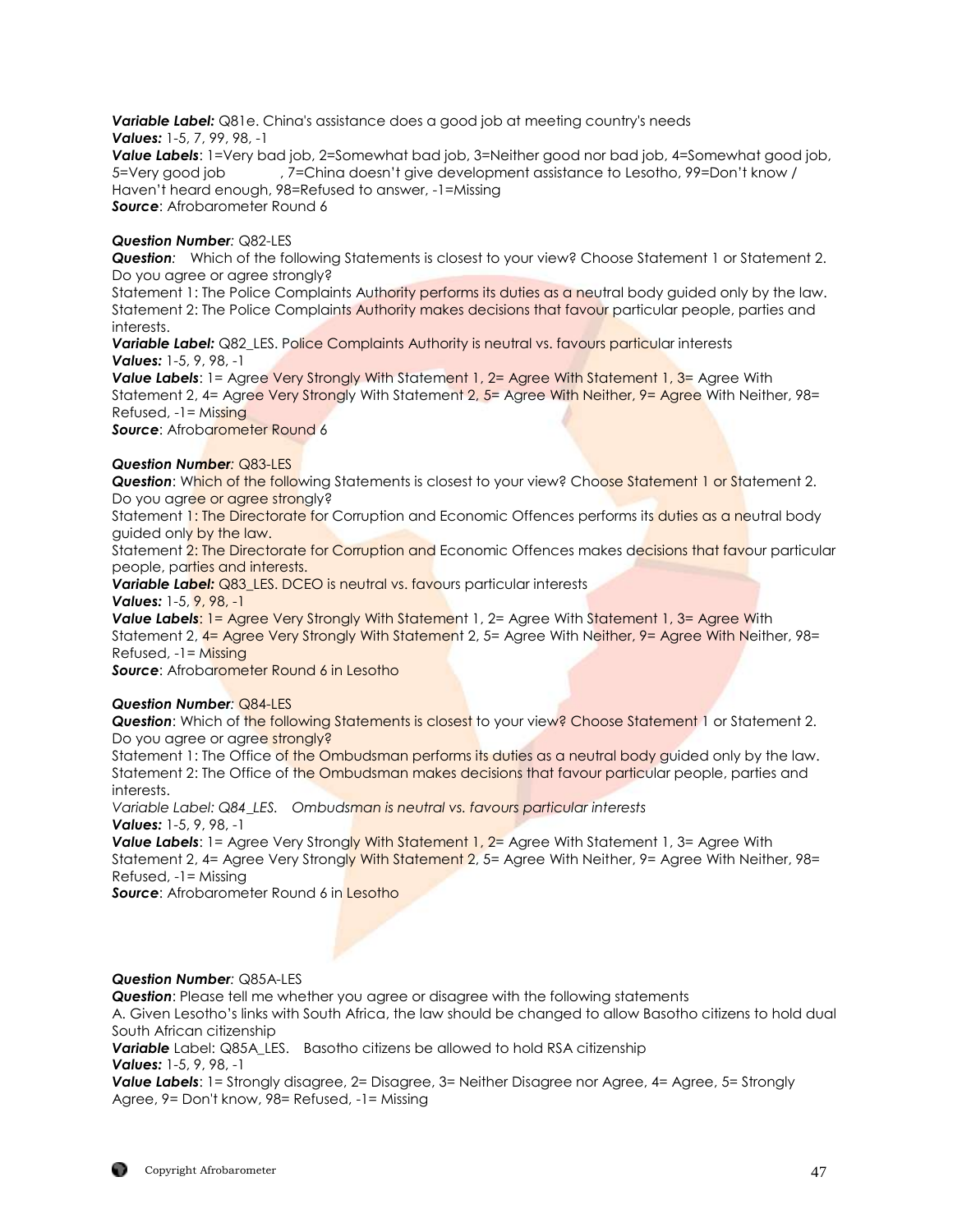*Source*: Afrobarometer Round 6 in Lesotho

#### *Question Number:* Q85B-LES

*Question*: Please tell me whether you agree or disagree with the following statements B. Given her unique geographical position, Lesotho can only realize meaningful development if it becomes part of the Republic of South Africa.

*Variable Label:* Q85B\_LES. Development of Lesotho only if part of RSA

*Values:* 1-5, 9, 98, -1

**Value Labels:** 1= Strongly disagree, 2= Disagree, 3= Neither Disagree nor Agree, 4= Agree, 5= Strongly Agree, 9= Don't know, 98= Refused, -1= Missing

**Source:** Afrobarometer Round 6 in Lesotho

## *Question Number:* Q86A-LES

**Question:** In your opinion, in this country, who should be responsible for funding the following: The operations of the constituency offices.

**Variable Label:** Q86A\_LES. Who responsible: The operations of constituency offices *Values:* 1-6, 9, 98, -1

Value Labels: 1= Local Government, 2= Central Government, 3= Parliamentarians, 4= Political parties, 5= Donors, 6= Citizens, 9= Don't know, 98= Refused, -1= Missing **Source:** Afrobarometer Round 6 in Lesotho

## *Question Number:* Q86B-LES

**Question:** In your opinion, in this country, who should be responsible for funding the following: Constituency development projects.

**Variable Label:** Q86B\_LES. Who responsible: The constituency development projects *Values:* 1-6, 9, 98, -1

*Value Labels*: 1= Local Government, 2= Central Government, 3= Parliamentarians, 4= Political parties, 5= Donors, 6= Citizens, 9= Don't know, 98= Refused, -1= Missing **Source:** Afrobarometer Round 6 in Lesotho

#### *Question Number:* Q87

**Question:** Let us get back to talking about you. What is your ethnic community, cultural group or tribe? **Variable Label: Q87. Tribe or ethnic group** 

*Values:* 340- 355, 9990, 9995, 9998-9999, -1

*Value Labels:* 340= Mokoena, 341= Motaung, 342= Mohlakoana / Motebang, 343= Mofokeng, 344= Mosiea, 345= Motsoeneng, 346= Motloung, 347= Lephuthing, 348= Mophuthi, 349= Motlokoa, 350= Letebele, 351= Lekholokoe, 352= Lekhoakhoa, 353= Mokubung, 354= Mothepu, 355= Mokhatla, 9990= Mosotho only or doesn't think in those terms, 9995=Others, 9998=Refused to answer, 9999=Don't know, - 1=Missing

## *Source:* SAB

**Note:** Interviewer entered respondent's exact response. If respondent did not identify any group on this question – that is, if they "Refused to answer" (9998), said "Don't know" (9999), or "Mosotho only" (9990) – then the interviewer marked "Not applicable" for questions Q88A-Q88B and continued to question 89.

#### *Question Number:* Q88A

**Question:** How often, if ever, are *Letter are set in Section:* Croup] treated unfairly by the government? **Variable Label:** Q88a. Ethnic group treated unfairly

#### *Values:* 0-3, 7, 9, 98, -1

*Value Labels:* 0=Never, 1=Sometimes, 2=Often, 3=Always, 7=Not applicable, 9=Don't know, 98=Refused to answer, -1=Missing

#### *Source:* SAB

*Note:* Interviewer entered respondent's exact response. If respondent did not identify any group on this question – that is, if they "Refused to answer" (9998), said "Don't know" (9999), or "Mosotho only" (9990) – then the interviewer marked "Not applicable" for questions Q88A-Q88B and continued to question 89.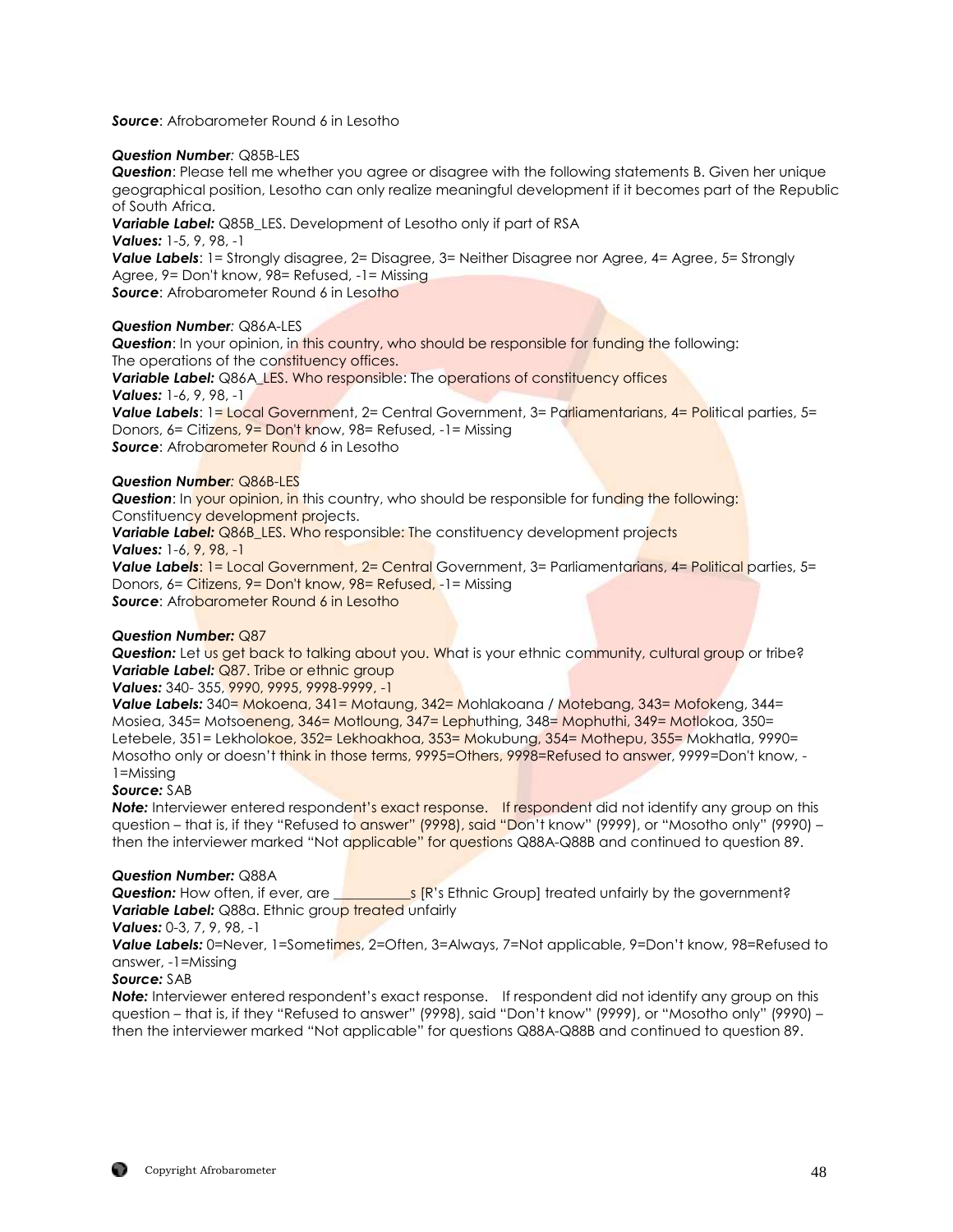#### *Question Number:* Q88B

*Question:* Let us suppose that you had to choose between being a Mosotho and being a \_\_\_\_\_\_\_ [R's Ethnic Group]. Which of the following best expresses your feelings?

*Variable Label:* Q88b. Ethnic or national identity

*Values:* 1-5, 7, 9, 98, 99, -1

*Value Labels:* 1=I feel only (R's ethnic group), 2=I feel more (R's ethnic group) than Mosotho , 3=I feel equally Mosotho and (R's ethnic group), 4=I feel more Mosotho than (R's ethnic group), 5=I feel only Mosotho, 7=Not applicable, 9=Don't know*,* 98=Refused to answer, -1=Missing *Source:* SAB

*Note:* Interviewer entered respondent's exact response. If respondent did not identify any group on this question – that is, if they "Refused to answer" (9998), said "Don't know" (99), or "Mosotho only" (9990) – then the interviewer marked "Not applicable" for questions Q88A-Q88B and continued to question 89.

## *Question Number:* Q89A

**Question:** For each of the following types of people, please tell me whether you would like having people from this group as neighbors, dislike it, or not care: People of different religion.

*Variable Label:* Q89a. Neighbours: people of different religion

*Values:* 1-5, 9, 98, -1

**Value Labels:** 1 = Strongly dislike 2 = Somewhat dislike, 3 = Would not care, 4 = Somewhat like, 5 = Strongly like, 9= Don`t know [DNR], 98=Refused to answer, -1=Missing

**Source:** Afrobarometer Round 6

## *Question Number:* Q89B

**Question:** For each of the following types of people, please tell me whether you would like having people from this group as neighbors, dislike it, or not care: People from other ethnic groups.

*Variable Label:* Q89b. Neighbours: people of different ethnicity

*Values:* 1-5, 9, 98, -1

**Value Labels:** 1= Strongly dislike 2= Somewhat dislike, 3= Would not care, 4= Somewhat like, 5= Strongly like, 9= Don`t know [DNR], 98=Refused to answer, -1=Missing **Source:** Afrobarometer Round 6

#### *Question Number:* Q89C

**Question:** For each of the following types of people, please tell me whether you would like having people from this group as neighbors, dislike it, or not care: Homosexuals.

*Variable Label:* Q89c. Neighbours: homosexuals

*Values:* 1-5, 9, 98, -1

**Value Labels:** 1= Strongly dislike 2= Somewhat dislike, 3= Would not care, 4= Somewhat like, 5= Strongly like, 9= Don`t know [DNR], 98=Refused to answer, -1=Missing **Source:** Afrobarometer Round 6

## *Question Number:* Q89D

**Question:** For each of the following types of people, please tell me whether you would like having people from this group as neighbors, dislike it, or not care: People who have HIV/AIDS. **Variable Label:** Q89d. Neighbours: people with HIV/AIDS *Values:* 1-5, 9, 98, -1 **Value Labels:** 1= Strongly dislike 2= **Somewhat** dislike, 3= Would not care, 4= Somewhat like, 5= Strongly like, 9= Don't know [DNR], 98=Refused to answer, -1=Missing *Source:* Afrobarometer Round 6

#### *Question Number:* Q89E

*Question:* For each of the following types of people, please tell me whether you would like having people from this group as neighbors, dislike it, or not care: Immigrants or foreign workers.

*Variable Label:* Q89e. Neighbours: immigrants and foreign workers

*Values:* 1-5, 9, 98, -1

**Value Labels:** 1= Strongly dislike 2= Somewhat dislike, 3= Would not care, 4= Somewhat like, 5= Strongly like, 9= Don`t know [DNR], 98=Refused to answer, -1=Missing

*Source:* Afrobarometer Round 6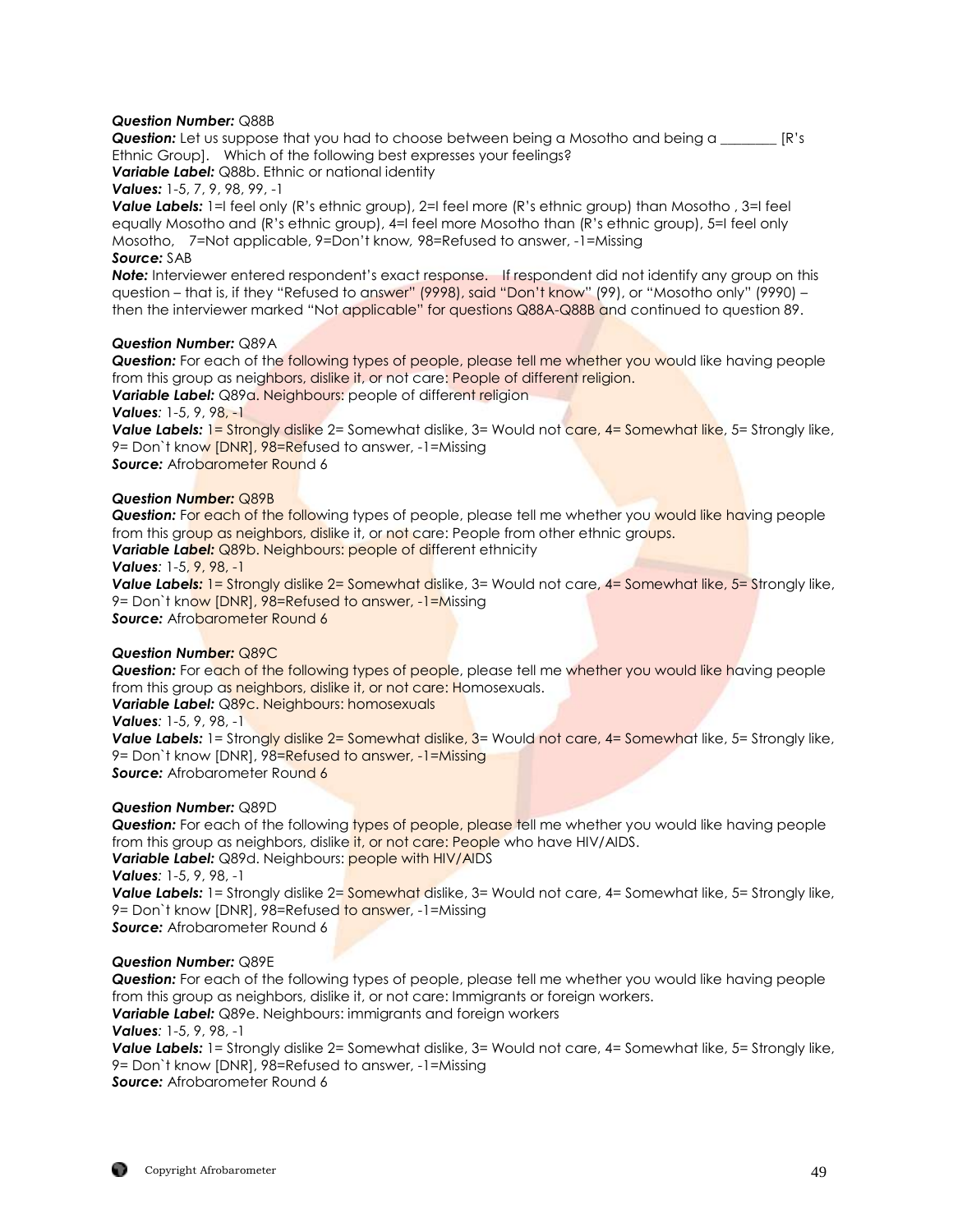#### *Question Number:* Q90A

*Question:* Do you feel close to any particular political party? *Variable Label:* Q90a. Close to political party *Values:* 0-1, 8-9, -1 *Value Labels:* 0=No, (not close to any party), 1=Yes, (feels close to a party), 8=Refused to answer, 9=Don't know, -1=Missing *Source:* Zambia 96

#### *Question Number:* Q90B *Question:* Which party is that?

*Variable Label:* Q90b. Which party *Values:* 340- 351, 9995, 9997-9999, -1

*Value Labels: 340=* Democratic Congress (DC), 341= All Basotho Convention (ABC), 342= Lesotho Congress for Democracy (LCD), 343= Basotho National Party (BNP), 344= Popular Front for Democracy (PFD), 345= National Independent Party (NIP), 346= Lesotho People's Congress (LPC), 347= Basotho Democratic National Party (BDNP), 348= Marematlou Freedom Party (MFP), 349= Basotho Congress Party (BCP), 350= Basotho Batho Democratic Party (BBDP), 351= Lesotho Workers' Party (LWP), 9995=Other, 9997=Not applicable, 9998=Refused to answer, 9999=Don't know, -1=Missing *Source:* Zambia 96

#### *Question Number:* Q91A

**Question:** Which of these things do you personally own: Radio? *Variable Label:* Q91a. Own radio *Values:* 0-1, 9, 98, -1 **Value Labels:** 0=No (Don't own), 1=Yes (Do own), 9=Don't know, 98=Refused to answer, -1=Missing *Source: Afrobarometer Round 3* 

## *Question Number:* Q91B

**Question:** Which of these things do you personally own: Television? *Variable Label:* Q91b. Own television *Values:* 0-1, 9, 98, -1 **Value Labels:** 0=No (Don't own), 1=Yes (Do own), 9=Don't know, 98=Refused to answer, -1=Missing **Source:** Afrobarometer Round 3

## *Question Number:* Q91C

**Question:** Which of these things do you personally own: Motor vehicle, car or motorcycle? **Variable Label:** Q91c. Own motor vehicle, car, or motorcycle *Values:* 0-1, 9, 98, -1 **Value Labels:** 0=No (Don't own), 1=Yes (Do own), 9=Don't know, 98=Refused to answer, -1=Missing **Source:** Afrobarometer Round 3

#### *Question Number:* Q91D

**Question:** Which of these things do you personally own: Mobile phone? *Variable Label: Q91d. Own mobile phone Values:* 0-1, 9, 98, -1 **Value Labels:** 0=No (Don't own), 1=Yes (Do own), 9=Don't know, 98=Refused to answer, -1=Missing *Source:* Afrobarometer Round 3

#### *Question Number:* Q92A

**Question:** How often do you use: A computer? *Variable Label:* Q92a. How often use a computer *Values:* 0-4, 9, 98, -1 **Value Labels:** 0=Never, 1=Less than once a month, 2=A few times a month, 3=A few times a week, 4=Every day, 9=Don't know, 98=Refused to answer, -1=Missing *Source:* Afrobarometer Round 4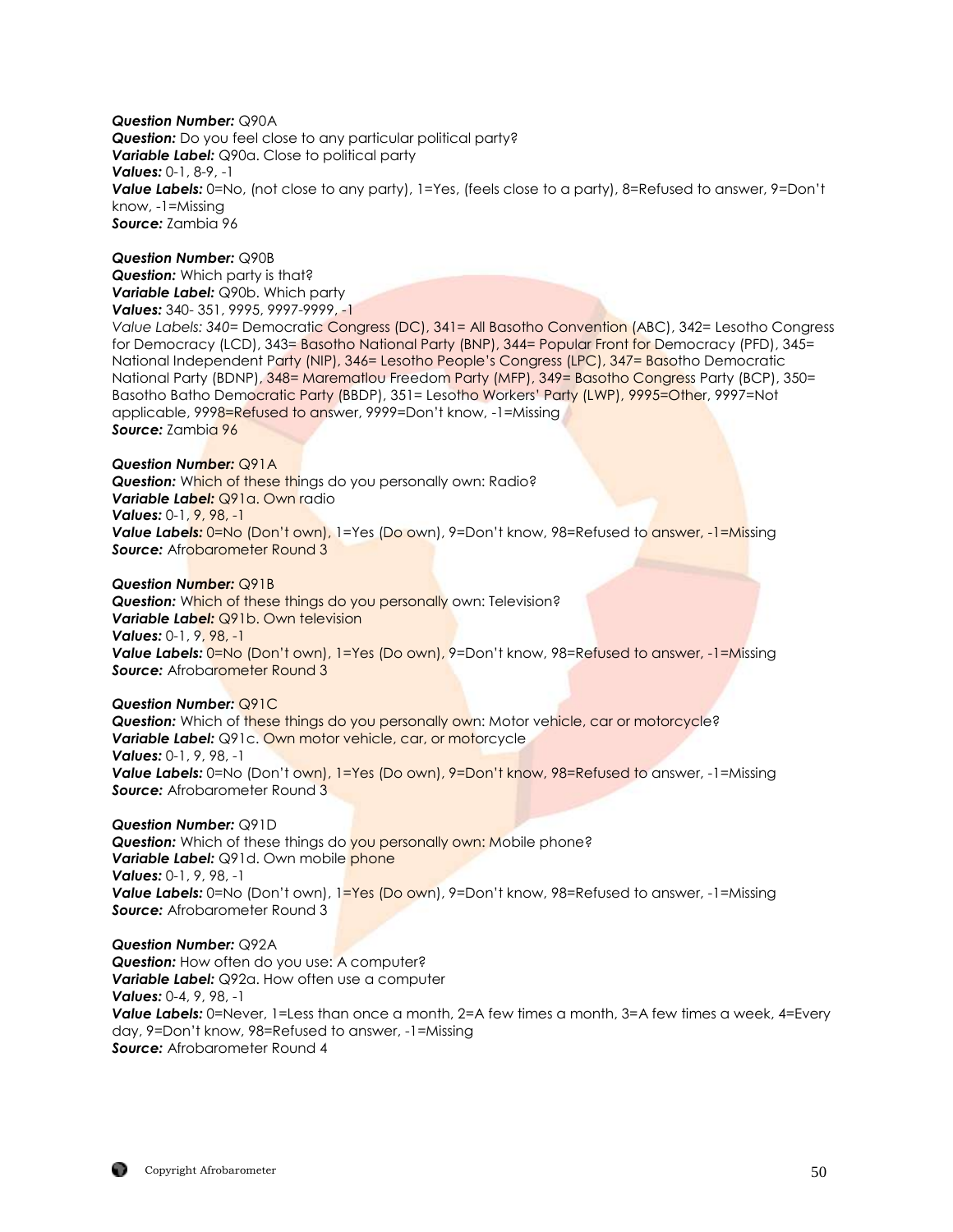## *Question Number:* Q92B

*Question:* How often do you use: The Internet? *Variable Label:* Q92b. How often use the internet *Values:* 0-4, 9, 98, -1 **Value Labels:** 0=Never, 1=Less than once a month, 2=A few times a month, 3=A few times a week, 4=Every day, 9=Don't know, 98=Refused to answer, -1=Missing *Source:* Afrobarometer Round 4

## *Question Number:* Q93A

*Question:* Please tell me whether each of the following are available inside your house, inside your compound, or outside your compound: your main source of water for household use? **Variable Label:** Q93a. Source of water for household use *Values:* 1-3, 9, 98, -1 **Value Labels:** 1=Inside the house, 2=Inside the compound, 3=Outside the compound, 9=Don't know, 98=Refused to answer, -1=Missing **Source:** Afrobarometer Round 4

## *Question Number:* Q93B

**Question:** Please tell me whether each of the following are available inside your house, inside your compound, or outside your compound: A toilet or latrine **Variable Label:** Q93b. Location of toilet or latrine *Values:* 0-3, 9, 98, -1 Value Labels: 0= None, no latrine available, 1=Inside the house, 2=Inside the compound, 3=Outside the compound, 9=Don't know, 98=Refused to answer, -1=Missing **Source:** Afrobarometer Round 5

## *Question Number:* Q94

**Question:** Do you have an electric connection to your home from the mains? [If yes] How often is the electricity actually available? **Variable Label:** Q94. Electric connection from mains *Values:* 0-5, 9, 98, -1

*Value Labels:*  $0=$  No mains electric supply or connection to the home, *[If yes], 1=Never, 2=Occasionally, 3=* About half of the time, 4= Most of the time, 5= All of the time, 9=Don't know , 98=Refused to answer, -1=Missing

**Source:** Afrobarometer Round 5

#### *Question Number:* Q95

**Question:** Do you have a job that pays a cash income? If yes, is it full-time or part-time? If no, are you presently looking for a job? *Variable Label: Q95. Employment status Values:* 0-3, 9, 98, -1 **Value Labels:** 0=No (not looking), 1=No (looking), 2=Yes, part time, 3= Yes, full time, 9=Don't know, 98=Refused to answer, -1=Missing *Source:* SAB

#### *Question Number:* Q96A

**Question:** What is your main occupation? (If unemployed, retired or disabled, what was your last main occupation?)

*Variable Label:* Q96a. Occupation of respondent *Values:* 0-12 95, 99, 98, -1

**Value Labels:** 0=Never had a job, 1=Student, 2=Housewife / homemaker, 3=Agriculture / farming / fishing / forestry, 4=Trader / hawker / vendor, 5=Retail / Shop , 6=Unskilled manual worker (e.g., cleaner, laborer, domestic help, unskilled manufacturing worker), 7=Artisan or skilled manual worker (e.g., trades like electrician, mechanic, machinist or skilled manufacturing worker), 8=Clerical or secretarial, 9=Supervisor / Foreman / Senior Manager, 10=Security services (police, army, private security), 11=Mid-level professional (e.g., teacher, nurse, mid-level government officer), 12=Upper-level professional (e.g., banker/finance, doctor, lawyer, engineer, accountant, professor, senior-level government officer), 95=Other 99=Don't know, 98=Refused to answer, -1=Missing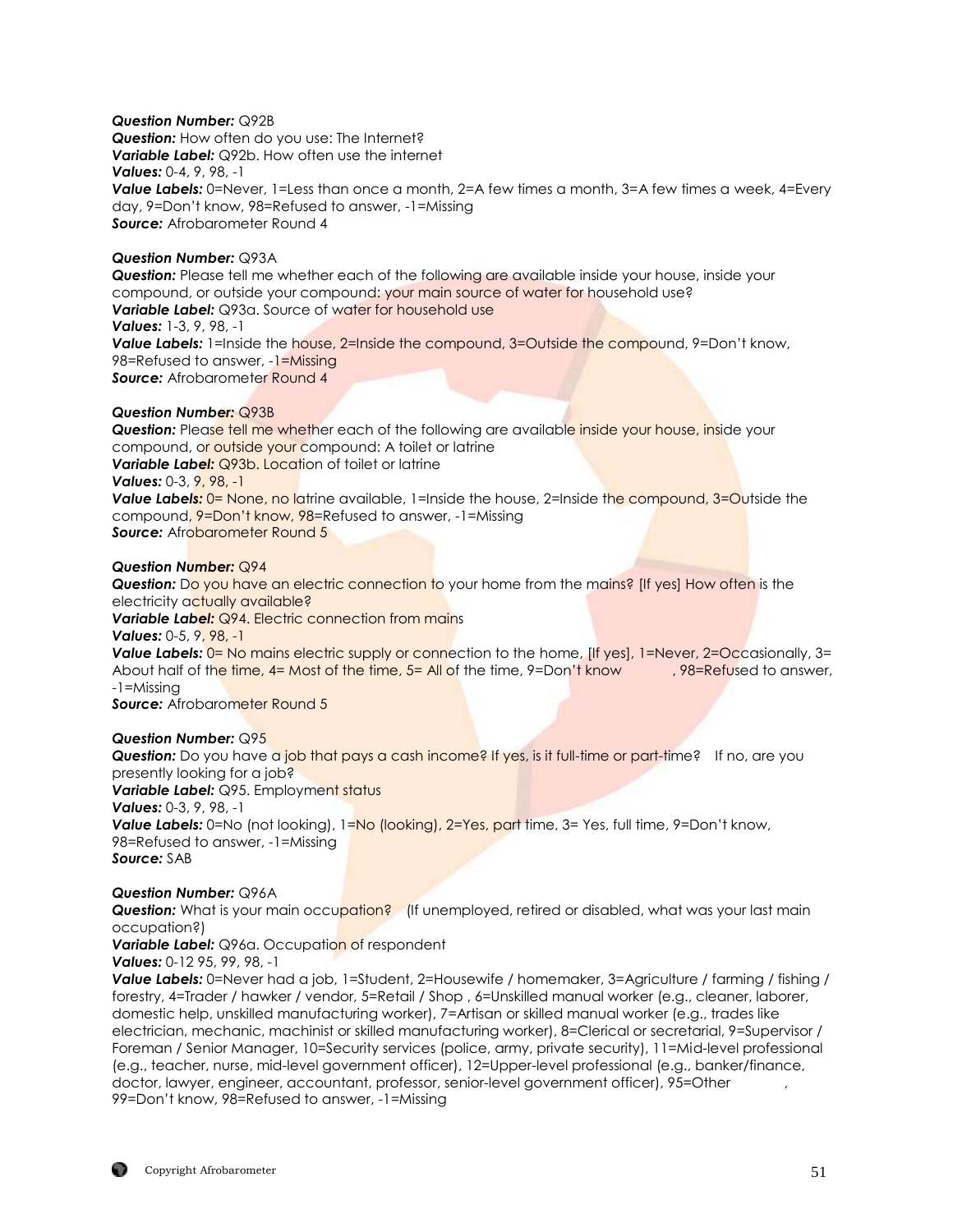### *Source:* Afrobarometer Round 6

#### *Question Number:* Q96B

*Question:* Do you work for yourself, for someone else in the private sector or the non-governmental sector, or for government?

*Variable Label:* Q96b. Employer of respondent

*Values:* 1-4, 7, 9, 98, -1

**Value Labels:** 1=Works for self, 2=Private sector, 3=Non Governmental Organizations or civil society sector, 4=Government, 7=Not applicable [i.e., if answer to Q96A was unemployed, or student], 9=Don't know, 98=Refused to answer, -1=Missing *Source:* Afrobarometer Round 6

## *Question Number:* Q97

**Question:** What is your highest level of education? **Variable Label:** Q97. Education of respondent

*Values:* 0-9, 99, 98, -1

**Value Labels:** 0=No formal schooling, 1=Informal schooling only (including Koranic schooling), 2=Some primary schooling, 3=Primary school completed, 4=Intermediate school or Some secondary school / high school, 5=Secondary school / high school completed , 6=Post-secondary qualifications, other than university e.g. a diploma or degree from a polytechnic or college, 7=Some university, 8=University completed, 9=Post-graduate, 99=Don't know [Do not read], 98=Refused to answer, -1=Missing *Source:* SAB

## *Question Number:* Q98A

**Question:** What is your religion, if any? *Variable Label:* Q98a. Religion of respondent *Values:* 0-34, 9995, 9998-9999, -1

**Value Labels:** 0=None, 1=Christian only (i.e., respondents says only "Christian", without identifying a specific sub-group), 2=Roman Catholic, 3=Orthodox, 4=Coptic, 5=Anglican, 6=Lutheran, 7=Methodist, 8=Presbyterian, 9=Baptist , 10=Quaker/Friends, 11=Mennonite, 12=Evangelical, 13=Pentecostal ( e.g.,"Born Again" and/or "Saved"), 14=Independent (e.g., "African Independent Church"), 15=Jehovah's Witness, 16=Seventh Day Adventist, 17=Mormon, 18=Muslim only (i.e., respondents says only "Muslim", without identifying a specific sub-group), 19=Sunni only (i.e., respondents says only "Sunni Muslim", without identifying a specific sub-group), 20=Ismaeli, 21=Mouridiya Brotherhood, 22=Tijaniya Brotherhood, 23=Qadiriya Brotherhood, 24=Shia, 25=Traditional/ethnic religion, 26=Hindu, 27=Bahai, 28=Agnostic (Do not know if there is a God), 29=Atheist (Do not believe in a God), 30= Dutch Reformed, 31=Calvinist, 32= Church of Christ, 33= Zionist Christian Church, 34= Jewish, 9995=Other, 9998=Refused to answer, 9999=Don't know, -1=Missing *Source:* SAB

## *Question Number:* Q98B

**Question:** People practice their religion in different ways. Aside from weddings and funerals, how often do you personally engage in religious practices like prayer, reading a religious book, or attending a religious service or a meeting of a religious group? Would you say you do so:

**Variable Label:** Q98b. Religious practice

*Values:* 0-7, 9, -1

**Value Labels:** 0=Never, 1=A few times a year, 2=About once a month, 3=About once a week, 4=A few times a week, 5=About once a day,  $6=$ More than once a day, 7=Respondent has no religion, 9=Don't know [DNR], -1=Missing

*Source:* Afrobarometer Round 6

## *Question Number:* Q99

*Question:* If a presidential election were held tomorrow, which party's candidate would you vote for? **Variable Label:** Q99. Vote for which party

#### *Values:* 340-351*,* 9995, 9997-9999, -1

*Value Labels: 340=* Democratic Congress (DC), 341= All Basotho Convention (ABC), 342= Lesotho Congress for Democracy (LCD), 343= Basotho National Party (BNP), 344= Popular Front for Democracy (PFD), 345= National Independent Party (NIP), 346= Lesotho People's Congress (LPC), 347= Basotho Democratic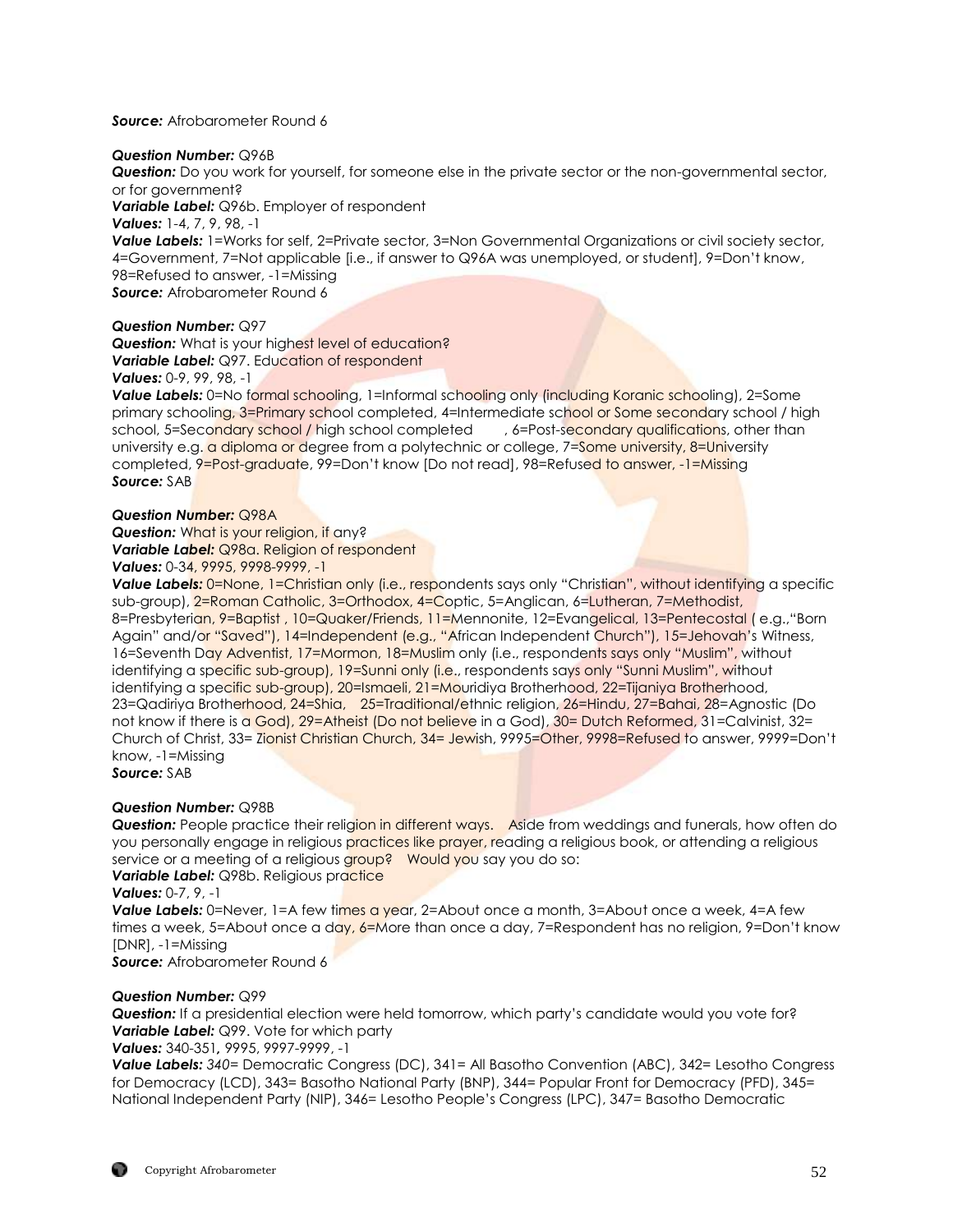National Party (BDNP), 348= Marematlou Freedom Party (MFP), 349= Basotho Congress Party (BCP), 350= Basotho Batho Democratic Party (BBDP), 351= Lesotho Workers' Party (LWP), 9995=Other, 9997=Would not vote, 9998=Refused to answer, 9999=Don't know, -1=Missing *Source:* Zambia 96

#### *Question Number:* Q100

*Question:* Just one more question: Who do you think sent us to do this interview? *Variable Label:* Q100. Perceived survey sponsor *Values:* 0-10, 95, 98-99, -1 **Value Labels:** 0=No one, 1="Afrobarometer" or [insert name of AB National Partner] [i.e., the correct responsel, 2=Research Company / Organization / Programme[but not AB or correct national partner], 3=Non-government or religious organization, 4=University / School / College, 5=Private company, 6=Media, 7=Political party or politician, 8= Government (including any government official, government agency or ministry or any other part of government named by the respondent), 9=International organization or another country, 10=God, 95=Other , 98=Refused to answer, 99=Don't know, -1=Missing **Source:** Afrobarometer Round 2 *Note:* Interviewer entered verbatim response

#### *Question Number:* ENDTIME

**Question:** Time interview ended *Variable Label:* Time interview ended **Note:** Answered by interviewer. Entered hour and minute, 24 hour clock

*Question Number:* LENGTH *Question:* Length of interview *Variable Label:* Length of interview **Note:** Answered by interviewer in minutes

#### *Question Number:* Q101 *Question:* Respondent's gender *Variable Label:* Q101. Gender of respondent

*Values:* 1, 2 *Value Labels:* 1=Male, 2=Female *Source:* SAB **Note:** Answered by interviewer

#### *Question Number:* Q102

**Question:** Respondent's race *Variable Label: Q102. Race of respondent Values:* 1-6, 95, -1 *Value Labels:* 1=Black/African, 2=White/European, 3=Colored/Mixed Race, 4=Arab/Lebanese/North African, 5=South Asian (Indian, Pakistani, etc.), 6=Eat Asian (Chinese, Korean, Indonesian, etc.), Other=95, -1=Missing *Source:* SAB *Note:* Answered by interviewer

*Question Number:* Q103 **Question:** What was the primary language used in the interview? **Variable Label:** Q103. Language of interview *Values:* 1, 340, 9995, -1 *Value Labels:* 1=English, 340= Sesotho, 9995=Other, -1=Missing *Source:* SAB *Note:* Answered by interviewer

*Question Number:* Q104 **Question:** In what type of shelter does the respondent live? *Variable Label:* Q104. Type of shelter of respondent *Values:* 1-5, 7-8, -1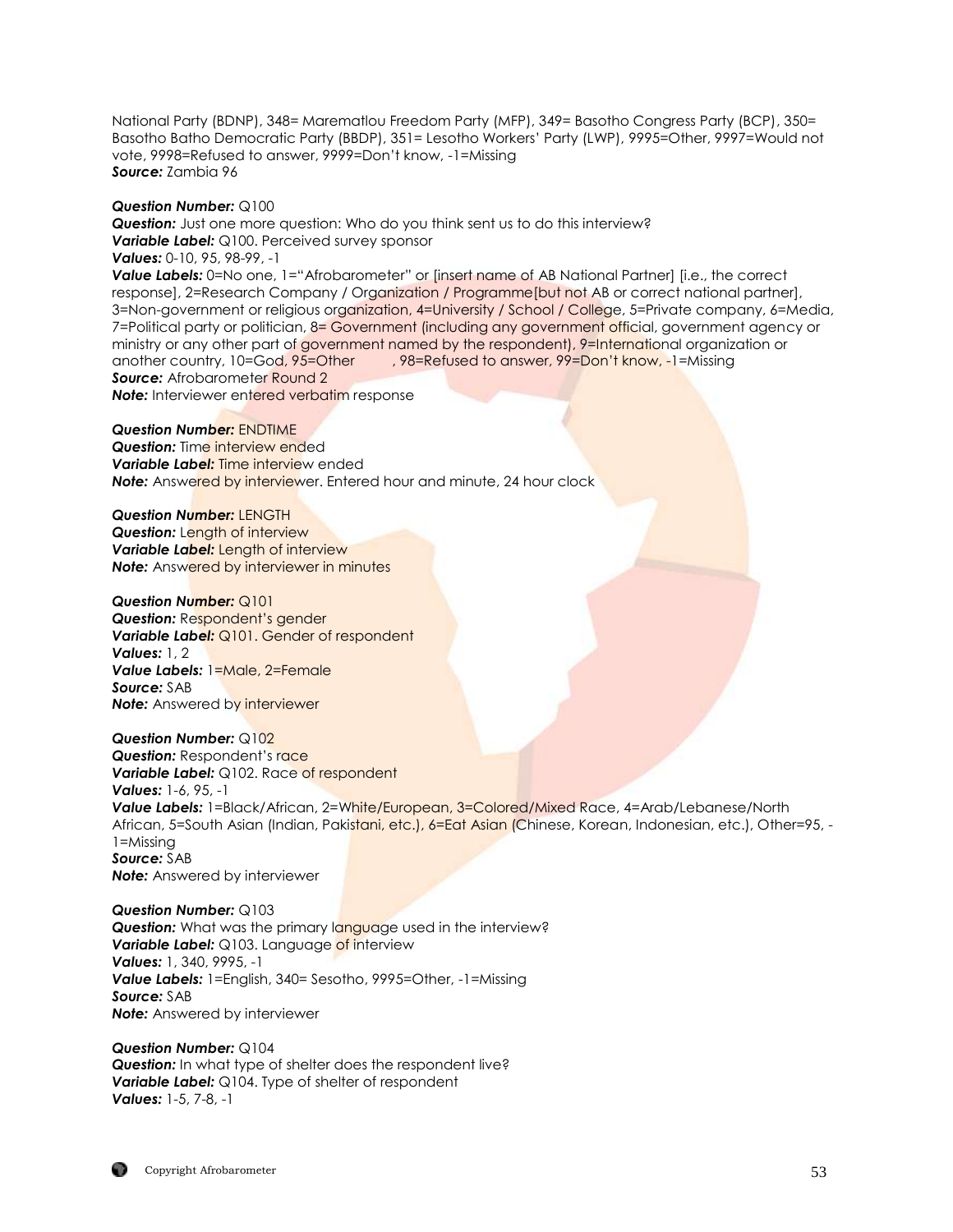**Value Labels:** 1= Non-traditional / formal house, 2= Traditional house / hut, 3= Temporary structure / shack, 4= Flat in a block of flats, 5= Single room in a larger dwelling structure or backyard, 7= Hostel in an industrial compound or farming compound, 8=Other, -1=Missing *Source:* Afrobarometer Round 5

#### *Question Number:* Q105

*Question:* What was the roof of the respondent's home or shelter made of? **Variable Label:** Q105. Roof of respondent's home *Values:* 1-9, 98, -1 *Value Labels:* 1= Metal, tin or zinc, 2= Tiles, 3= Shingles, 4= Thatch or grass, 5= Plastic sheets, 6= Asbestos, 7=Multiple materials, 8=Some other material, 9=Could not tell/could not see, -1=Missing *Source:* Afrobarometer Round 5

*Question Number:* Q106 *Question:* Were there any other people immediately present who might be listening during the interview? **Variable Label:** Q106. Others present *Values:* 1-5, -1 **Value Labels:** 1=No one, 2=Spouse only, 3=Children only, 4=A few others, 5=Small crowd, -1=Missing Source: Nigeria00 **Note:** Answered by interviewer

*Question Number:* Q107A

**Question:** Did the respondent check with others for information to answer any question? *Variable Label: Q107a. Check with others Values:* 0, 1, -1 *Value Labels:* 0=No, 1=Yes, -1=Missing Source: Nigeria00 **Note:** Answered by interviewer

*Question Number:* Q107B **Question:** Do you think anyone influenced the respondent's answers during the interview? *Variable Label: Q017b. Influence by others Values:* 0, 1, -1 *Value Labels:* 0=No, 1=Yes, -1=Missing *Source:* SAB99 **Note:** Answered by interviewer

*Question Number:* Q107C **Question:** Were you approached by community and/or political party representatives? **Variable Label:** Q107c. Approached by community/ party representatives *Values:* 0, 1, -1 *Value Labels:* 0=No, 1=Yes, -1=Missing *Source:* SAB *Note:* Answered by interviewer

*Question Number:* Q107D **Question:** Did you feel threatened during the interview? **Variable Label:** Q107d. Feel threatened *Values:* 0, 1, -1 *Value Labels:* 0=No, 1=Yes, -1=Missing *Source:* SAB *Note:* Answered by interviewer

*Question Number:* Q107E *Question:* Were you physically threatened during the interview? *Variable Label:* Q107e. Physically threatened *Values:* 0, 1, -1 *Value Labels:* 0=No, 1=Yes, -1=Missing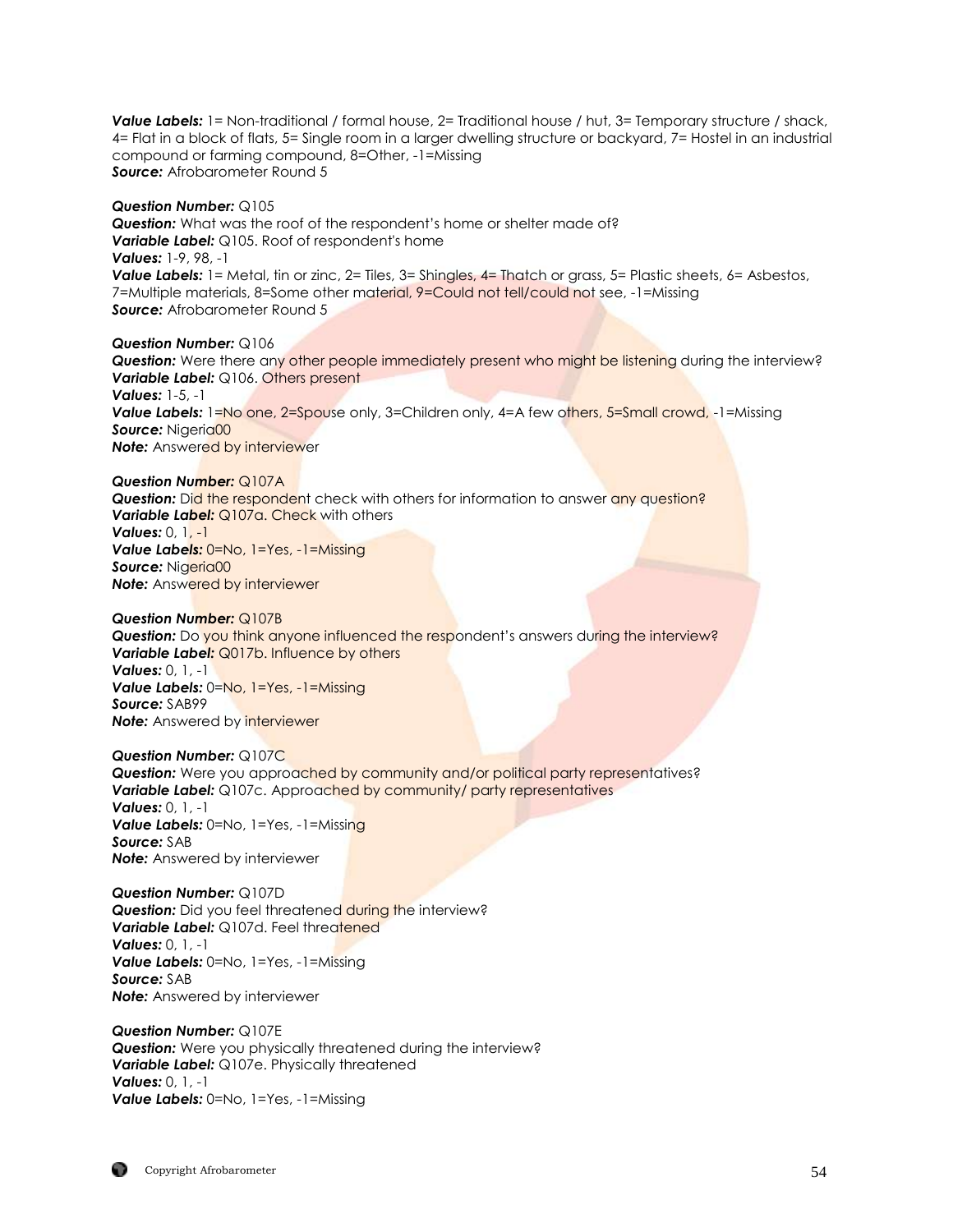*Source:* SAB *Note:* Answered by interviewer

*Question Number:* Q108 *Question:* What proportion of the questions do you feel the respondent had difficulty answering? **Variable Label:** Q108. Proportion difficulty answering *Values:* 0-4, -1 *Value Labels:* 0=None, 1=Few, 2=Some, 3=Most, 4=All, -1=Missing *Source:* Nigeria00 *Note:* Answered by interviewer

*Question Number:* Q109A **Question:** Which questions did the respondent have trouble answering: First question? **Variable Label:** Q109a. Trouble answering- first response *Values:* 0-100, -1 *Value Labels:* 0-100, -1=Missing *Source:* Nigeria00 **Note:** Answered by interviewer

*Question Number:* Q109B **Question:** Which questions did the respondent have trouble answering: Second question? **Variable Label:** Q109b. Trouble answering-second response *Values:* 0-100, -1 *Value Labels:* 0-100, -1=Missing Source: Nigeria00 **Note:** Answered by interviewer

*Question Number:* Q109C *Question:* Which questions did the respondent have trouble answering: Third question? **Variable Label:** Q109c. Trouble answering- third response *Values:* 0-100, -1 *Value Labels:* 0-100, -1=Missing Source: Nigeria00 **Note:** Answered by interviewer

*Question Number:* Q110A *Question:* What was the respondent's attitude toward you during the interview? Was he or she: friendly, in between, or hostile? **Variable Label:** Q110a. Respondent friendly *Values:* 1-3, -1 *Value Labels:* 1=Friendly, 2=In between, 3=Hostile, -1=Missing *Source:* SAB *Note:* Answered by interviewer

*Question Number:* Q110B **Question:** What was the respondent's attitude toward you during the interview? Was he or she: interested, in between, or bored? *Variable Label:* Q110b. Respondent interested *Values:* 1-3. -1 **Value Labels:** 1=Interested, 2=In between, 3=Bored, -1=Missing *Source:* SAB *Note:* Answered by interviewer

*Question Number:* Q110C *Question:* What was the respondent's attitude toward you during the interview? Was he or she: cooperative, in between, or uncooperative? *Variable Label:* Q110c. Respondent cooperative *Values:* 1-3, -1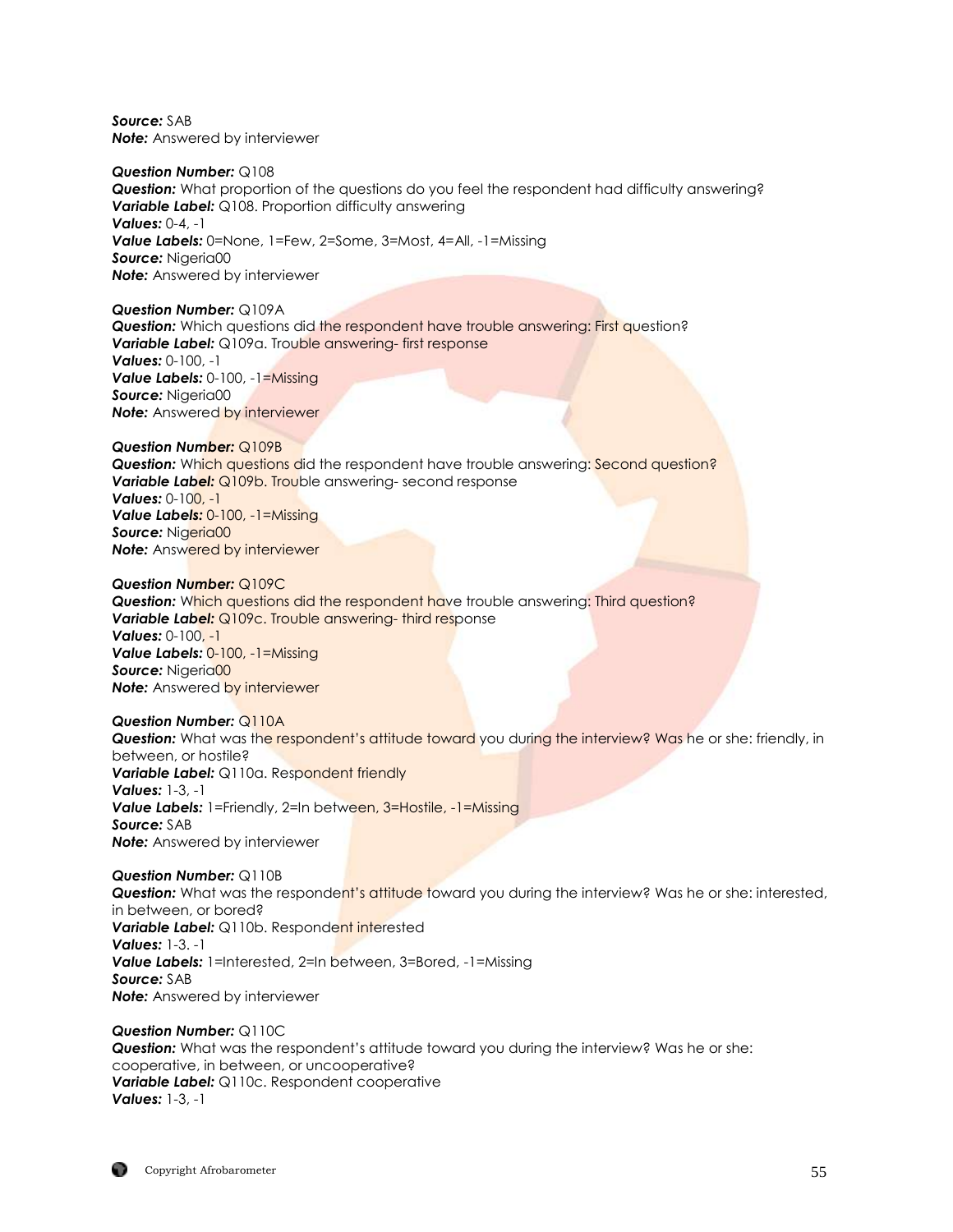**Value Labels:** 1=Cooperative, 2=In between, 3=Uncooperative, -1=Missing *Source:* SAB **Note:** Answered by interviewer

#### *Question Number:* Q110D *Question:* What was the respondent's attitude toward you during the interview? Was he or she: patient, in between, or impatient? *Variable Label:* Q110d. Respondent patient *Values:* 1-3, 1 **Value Labels:** 1=Patient, 2=In between, 3=Impatient, -1=Missing *Source:* SAB *Note:* Answered by interviewer

*Question Number:* Q110E **Question:** What was the respondent's attitude toward you during the interview? Was he or she: at ease, in between, or suspicious? *Variable Label:* Q110e. Respondent at ease *Values:* 1-3, -1 **Value Labels:** 1=At ease, 2=In between, 3=Suspicious, -1=Missing *Source:* SAB **Note:** Answered by interviewer

*Question Number:* Q110F **Question:** What was the respondent's attitude toward you during the interview? Was he or she: honest, in between, or misleading? *Variable Label:* Q110f. Respondent honest *Values:* 1-3, -1 **Value Labels:** 1=Honest, 2=In between, 3=Misleading, -1=Missing *Source:* SAB **Note:** Answered by interviewer

*Question Number:* Q112 **Question:** Interviewer's number **Variable Label:** Q112. Interviewer's number *Values:* LES01-LES12 *Source:* SAB **Note:** Answered by interviewer

*Question Number:* Q113 *Question:* Interviewer's age *Variable Label: Q113. Interviewer's age Values:* 22-44 *Source:* SAB *Note:* Answered by interviewer

*Question Number:* Q114 *Question:* Interviewer's gender **Variable Label:** Q114. Interviewer's gender *Values:* 1, 2, -1 *Value Labels:* 1=Male, 2=Female, -1=Missing *Source:* SAB *Note:* Answered by interviewer

*Question Number:* Q115 **Question:** Do you come from a rural or urban area? **Variable Label:** Q115. Interviewer urban or rural *Values:* 1, 2, -1 *Value Labels:* 1=Rural, 2=Urban, -1=Missing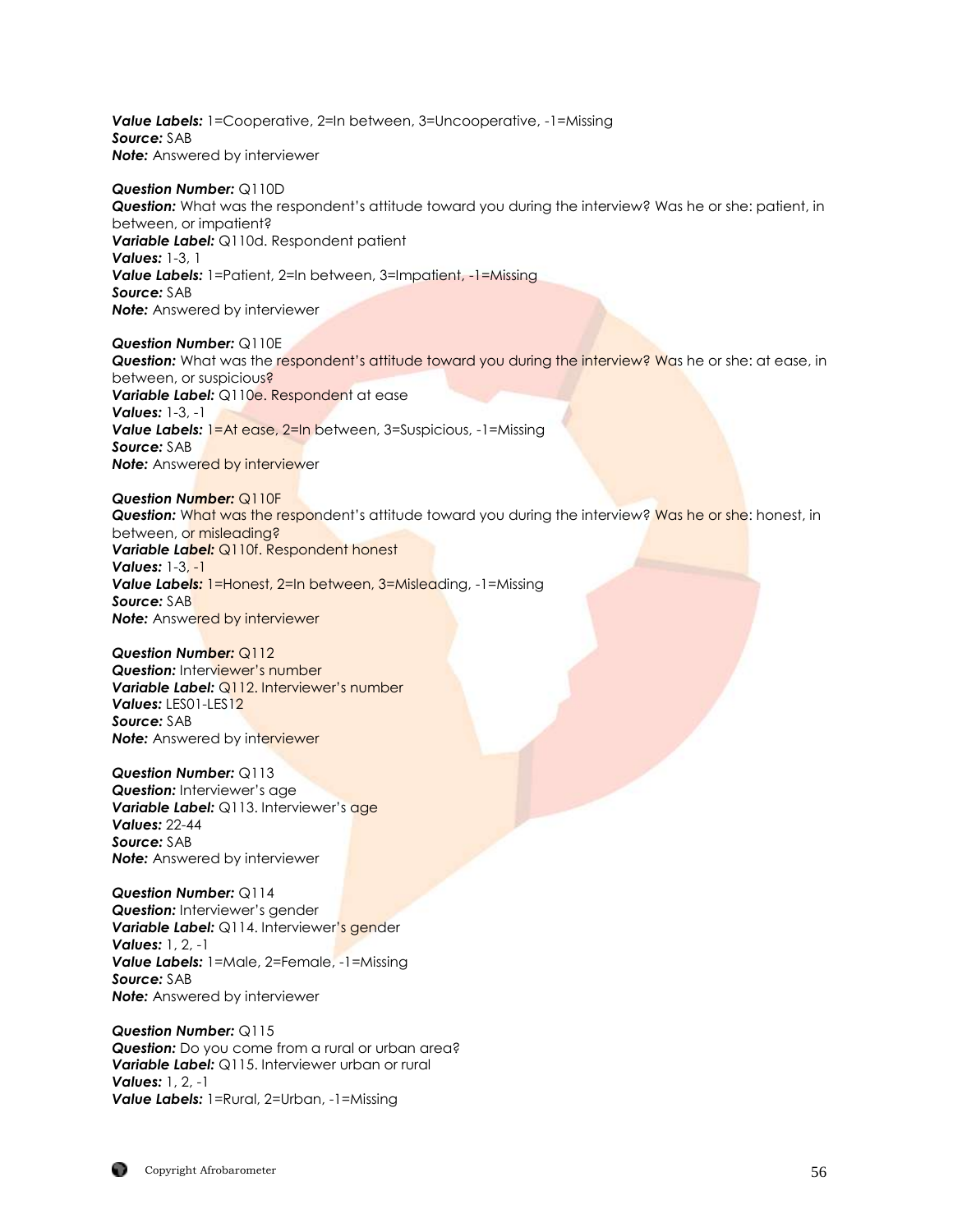*Source:* SAB *Note:* Answered by interviewer

*Question Number:* Q116

**Question:** Interviewer's home language *Variable Label:* Q116. Interviewer's home language *Values: 1*, 340-342, 9995, -1 *Value Labels:* 1=English, 340= Sesotho, 341= Sephuthi, 342= Sethepu, 9995=Others, -1=Missing *Source:* SAB *Note:* Answered by interviewer

*Question Number:* Q117 **Question:** Interviewer's highest level of education *Variable Label: Q117. Interviewer's education Values:* 3-9, -1

Value Labels: 3=Primary school completed, 4=Some secondary/high school, 5=High school completed, 6=Post secondary qualifications other than university e.g. a diploma or degree from a polytechnic or college, 7=Some university, 8=University, completed, 9=Post graduate, -1=Missing *Source:* SAB **Note:** Answered by interviewer

#### *Question Number:* withinwt

**Variable Label:** Within country weighting factor

**Note:** The weighting variable adjusts the distribution of the sample based on individual selection probabilities (i.e. based on region, gender, urban-rural distribution, and size of household and enumeration area).